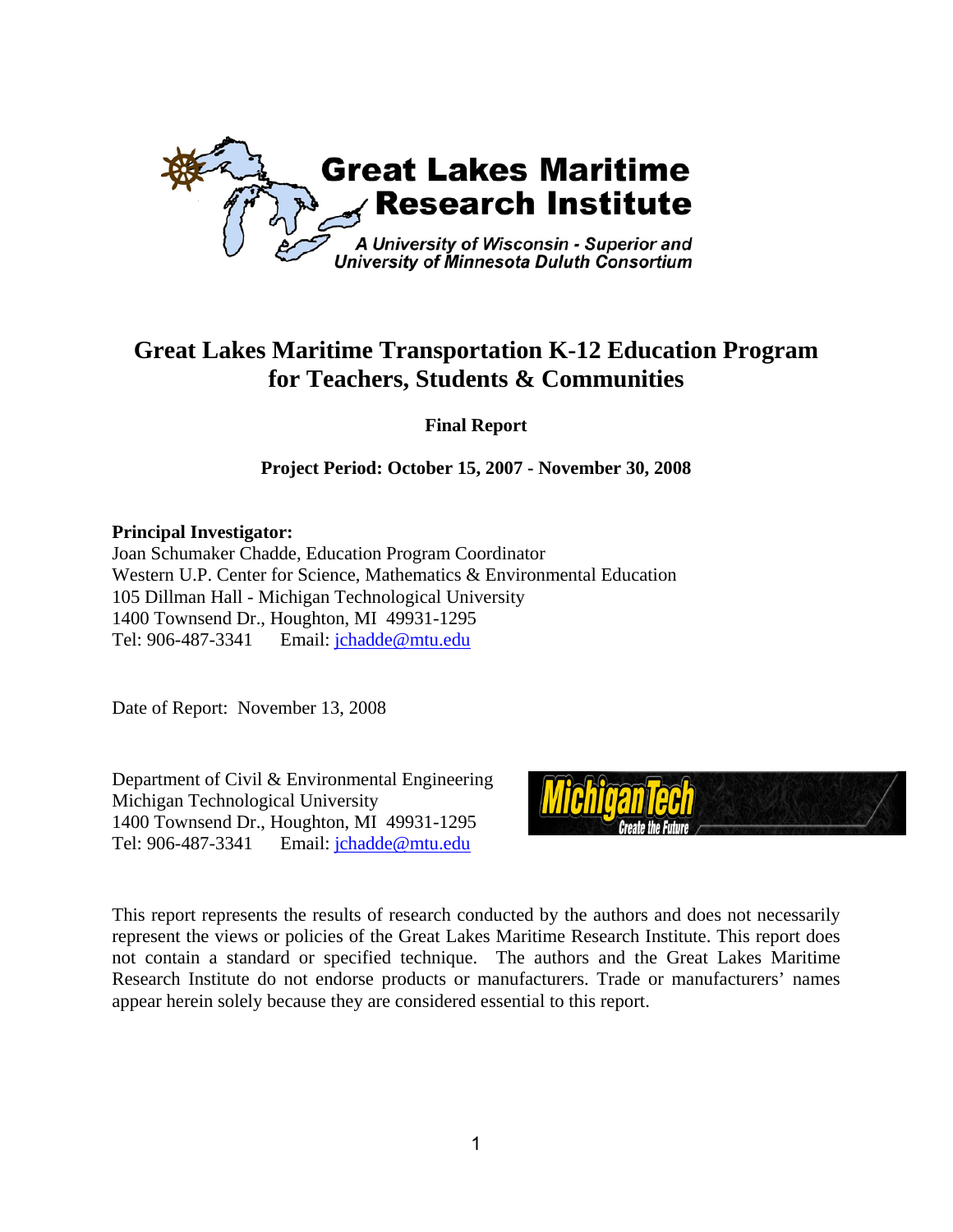# **Great Lakes Maritime Transportation K-12 Education Program for Teachers, Students & Communities**

# **Table of Contents**

# **Appendix**

| Appendix A – Summary of Publicity & Recruitment for 2008 Summer Teacher Institutes  5    |
|------------------------------------------------------------------------------------------|
| Appendix B – Agenda & Evaluation Summary for Whitefish Point Lesson-Writing Workshop     |
|                                                                                          |
| Appendix $C - A$ genda & Evaluation Summary for Great Lakes Maritime Transportation      |
| Workshop on May 2, 2008 at Eastern Upper Peninsula Intermediate School District,         |
|                                                                                          |
| Appendix $D - Agenda \& Evaluation Summary$ for Great Lakes Maritime Transportation      |
|                                                                                          |
| Appendix $E - A$ genda & Evaluation Summary for Great Lakes Maritime Transportation      |
| Workshop on Oct. 2-3, 2008 at Thunder Bay Marine Sanctuary in Alpena, MI  8              |
| Appendix $F -$ Table of Contents for Whitefish Point Lighthouse & Great Lakes Shipwreck  |
|                                                                                          |
| Appendix G – Table of Contents for Great Lakes Maritime Lessons Developed by Summer      |
|                                                                                          |
| Appendix H – List of 24 Great Lakes Maritime Transportation Education Treasure Chest     |
|                                                                                          |
| Appendix I – Text of children's book "F is for Freighter: An Introduction to Great Lakes |
| 15                                                                                       |
| 9                                                                                        |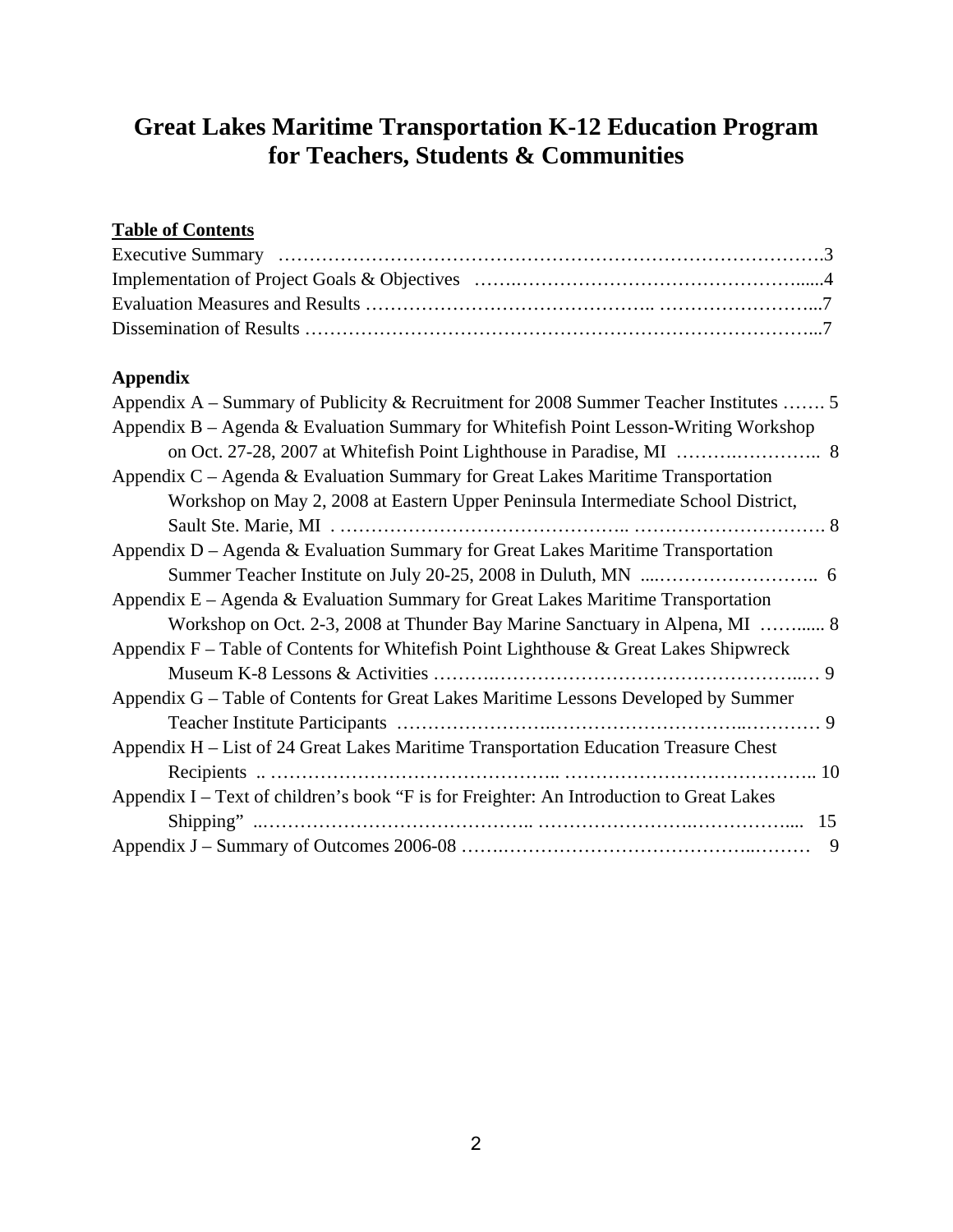## **Executive Summary**

This project addressed the GLMRI Focus Area of K-12 public education and outreach programs.

While many Great Lakes residents enjoy ship-watching, few know what is being shipped, nor the economics of shipping. Why is Great Lakes shipping preferable to alternate modes of transportation? How does the system of locks at the Soo, Welland Canal, and St. Lawrence Seaway allow ships to safely navigate waterfalls? How can the shipping industry help slow the spread of invasive species, improve air quality, and help promote biofuels? How does weather affect the speed, route, and amount of cargo ships can carry? How is technology used in navigation? What is the legacy and what is the future of Great Lakes shipping? Few adults and still fewer students can answer these questions. However, the future of the Great Lakes shipping industry depends, in part, on having an informed citizenry.

To address the need for an informed citizenry the Center:

 -- conducted a 2-day lesson-writing workshop for pre/post-visit use by classroom teachers at Whitefish Point Lighthouse in Paradise, MI, in partnership with the Great Lakes Shipwreck Historical Society;

-- conducted three teacher workshops in Hancock, Sault Ste. Marie, and Alpena, Michigan in partnership with two intermediate school districts and the Thunder Bay Marine Sanctuary; -- conducted a 6-day summer teacher institute in Duluth, Minnesota;

-- assembled and disseminated 12 Great Lakes Maritime Transportation Education Treasure Chests to museums and education centers in PA, MI, WI, MN with financial support from Lake Carriers' Association;

-- made four conference presentations at the Michigan Science Teachers Association, Michigan Council of Social Studies Teachers, National Science Teachers Association, and the Ship Operators Cooperative Program;

-- provided incentives for program participants to conduct conference presentations and submit articles related to Great Lakes shipping;

-- completed the text and graphic design for "F is for Freighter: An Introduction to Great Lakes Shipping";

-- maintained the Great Lakes Maritime Transportation Education website;

-- completed the text and graphic design for "K-8 Great Lakes Maritime Transportation Lessons."

Thousands of students and teachers in the Great Lakes basin and nationwide have been and will continue to be reached by the wide variety of educational tools that have been developed between 2006-2008. A summary of outcomes is listed in Appendix J. The project was coordinated by Joan Chadde, K-12 program coordinator for the Western Upper Peninsula Center for Science, Mathematics and Environmental Education at Michigan Technological University.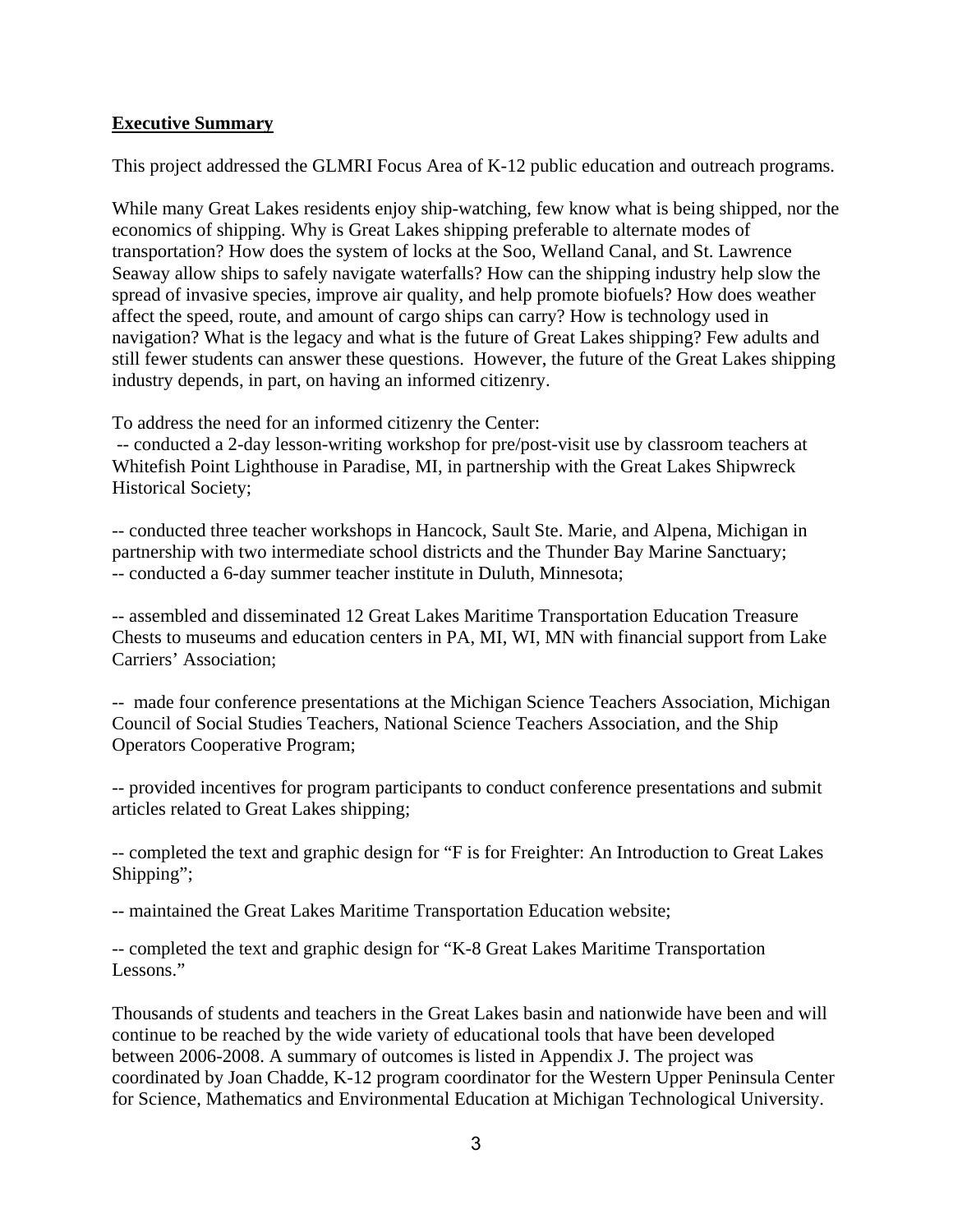## I**mplementation of Project Goals & Objectives**

### 1. (Proposed) **Conduct a ONE week-long** *Great Lakes Maritime Transportation Summer Teacher Institute.*

The summer teacher institute took place July 20-25, 2008 in Duluth, MN, Superior, WI, and Minnesota's north shore, and had ten participants. The institute addressed maritime history, Great Lakes shipping challenges, careers, ports, and cargoes; and required teachers to develop one maritime transportation lesson that could be implemented in their math, social studies, language arts, and/or science classes. A summary of the 2008 recruitment publicity, agenda, and a list of lessons developed by participating teachers is contained in Appendices A-D.

All of the presenters provided their time and expertise at no cost! This represents an approximately \$4,000 value at \$100 per hour x 40 hours. Presenters included: GLMRI, Duluth Seaway Port Authority, U.S. Army Corps of Engineers, U.S. Coast Guard, Lake Superior Maritime Visitors Center, Hibbing Taconite, Great Lakes Fleet, Split Rock Lighthouse, Midwest Energy Resources Co., Burlington Northern Railroad, Murphy Oil, Minnesota Sea Grant, Great Lakes Aquarium, Fraser Shipyards, Harvest States Grain terminal, and UW-Superior Department of Biological Sciences.

Teacher participants were able to earn two graduate credits from Michigan Technological University for their work before, during, and after the Institute. The lessons developed by the teachers will be posted on Michigan Tech's *K-12 Maritime Transportation Education* website, with a link to the GLMRI website. The best lessons will become part of the *Great Lakes Maritime Transportation Educators' Guide*.

Institute participants paid a total of \$450 for the 6-day institute which included 5 nights lodging at Canal Park Inn on Lake Superior, field trip transportation, 2 MTU graduate credits, most meals, and entrance fees. In addition, participants received informational packets, NOAA Great Lakes map, and a CD of Powerpoint presentations made by most presenters, and photos.

A summary of recruitment for the 2008 teacher institute is listed in Appendix A.

"This was the best summer teacher institute yet!"

2. (Proposed) **Conduct a 3-day** *Great Lakes Maritime Transportation Institute* in eastern Upper Peninsula (UP) and northern lower peninsula of Michigan in collaboration with Great Lakes Shipwreck Historical Society and/or the Thunder Bay Marine Sanctuary in Alpena.

Rather than conducting one 3-5 day workshop for teachers, the Center conducted two workshops totaling 3 days. A workshop was held for 16 teachers in Sault Ste. Marie, MI on May 2, offered in collaboration with the Eastern Upper Peninsula Intermediate School District. The workshop agenda and summary of evaluation comments is in Appendix C.

A second workshop was held on Oct. 2-3 at the Thunder Bay Marine Sanctuary in Alpena, MI with 13 teacher participants. The workshop agenda and summary of evaluation comments is in Appendix E.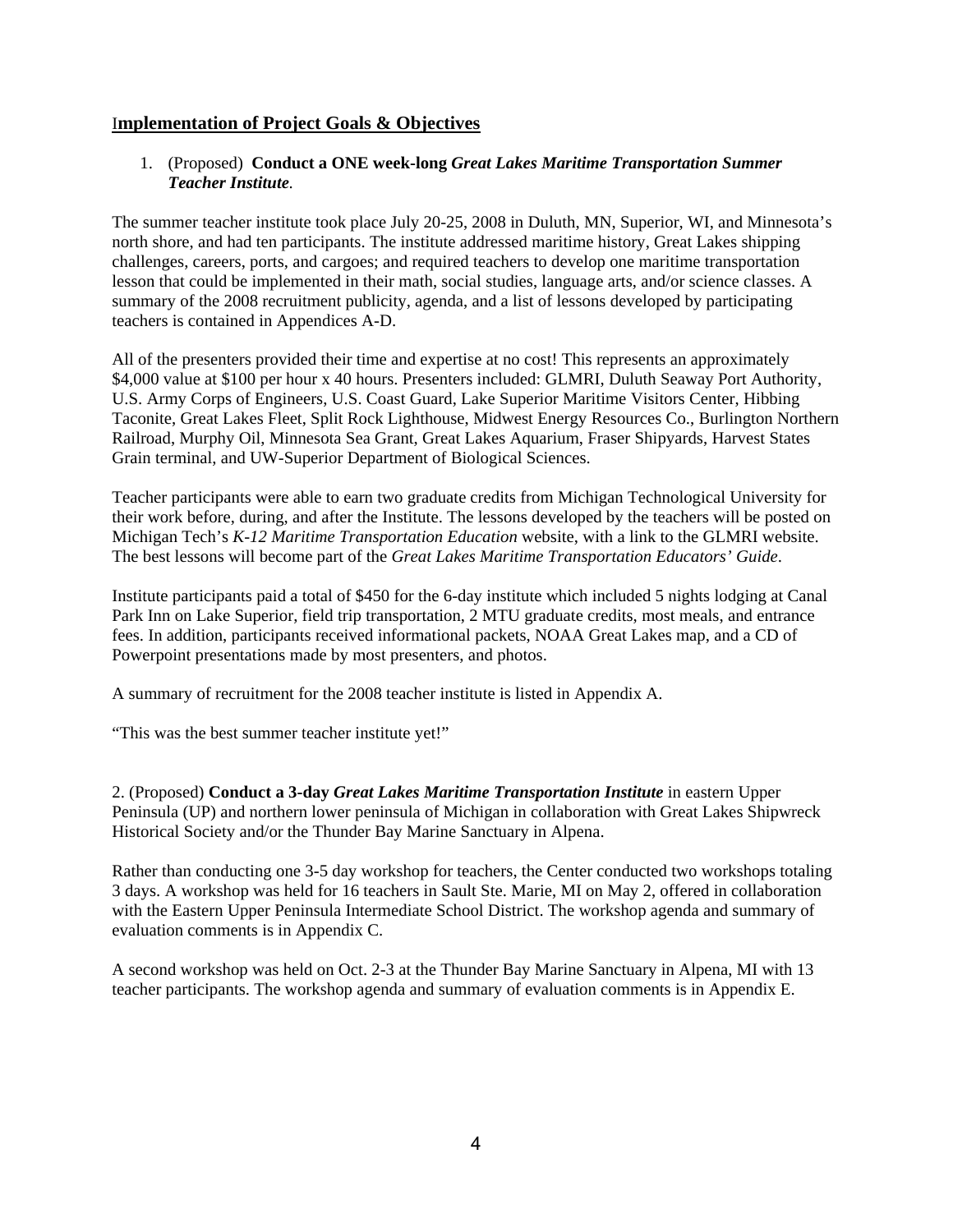### 3. (Proposed) **Maintain and enhance** *K-12 Maritime Transportation Education website* http://wupcenter.mtu.edu/education/great\_lakes\_maritime/index.htm

This website lists: programs for educators, educational resources, teachers' newly developed lessons, *Great Lakes Shipping: Across the Country & Around the World* interactive web module, upcoming maritime events, and links. New materials, photos, events, links, etc. were added throughout the year.

### **4.** (Proposed) **Disseminate** *Great Lakes Shipping Activity Guide for Educators.*

The table of contents for this publication is printed in the Appendix. The book draws lessons from all of the professional development that has been conducted 2006-2008. Lessons are posted on the website (See #3 above).

### **5. Provided financial incentives for Institute participants to make conference presentations.**

- o Lisa Bircher, a 2007 summer teacher institute participant, presented "Invasive Species Into and Out of the Great Lakes" at the Science Educators of Ohio (SECO) Conference on February 7 in Akron, OH, and at the Council of Ohio workshop in Loudonville, OH in April 2008.
- o Carolyn Rock, a 2007 summer teacher institute participant, made a presentation using the trunk to nature center educators, naturalists and interpreters on February 22 at the Northeast Wisconsin Naturalist Association (NEWNA) annual meeting.
- o Carolyn Rock and Wendy Lutzke, Museum Educator, Wisconsin Maritime Museum, conducted a teacher workshop on Feb. 23, 2008 at the maritime museum in Manitowoc, WI.
- o Carolyn Rock, a 2007 summer teacher institute participant, made a presentation using the trunk at the Wisconsin chapter of the National Association of Interpretation conference in Rochester, MN on April 10, 2008.
- o Carolyn Rock conducted a teacher workshop on March 8 in Door Country, WI.
- o Carolyn Rock conducted a family program at the local library in Sturgeon Bay, WI on March 29.
- o Carolyn Rock used the trunk for two school groups at Whitefish Dunes State Park where she works (30 students).
- o Wendy Lutzke (2007 treasure chest recipient) presented at Elementary School Principals Meeting, Manitowoc, WI.

**6.** (Proposed) **Disseminated 12 Great Lakes Maritime Transportation Education treasure chests for a total of 24 disseminated in 2007-08.** The chests contain a Great Lakes floor map, cargo sample, children's books, activity guides, and other teaching tools to maritime museums in MI, WI, MN, IL, IN, and OH with financial support from Lake Carriers' Association.

The treasure chests are designed for upper elementary and middle school classrooms and provides a wide variety of resources for teaching about Great Lakes shipping, including sample cargo, such as iron ore (taconite) pellets, coal, salt, limestone; a 12'x14' canvas floor map of the Great Lakes watershed showing major shipping ports, children's books, videos, and several curricula on Great Lakes shipping.

### **7.** (Proposed) **Conduct presentations at state and national conferences to recruit institute participants and disseminate teaching tools.**

- ♦ Presentation at Michigan Council of Social Studies, Detroit, MI, Feb. 26-27, 2008
- ♦ Presentation at Michigan Science Teachers Association, Lansing, MI, March 7, 2008
- ♦ Presentation at National Science Teachers Association, Boston, MA, March 27, 2008
- ♦ Presentation at Ship Operation Cooperative Program conference, Baltimore, MD, April 1-2, 2008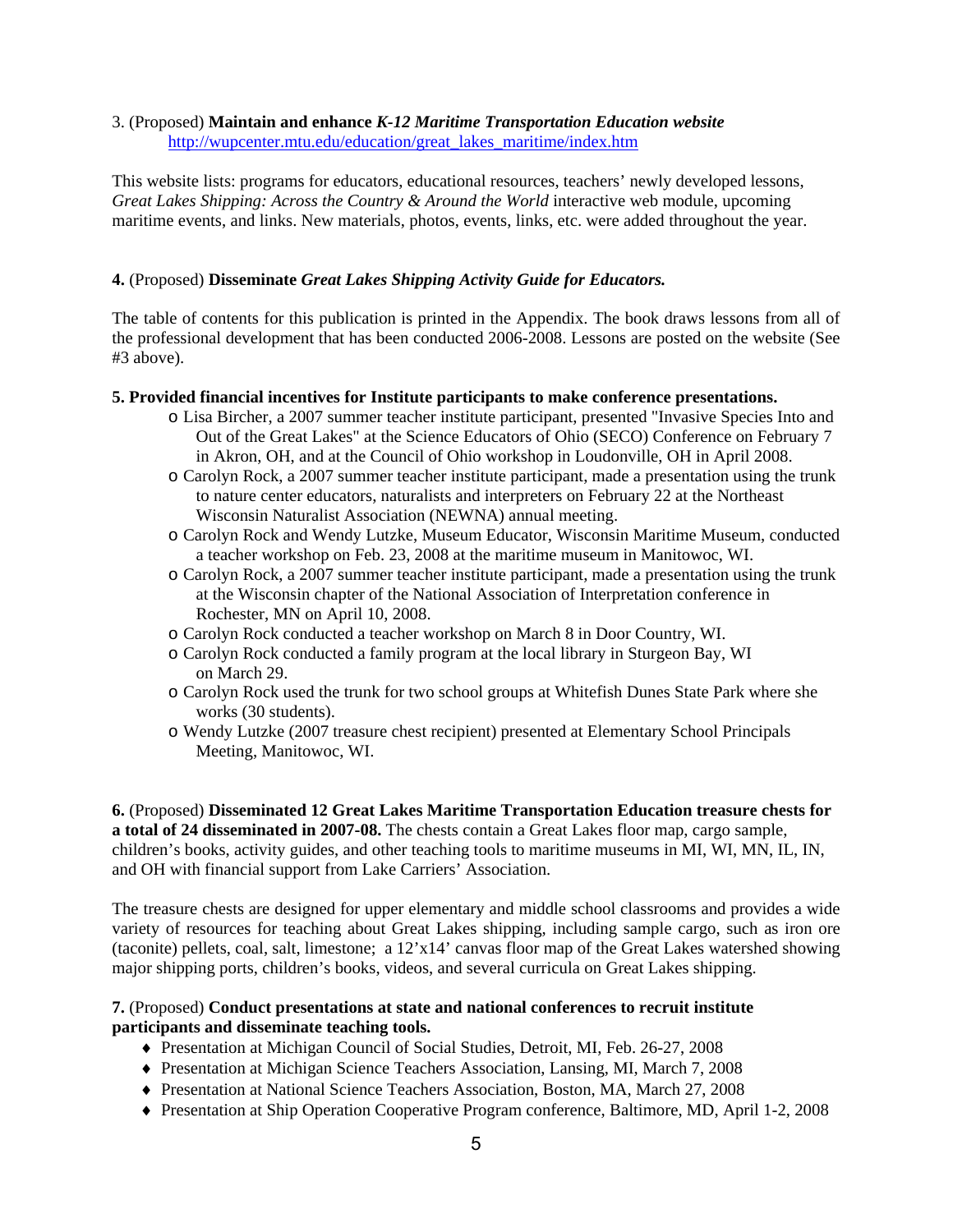### **8.** (Proposed) **Developed** *"F is for Freighter: An Introduction to Great Lakes Shipping"* **children's book.**

Text for the 26 letters of the alphabet is finalized (see Appendix I). Tom Farnquist, maritime historian with the Great Lakes Shipwreck Historical Society reviewed the text. Susan Sanders has completed the graphic design. A printing quote was obtained.

For either 10 x 7 or 10.5 x 8.125 final bound trim size: 1,000 @ \$6,094.00 (\$6.09 per book) 3,000 @ \$7,992.00 (\$2.664 per book) 5,000 @ \$9,785.00 (\$1.957 per book)

Ten prototype books will be printed to help with raising printing funds.

**9. Collaborated with the Great Lakes Shipwreck Historical Society to host 2-day lesson-writing workshop** to develop pre/post field trip lessons and activities for teachers at Whitefish Pt Lighthouse in October 2007. A total of twelve lessons were written by participants, edited, and formatted by graphic designer, Susan Sanders. Approximately 100 copies of the lesson notebooks have been distributed. They are now being sold in the Whitefish Point museum store.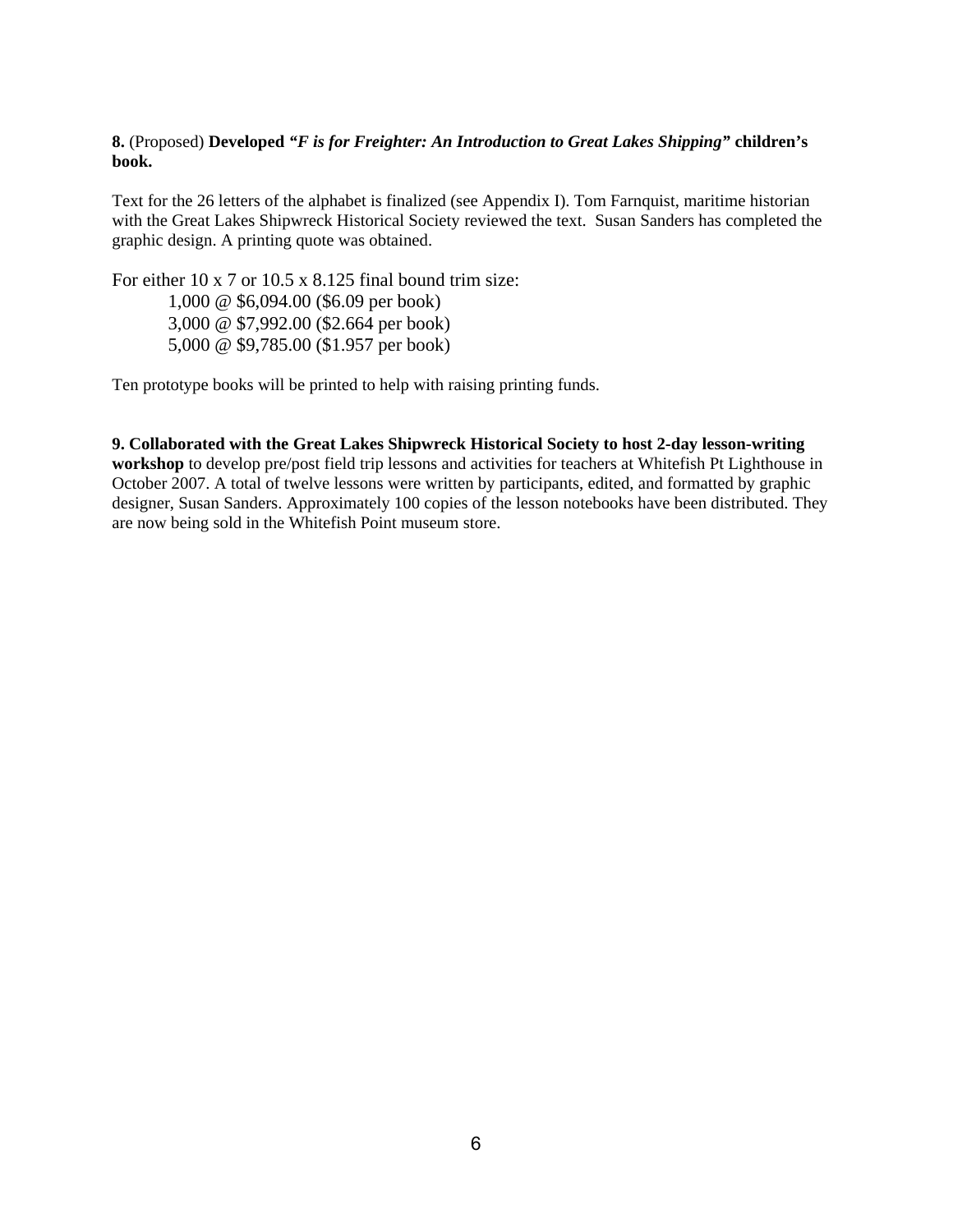## **Evaluation Measures and Results**

To evaluate overall project success, several evaluation measures were gathered. Participants from the summer teacher institute and the four teacher workshops completed evaluations which are included in the Appendices. Participants in all of the education programs conducted over the past three years with GLMRI funding were surveyed in September 2008 regarding long-term impacts. A summary of their comments on the educational value of their experiences and their ability to share their new knowledge with others is included in the Appendix. In addition, teachers and treasure chest recipients provided examples of how they are using the educational materials. Significant findings from the teacher institute evaluation form are listed below.

## **Dissemination of Results**

## **Publications referencing or related to this funded project:**

- *Whitefish Point Lighthouse & Great Lakes Shipwreck Museum K-8 Lessons & Activities*
- YouTube video highlighting Great Lakes Maritime Transportation Teacher Institute in Duluth, July 20-25, 2008 produced by Tim Sweet
- *Great Lakes Maritime Lessons* developed by summer teacher institute participants
- *F is for Freighter: An Introduction to Great Lakes Shipping*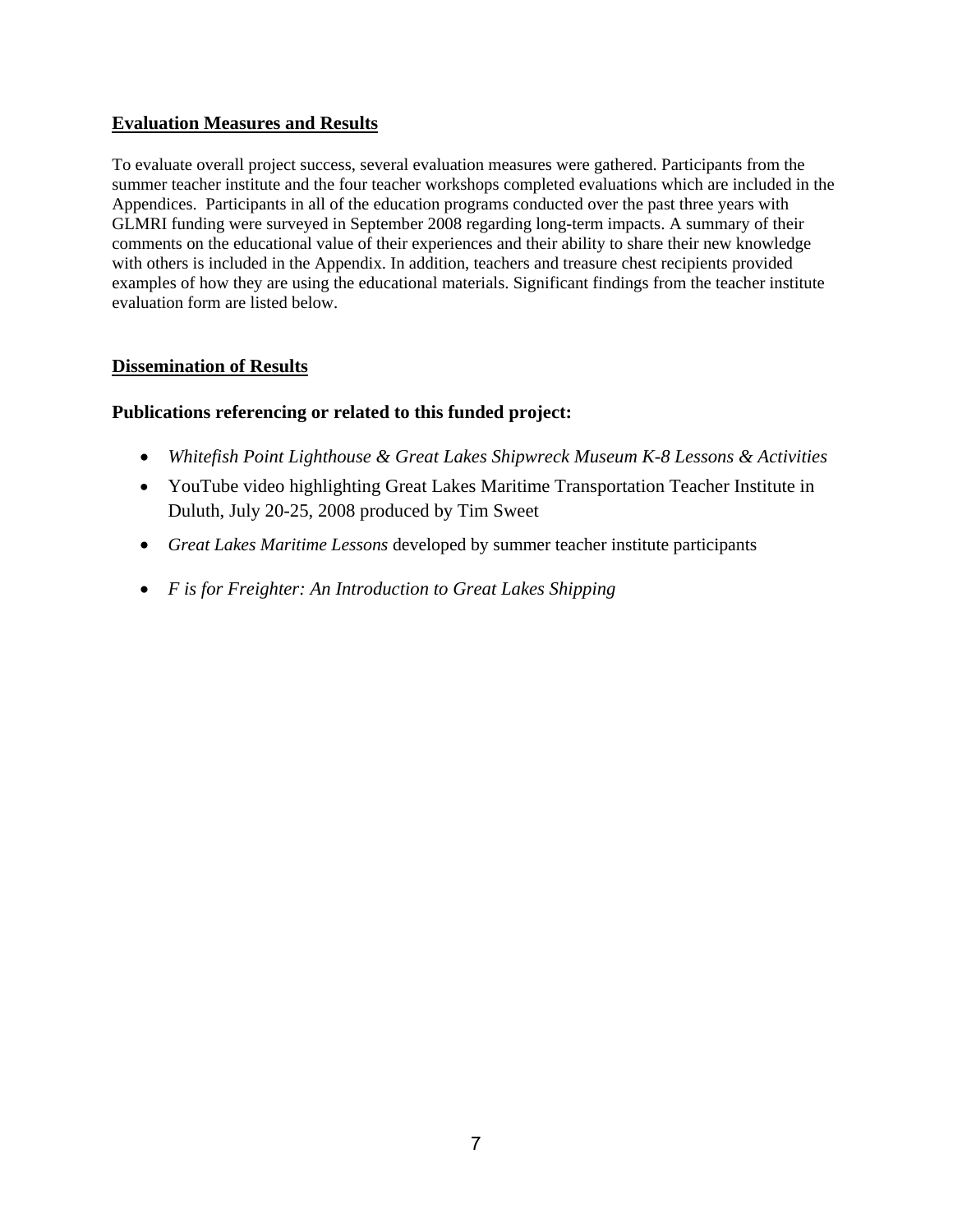## **Appendix A**

## **Summary of Publicity & Recruitment for 2006 Summer Teacher Institutes**

### **MICHIGAN**

- ♦ Michigan Science Teachers' Association (MSTA) list-serve
- ♦ Michigan *Building A Presence for Teachers* list-serve
- ♦ Email to 1,000+ past MTU teacher workshop/institute participants (2001-2006)
- ♦ Resource agencies & organizations: conservation districts, county extension offices
- ♦ Michigan DEQ statewide Environmental Education website http://www.michigan.gov/deq/
- ♦ U.P. Environmental Educators website
- ♦ Michigan Earth Science Teachers' Association (MESTA) website http://www.mestarocks.org/
- ♦ Michigan Math & Science Centers list-serve
- ♦ Michigan Project Wild list-serve
- ♦ Michigan Project WET list-serve
- ♦ Michigan Project Learning Tree list-serve
- ♦ Michigan Association of Environmental & Outdoor Educators (MAEOE) list-serve and online calendar
- ♦ Michigan Teacher Network list-serve for MI educational institutions and organizations
- ♦ NMU Seaborg Center list-serve of teachers

### **WISCONSIN**

- ♦ Wisconsin Assn of Environmental Educators (WAEE) waee@uwsp.edu annual conference Oct. 25-27, 2007.
- ♦ Wisconsin Education Association Council (WEAC) http://www.weac.org/
- ♦ Wisconsin Center for Environmental Education UW-Stevens Point www.uwsp.edu/cnr/leaf/sf

## **MINNESOTA**

- ♦ Minnesota SEEK website seek@moea.state.mn.us or mnseek.net
- ♦ University of Minnesota Duluth
- ♦ MN Association for Environmental Education maeeinfo@naaee.org
- ♦ Great Lakes Aquarium education@glaquarium.org
- ♦ Minnesota Science Teachers Association (MnSTA)

### **REGIONAL**

♦ Great Lakes States Seagrant coordinators; Marie Zhuikov, MN Seagrant, and Steve Stewart, MI Seagrant.

### **NATIONAL**

• National Science Teachers Association March 25-27, 2008

A-1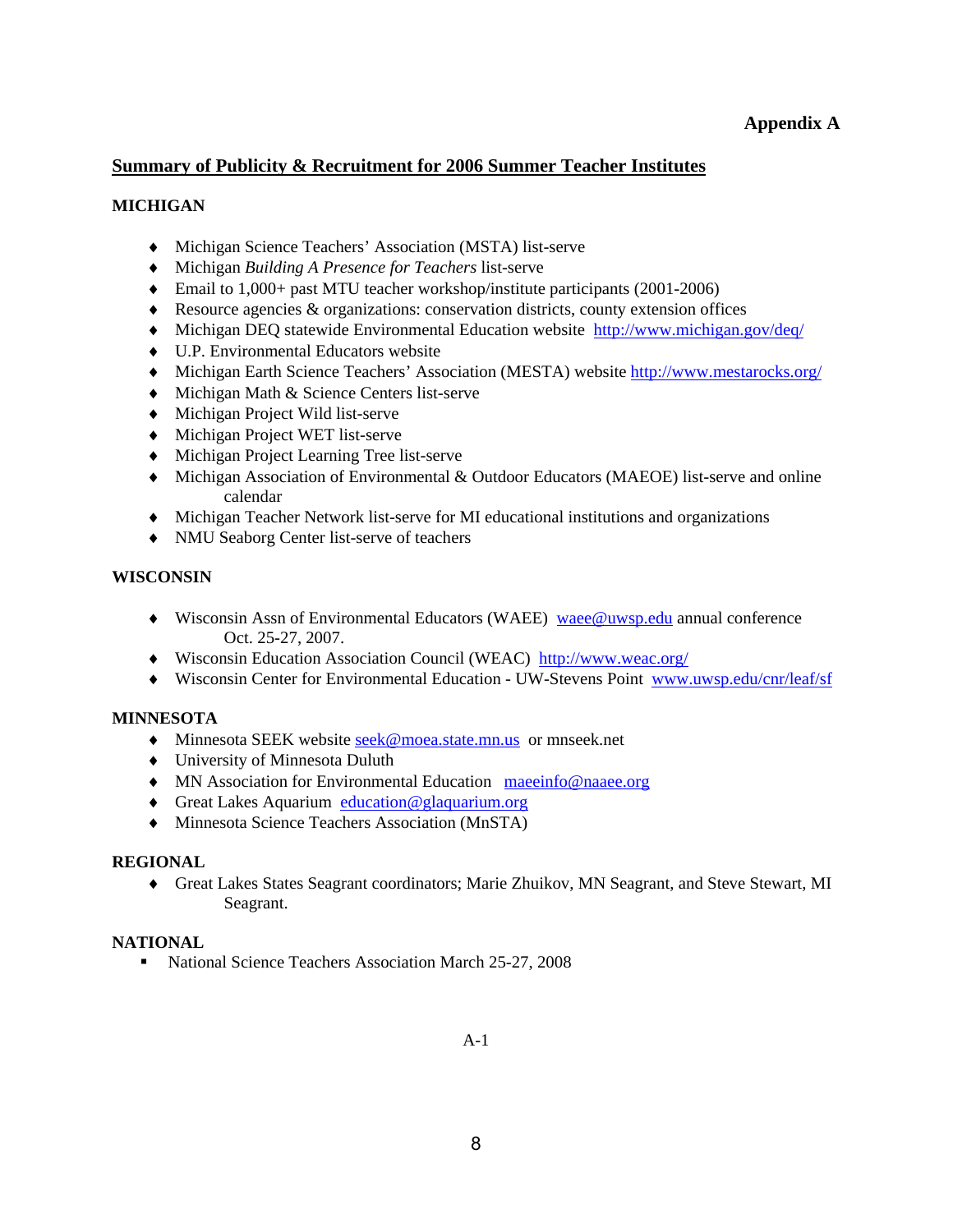## **Appendix B**

# **Great Lakes Maritime Lesson-Writing Workshop at Whitefish Point Lighthouse & Great Lakes Shipwreck Historical Museum Oct. 25-26, 2007**

## **AGENDA – DAY 1**

- 11:00 am Introductions & Welcome by Tom Farnquist, Director, Great Lakes Shipwreck Historical Society
- 11:15 Workshop purpose & overview
- 11:30 Introductions by participants
- 11:45 LUNCH
- 12:30-2:00 pm Tour Museum & Lighthouse Station History & Background
- 2:30 pm Overview of Great Lakes Shipping
	- Did You Know Great Lakes Shipping Pre-/Post-test
	- Great Lakes Shipping Across the Country & Around the World (web module)
	- Great Lakes Shipping from Duluth to the Atlantic (powerpoint)

### 3:30 pm Identify What We Want Students to Know

- What do students need to know about this topic relative to Michigan's & Wisconsin's Grade Level Content Standards and relative to living in the Great Lakes basin?
- What skills do students need to learn to understand this topic?
- 3:45 PM Idea Pools Brainstorm BIG Ideas, Essential Questions, & Desired Background Knowledge
	- Brainstorm lesson ideas
	- Create Master List of lesson ideas and post in classroom
	- Each teacher selects one lesson idea to develop outline
- 5-6 pm Reflection & journal-writing: Find a special place and get inspired!
- 6:00 PM DINNER
- 7-9 PM Lesson-Writing Session (work in small groups of 3) team members work together to share ideas for each lesson topic, including resources, activities, field investigations. Visit exhibit area to connect with the topic, as needed.

## **AGENDA – DAY 2**

| 8:00 AM   | Lesson-Writing Session: in small groups or working individually              |
|-----------|------------------------------------------------------------------------------|
| Noon      | LUNCH                                                                        |
| 1:00 PM   | Each participants presents a summary of their lesson outline.                |
|           | Discussion: look for overlap, common themes, reinforcement of concepts, etc. |
| 3:00 PM   | What comes next?                                                             |
| $3:15$ PM | Adjourn                                                                      |

Sponsored by Great Lakes Shipwreck Museum at Whitefish Point ♦ Great Lakes Maritime Transportation Institute A-2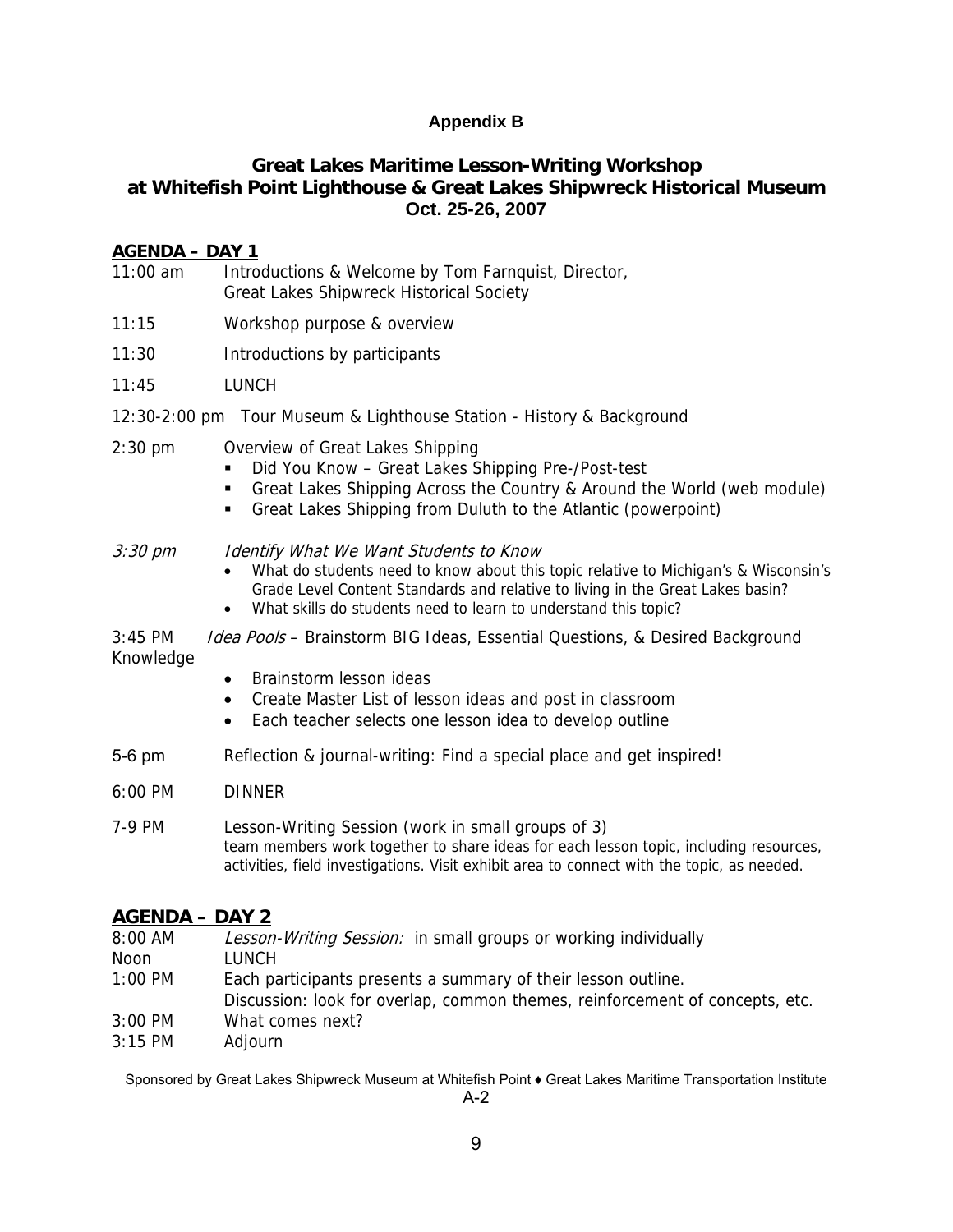# Appendix B

# **Great Lakes Maritime Transportation Lesson-Writing Workshop At Whitefish Point Lighthouse & Shipwreck Museum**

# **~ October 25-26, 2007 ~**

# **EVALUATION SUMMARY** (13 Responses)

|                                                                                                                     | Poor                    | Fair                         | Average      | Good       | <b>Excellent</b> | <b>NA</b>                           |
|---------------------------------------------------------------------------------------------------------------------|-------------------------|------------------------------|--------------|------------|------------------|-------------------------------------|
| Logistics:                                                                                                          |                         |                              |              |            |                  |                                     |
| 1. How well did the registration process keep<br>you informed?                                                      |                         |                              |              | 1          | 9                | $\overline{2}$                      |
| Very well indeed.                                                                                                   |                         |                              |              |            |                  |                                     |
| 2 How did you find the accommodations?                                                                              |                         |                              |              | 2          | 10               |                                     |
| Outstanding, the best.                                                                                              |                         |                              |              |            |                  |                                     |
| Wonderful                                                                                                           |                         |                              |              |            |                  |                                     |
| Very comfortable                                                                                                    |                         |                              |              |            |                  |                                     |
| 3. How was the food?                                                                                                |                         |                              |              | 2          | 10               |                                     |
| I liked everything                                                                                                  |                         |                              |              |            |                  |                                     |
| Great                                                                                                               |                         |                              |              |            |                  |                                     |
| <b>Educational Usefulness:</b>                                                                                      |                         |                              |              |            |                  |                                     |
| 4. How useful are the educational materials that                                                                    |                         |                              |              | 4          | 8                |                                     |
| you received?                                                                                                       |                         |                              |              |            |                  |                                     |
| Very wonderful                                                                                                      |                         |                              |              |            |                  |                                     |
| Nice to have guidelines and examples                                                                                |                         |                              |              |            |                  |                                     |
| from other teachers.                                                                                                |                         |                              |              |            |                  |                                     |
| 5. Overall, how well did the workshop meet your<br>curriculum needs?                                                |                         |                              |              | 3          | 8                | $\mathbf{1}$                        |
| Exceeded my expectations.                                                                                           |                         |                              |              |            |                  |                                     |
| 6. Would you recommend attending this same<br>workshop to your peers? Please explain:<br>It is a workshop geared to |                         | <b>NO</b>                    | <b>MAYBE</b> |            |                  |                                     |
| individual/classroom needs/interests of<br>teachers.                                                                | 11                      |                              |              |            |                  |                                     |
| 7. How did you hear about the workshop?                                                                             | Flyer at<br>school<br>3 | White-<br>fish<br>Point<br>3 | Friend<br>2  | Email<br>2 | Website:         | Other (be<br>specific)?<br>Joan $@$ |
|                                                                                                                     |                         |                              |              |            |                  | Seaborg<br>conference               |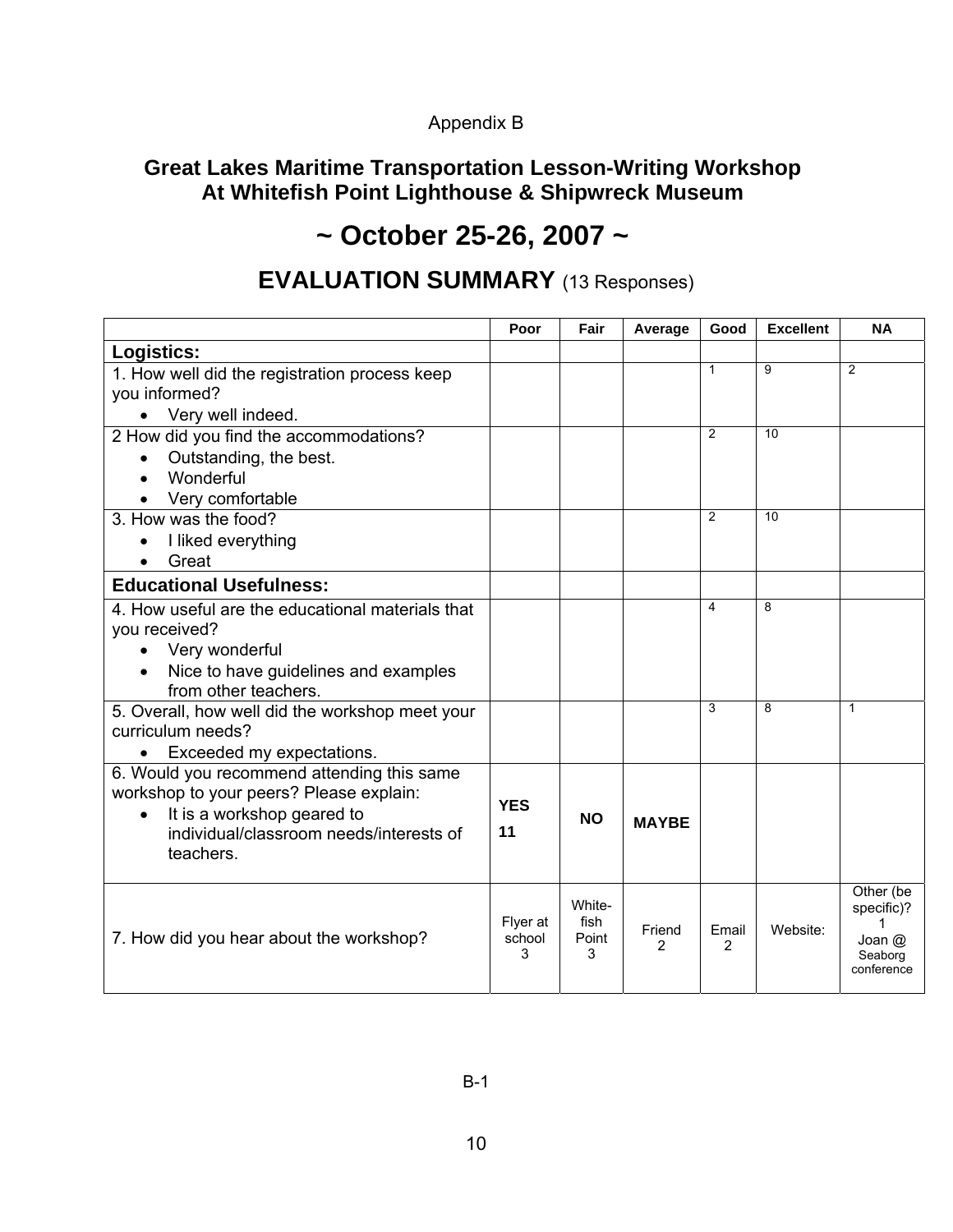- 8. What did you like *BEST* about the workshop?
	- Working as a small group sharing ideas, then coming together to share with full group.
	- Many, many great ideas.
	- It was a wonderful chance to focus on content and goals and network with other teachers.
	- Good access to new materials and resources; the location was inspiring.
	- Sharing time, and time to encourage each other on our lesson writing.
	- The setting inspires you to inspire the students. Being on-site is very helpful for handson information gathering.
	- I liked being able to develop a lesson plan based on what I know my students need to learn. Staying at Whitefish Point during the lesson writing process was excellent because it provided such focus and inspiration.
	- All the ideas. The location!
	- The accommodations were wonderful. I really enjoyed the enthusiasm and creativity of all the teachers.
	- Networking, brainstorming with group. Teachers were all great as was the facilitator. Very hospitable and exciting place to be.
	- Learning about Michigan. Meeting new friends. Getting good information and resources to use later.
	- Time to share ideas with other teachers was most informative.
	- The hands-on experience. The guides were fabulous and very proud of this location. What a nice way to get excited about teaching.
	- The great atmosphere! Everything from the setting, the food, the accommodations and especially the people were top notch!
- 9. Suggest ways to improve the content or schedule of the workshop.
	- I enjoyed everything about this workshop. Thanks.
	- I think the schedule was fine structure provided, and then support offered as we worked on our lessons and integrated materials. Two days worked well for me also, as it's hard to stay away longer.
	- I'm glad you moved the cranberry tour to the first day. Maybe schedule some time in for Tahquamenon Falls.
	- Joan did an excellent job of setting up the content and schedule. When something works so well, don't "fix" it!!
	- Weather permitting, meet outside for some part of the day. What a view!
	- A little confusion on the objective. Are lessons based on Whitefish Point museum visit or any maritime themed topic?
	- Keep doing it.
	- Take the whole first day to explore and see and hear the presentations rather than trying to rush everyone to get to writing the lessons. Let the day go as long as it needs to.

## **Other Comments**

- Everything was great! Thanks for providing such a quality product. Great opportunity!
- Thanks and Kudos! To the Whitefish Point staff! Everything was absolutely wonderful, from the food to the accommodations and tours! Wow!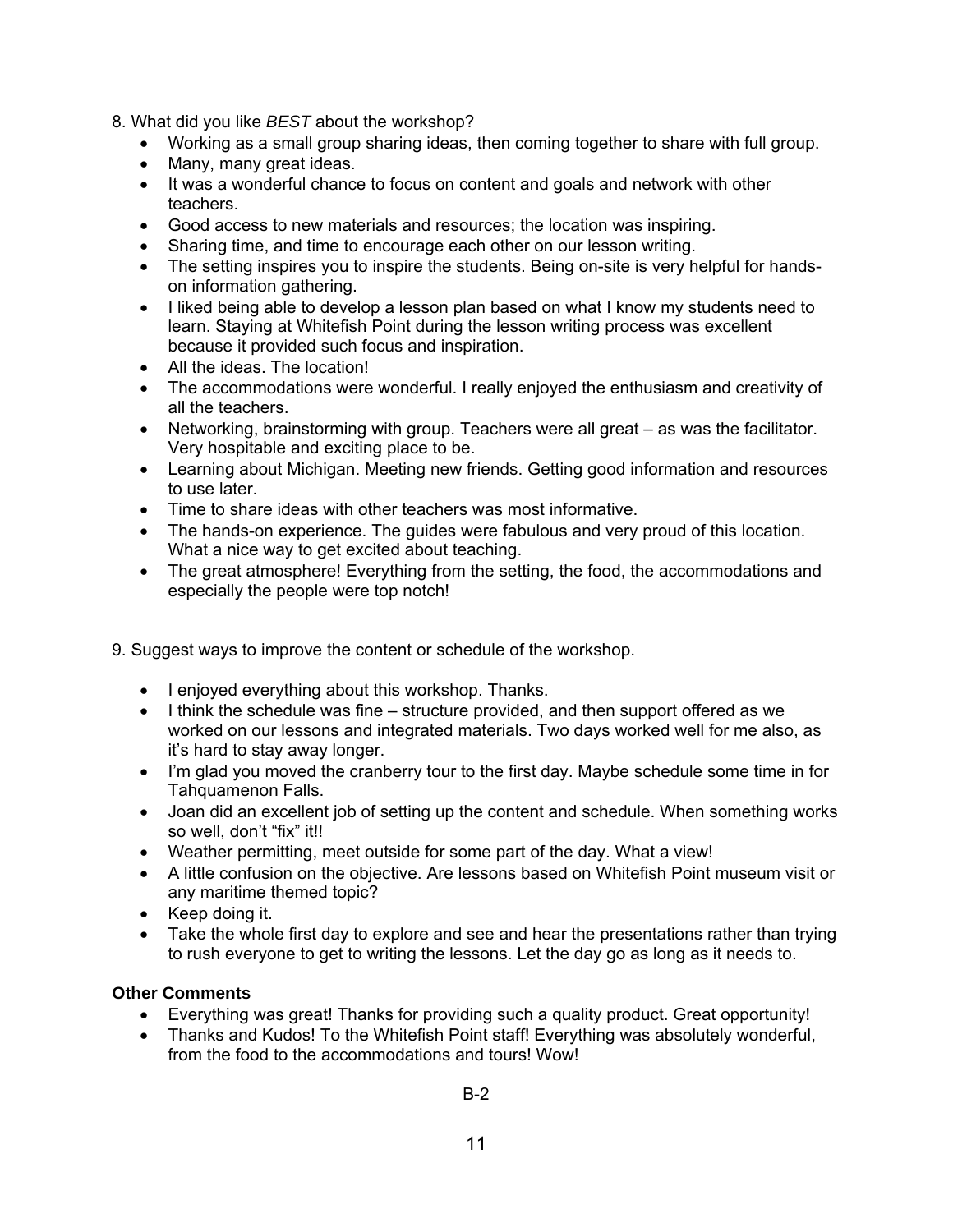**APPENDIX C** 

# *Western Upper Peninsula Center for Science, Mathematics and Environmental Education*  **EVALUATION SUMMARY**

|                          | <b>Workshop Title: Great Lakes Maritime Transportation Workshop</b> |                                |
|--------------------------|---------------------------------------------------------------------|--------------------------------|
| <b>Date:</b> May 1, 2008 | <b>Location: EUP-ISD</b>                                            | <b>Instructor: Joan Chadde</b> |

|                                                      | Poor | Fair | Average        | Good           | Excellent      |
|------------------------------------------------------|------|------|----------------|----------------|----------------|
| <b>Overall Content:</b>                              |      |      |                |                |                |
| Useful ideas, techniques, and skills were presented. |      |      |                | 9              | $\overline{7}$ |
| The handouts enhanced my learning experience.        |      |      | 1              | $\overline{7}$ | 8              |
| The activities enhanced my learning experience       |      |      |                | 10             | 6              |
| The information was relevant and useful.             |      |      | 1              | 8              | $\overline{7}$ |
| My understanding of the topic was increased.         |      |      |                | $\overline{7}$ | 9              |
| I would recommend this workshop to others.           |      |      | 1              | 9              | 6              |
| <b>Presenter:</b>                                    |      |      |                |                |                |
| held my interest.                                    |      |      | 1              | 8              | $\overline{7}$ |
| was knowledgeable about the topic.                   |      |      |                | 9              | 7              |
| responded effectively to questions.                  |      |      |                | 7              | 9              |
| delivered content in a structured manner.            |      |      | 1              | 8              | $\overline{7}$ |
| was easy to follow and used relevant examples.       |      |      |                | 10             | 6              |
| provided opportunities for active participation.     |      |      | 1              | 8              | $\overline{7}$ |
| kept the pace appropriate for the content.           |      |      | 1              | 10             | 5              |
| used handouts to enhance the workshop.               |      |      |                | 10             | 6              |
| facilitated activities effectively.                  |      |      | $\overline{2}$ | $\overline{7}$ | $\overline{7}$ |
| motivated me to apply what I learned.                |      |      | 1              | $\overline{7}$ | 8              |
| overall, the presenter met my expectations.          |      |      |                | 9              | $\overline{7}$ |
| Logistics:                                           |      |      |                |                |                |
| The workshop site was comfortable.                   |      |      | 2              | 4              | 10             |
| The presenter and visual aids were easy to see.      |      |      |                | 6              | 10             |
| The registration process kept me informed.           |      |      | 3              | 5              | 8              |
| <b>Educational Value</b>                             |      |      |                |                |                |
| Classroom resources provided                         |      |      | 1              | 3              | 11             |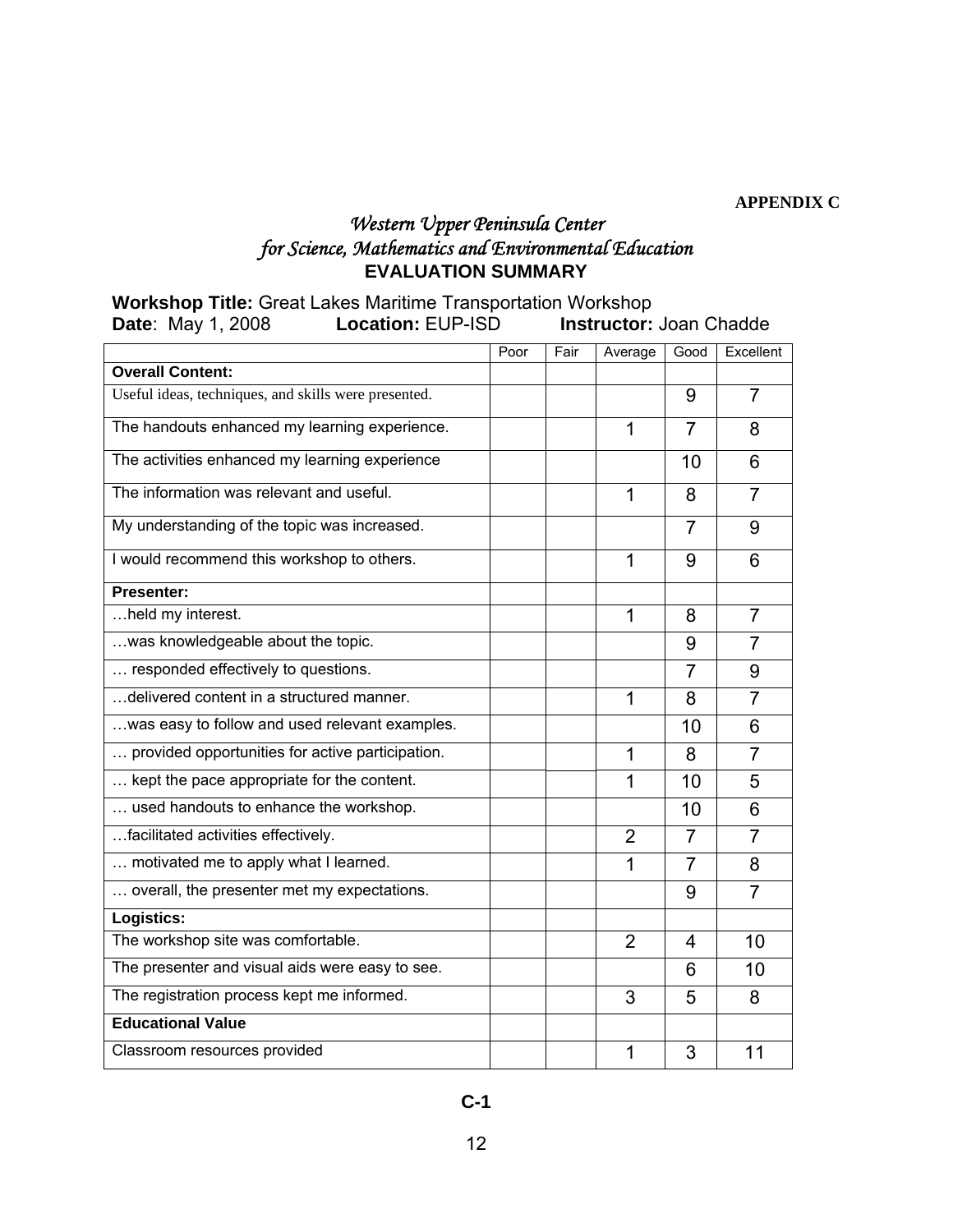# **What did you like BEST about this workshop?**

- Speakers
- The pace! It was well worthwhile!
- Historical Shipwreck presentation
- Local Information
- Moving to different spots
- Tours  $(2)$
- Materials and lesson plans and chance to look at activities
- Very informative and useful for our area
- Coast Guard info and Captain Ed
- Videos and photos

## **How could this workshop be improved?**

- Everything felt very rushed
- It was great!
- Not so time crunched
- Better time coordination
- Field trips in the A.M and lecture in the P.M.
- 2 days

## **Please comment on each part of the workshop.**

## **1. Great Lakes Shipping** *"Did You Know"* **Pre-Test**

- Loved this-amazing facts
- Good information, but hard to follow along
- Good idea to test "students" prior knowledge
- Interesting focus device
- Super- didn't know much!
- Ok
- Enjoyable
- Neat
- Very good
- Not here
- Great information
- Good idea
- Informative

## **2. Overview of Great Lakes Maritime Transportation** (powerpoint)

~ Joan Chadde, Western UP Center for Science, Math & Environmental Education

- Excellent
- Great intro!
- Great information
- Thanks!

## **C-2**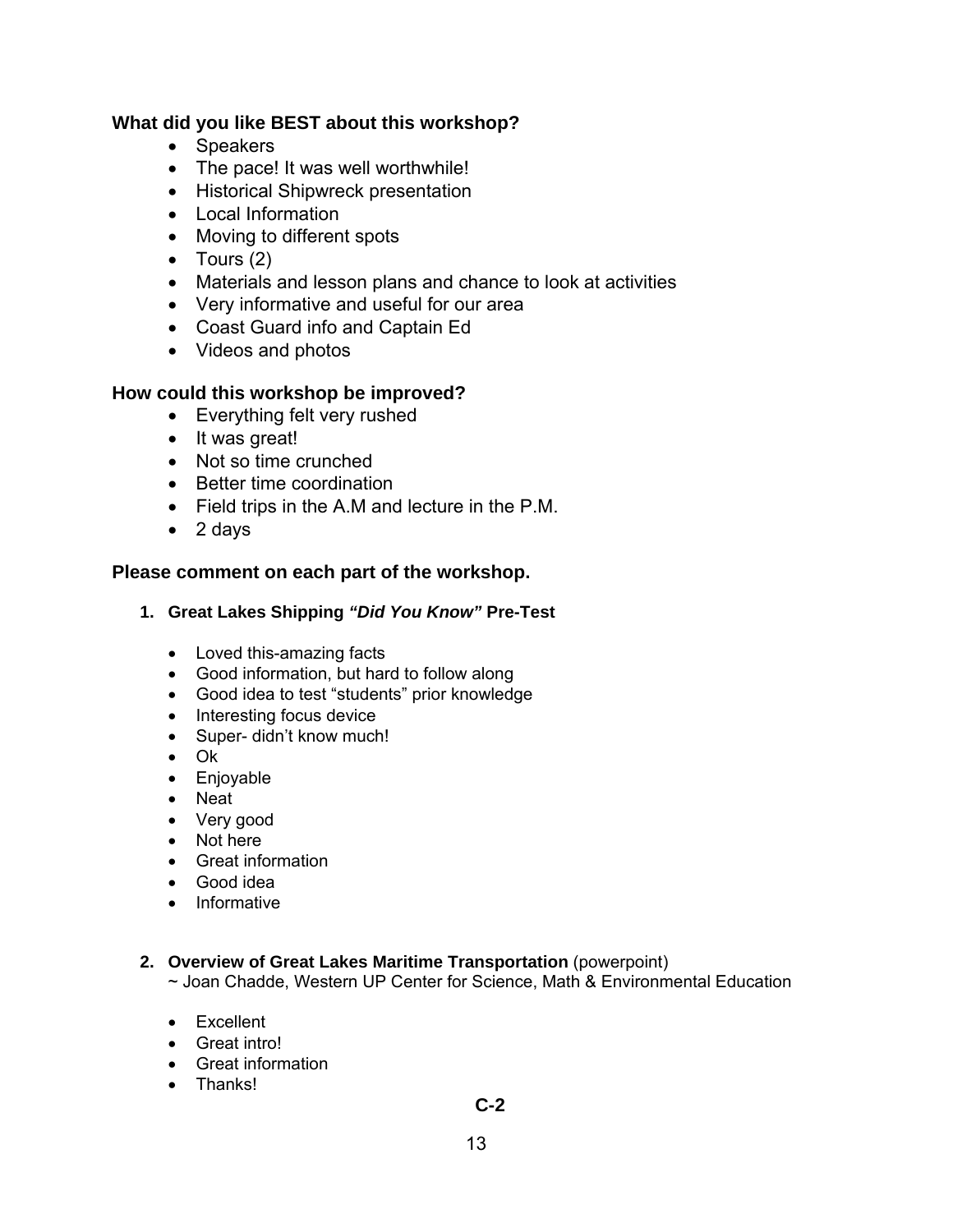- Good to see you again
- Great
- Good
- Very interesting and important facts
- Good intro
- Nice brief, good facts
- Informative
- Very interesting info, I will use this to show my students

### **3. Great Lakes Maritime Transportation Activities**

- Great Lakes Shipping & Receiving Ports
	- Looks like fun
	- Great and interactive
	- Good activity
	- Loved this hand-on experience!
	- Useful for classroom K-6
	- Good
	- Wonderful
	- Hard! My students could do this with help
	- Great

### • **Great Lakes Ship Cargoes & Products - matching the cargo with its product**

- Started out confusing, but caught on
- Great and interactive
- Good activity
- Never thought about lots of this
- Useful for classroom K-6
- Good
- N/A
- Great
- Very difficult

### • **Plot the Path – find safe passage into the harbor for your ship**

- Great for middle school application
- Great and interactive
- Good activity
- Super activity
- Useful for classroom K-6
- Good (2)
- I'm going to try this!
- Great
- Excellent for  $6<sup>th</sup>$  grade
- A little too young for my kids, but could be adjusted

# **C-3**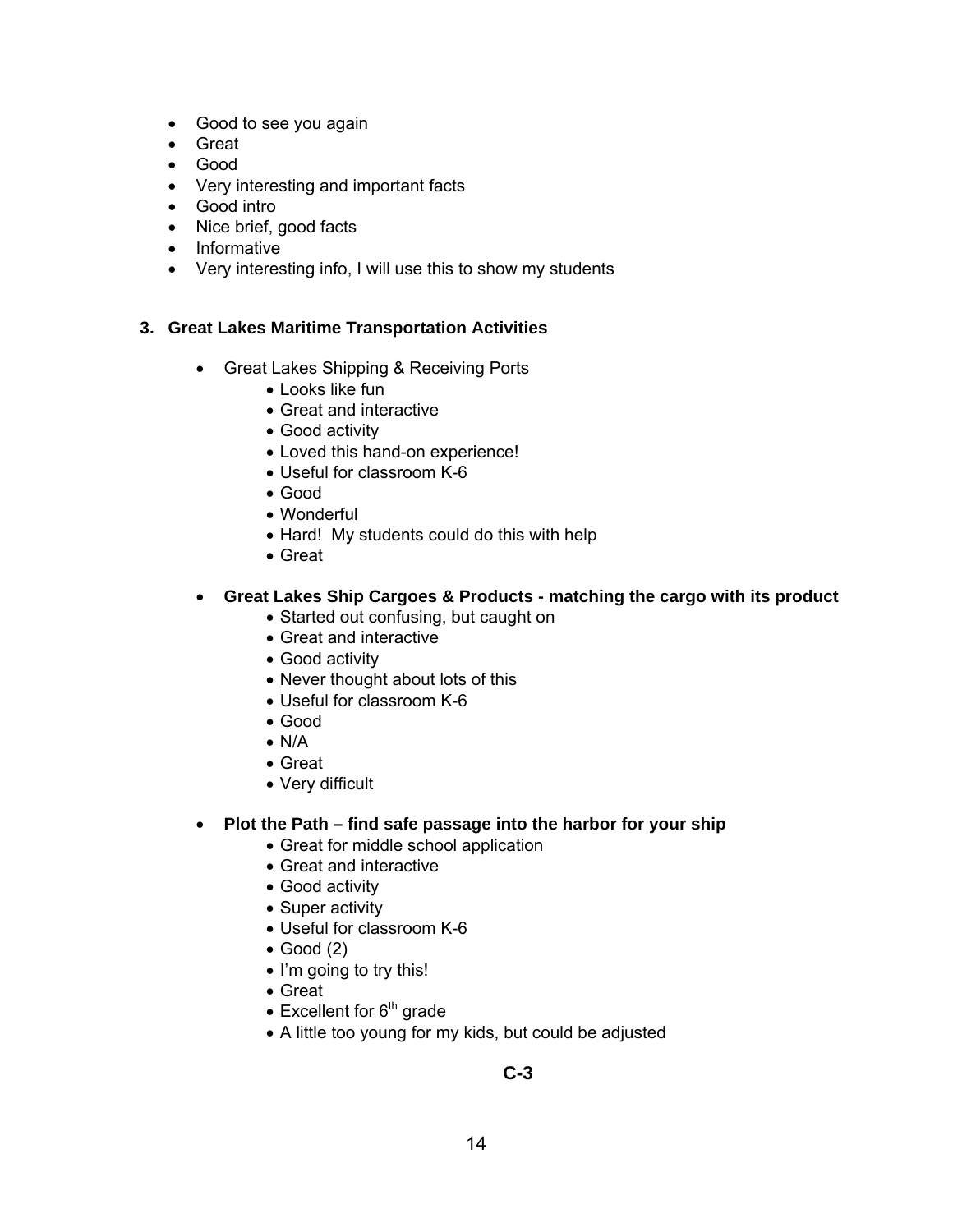- **What Floats Your Boat who can build a boat that holds the most cargo?** 
	- I have seen this before
	- Good
	- N/A
	- Didn't get to do this
	- Good

### • **Great Lakes Shipping Education Resources in the "Treasure Chest"**

- I will check this out!
- Okay
- I'd like to borrow this before our trips to Whitefish Point
- Awesome
- Good
- Lots of cool things
- Can't wait to use
- Great and interactive
- Excellent

## **4. Whitefish Pt & Great Lakes Shipwreck Museum & What Happened to the Edmund Fitzgerald?**

~ Tom Farnquist, Director, Great Lakes Shipwreck Historical Society

- Super, can't wait to visit
- Adaptable to early elementary
- Thanks for coming
- So informative
- Very interesting (2)
- Excellent
- Very good (2)
- Cool
- Wonderful
- It was nice to hear the diver/teacher perspective!
- Awesome
- Excellent opportunities

### **5.** *Life Aboard Lakers***: job/life of a ship captain, federal pilots, job outlook, benefits, pay** ~ Ed Harris, Captain Tel: 231-342-1651

- So interesting!
- Awesome
- Enjoyable and informative
- Wonderful
- Very informative
- Excellent (2)
- Very good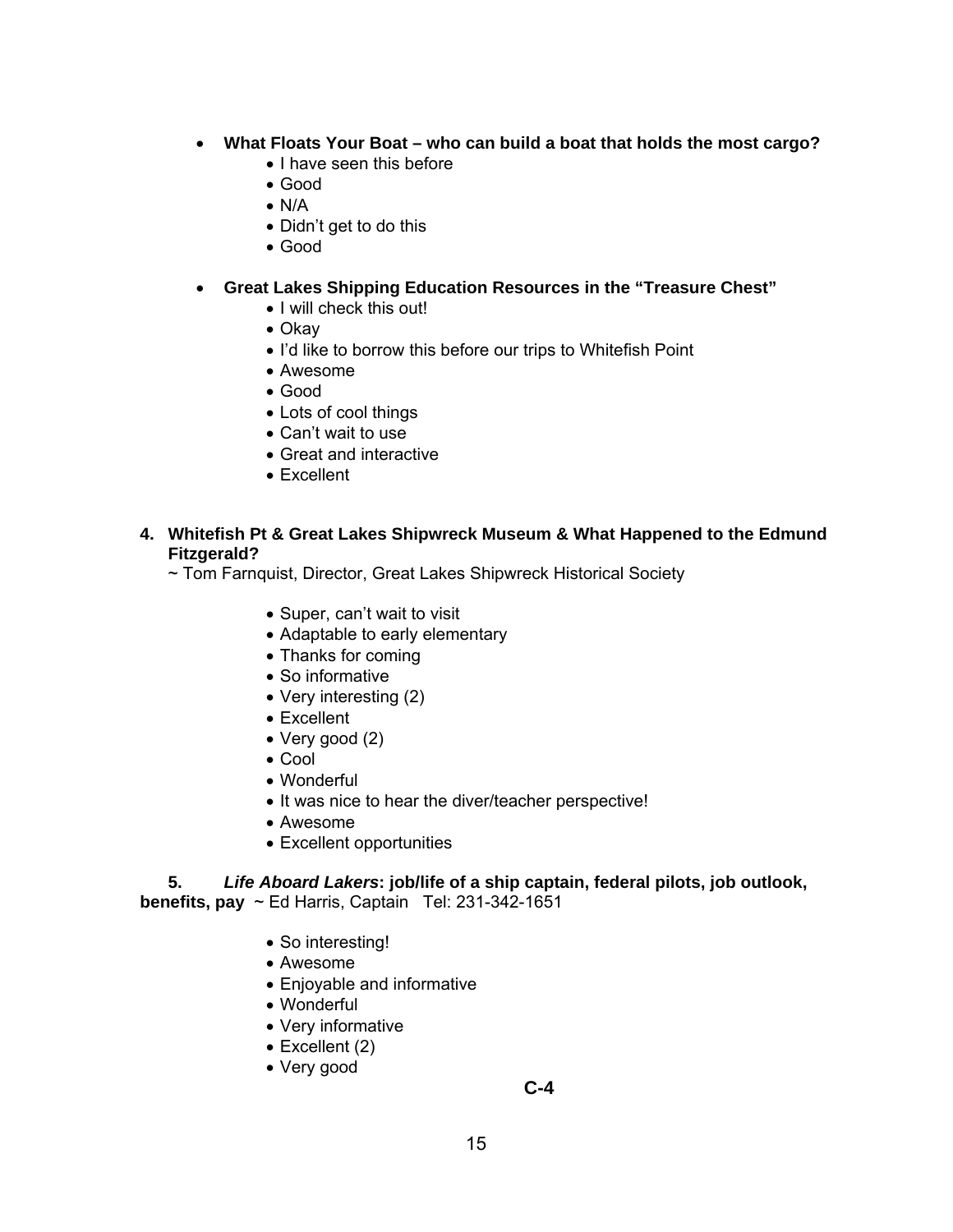- Good presenter
- Really informative and good information for our students
- Very interesting
- Learned new things
- Very informative/interesting
- **6.** *Wrecks & Rescues* ~ Carrie Miller, Newberry Middle School
	- Awesome
	- Looks great!
	- Adaptable to other grades
	- Not enough time
	- Good (2)
	- Short
	- Great ideas-I appreciate the comments and ideas we discussed informally!
- **7. Tour of U.S. Coast Guard Vessel Tracking System & role in shipping and invasive species control** 
	- ~ LCDR Chris Friese, Mr. Mark Gill, LTJG Caren Damon
		- Wow! They do more than I realized!
		- Great (2)
		- Super
		- Awesome
		- Enjoyed
		- Could have skipped the conference room
		- Very good
		- Very interesting
		- Excellent info! I loved seeing behind the scenes
		- Interesting

**8. Water Level Management, Lock Operation, Security &Tour of Army Corps' facility at Soo ~** Al Klein, Area Engineer, Tel: 906-635-3464 alvin.j.klein@usace.army.mil

- Great tour! (2)
- Needed more time
- Very good (2)
- Wanted to touch ship
- Informative
- Fascinating!
- I've never been "behind the scenes." I plan to attend Engineer's Day!

**C-5**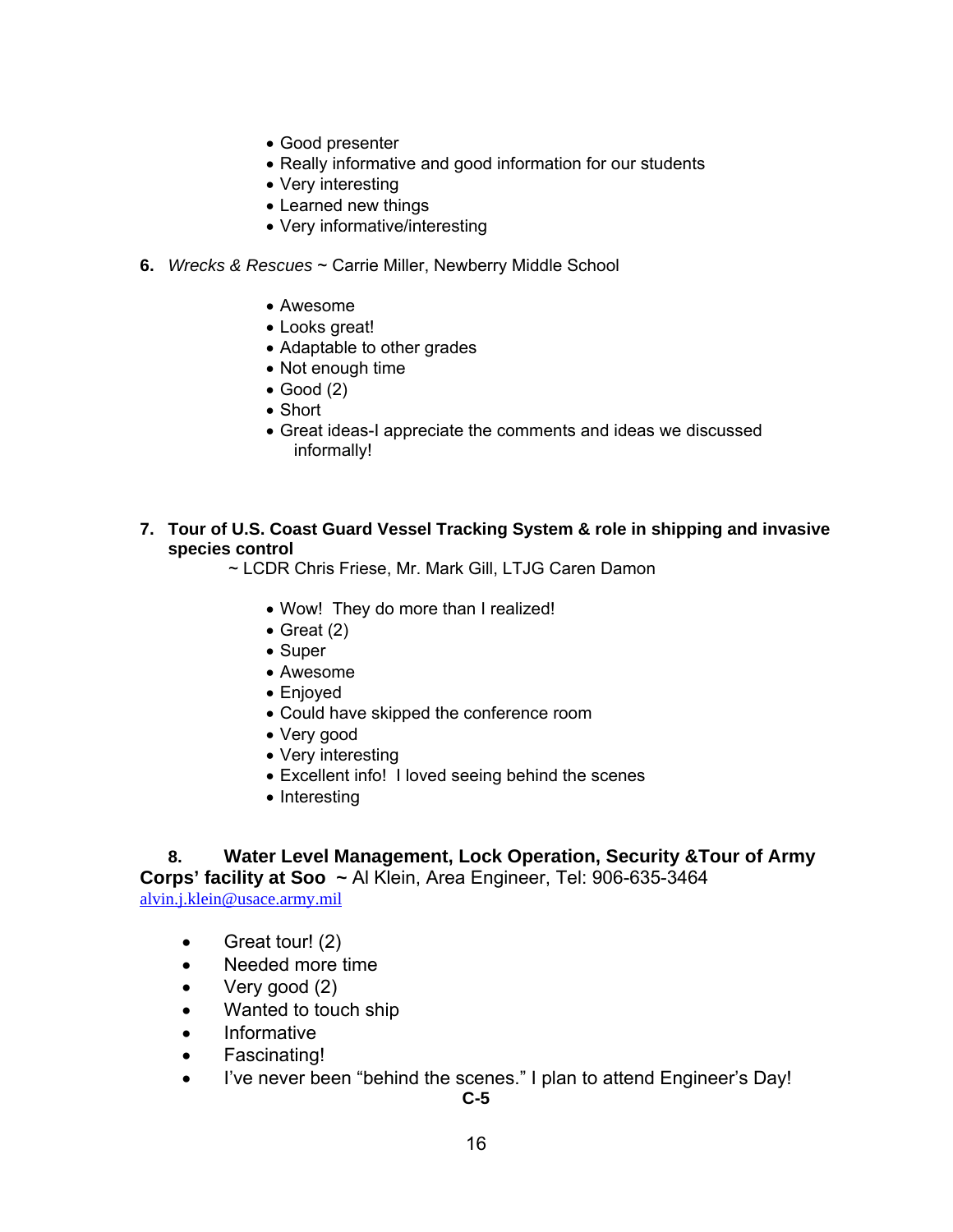### **Appendix D**

#### Sponsored by Great Lakes Maritime Research Institute and Michigan Technological University

### **Great Lakes Maritime Transportation Summer Institute**

 $\sim$  Sunday, July 20 to Friday, July 25, 2008  $\sim$ 

#### **Sunday, July 20**

5 pm (CST) Check into Canal Park Lodge (250 Canal Park Dr., Tel: 218-279-6000)

7-9 pm (CST) Course overview, introductions & Great Lakes Maritime Treasure Chest activities

#### **Monday, July 21 – How Great Lakes Shipping Fits into Overall U.S. & Global Transportation of Goods**

| $8:00-9:30$ am | <i>Transportation Logistics Overview</i> by Dr. Richard Stewart, GLMRI co-director        |
|----------------|-------------------------------------------------------------------------------------------|
| $9:45-10:45$   | Shipping routes, cargoes & challenges on the Great Lakes                                  |
|                | by Mr. Ron Johnson, Duluth Seaway Port Authority                                          |
| $11:30-1:00$   | Lunch & Harbor Tour aboard <i>Vista Queen</i> - Ron Johnson, Duluth Seaway Port Authority |
| $2-5$ pm       | <i>Lake Superior Maritime Visitor Center Programs &amp; Tour by Thom Holden, USACE</i>    |

#### **Tuesday, July 22 – Following a Raw Material from Source to Ship Cargo**

| $9:30-N$ oon      | Tour iron ore mine & taconite processing plant    |
|-------------------|---------------------------------------------------|
| Noon              | Lunch at mine hosted by Hibbing Taconite          |
| $3:00 \text{ pm}$ | Tour S.S. William A. Irvin Lake Freighter         |
| $4:00 \text{ pm}$ | Great Lakes Aquarium on your own (open 'til 7 pm) |

#### **Wednesday, July 23 – Terminal Operations & Ship Repair**

| 8:30 am            | Presentation & tour Midwest Energy Coal terminal (Tom Nicodemus).          |
|--------------------|----------------------------------------------------------------------------|
|                    | Tour of American Integrity ship.                                           |
| $12:30 \text{ pm}$ | Burlington Northern Taconite Facility & Ore Docks (Gary Amos)              |
| $2:00 \text{ pm}$  | Harvest States Grain terminal (Richard Carlson)                            |
| $4:00 \text{ pm}$  | Fraser shipyards (US Coast Guard cutter Alder in dry dock) – Gene Walroos  |
| $6:30 \text{ pm}$  | Dinner with Ken Gerasimos, Port Captain, Great Lakes Fleet/Key Ships, Inc. |

### **Thursday, July 24 Shipping Logistics and Safety of Ships & Crew**

| $9-10$ am           | <i>Shipping Logistics</i> by Katie Ferguson (Great Lakes Fleet) at Canadian National Ore Dock |
|---------------------|-----------------------------------------------------------------------------------------------|
| $11 \text{ am}$     | Split Rock Lighthouse                                                                         |
| 2 pm                | Tour of Split Rock Lighthouse                                                                 |
| $3-5:30 \text{ pm}$ | Coast Guard responsibilities for maritime transportation                                      |

#### **Friday, July 25 Challenges of Shipping: Potential Pollution & Ballast Water Management**

| 7:45 am                  | <i>Exotic Species &amp; Ballast Water Management</i> by Dale Bergeron, MN Sea Grant |
|--------------------------|-------------------------------------------------------------------------------------|
| $9:00 \text{ am}$        | Refueling ships - tour of Murphy Oil by Joe Cuseo                                   |
| $10:30 \text{ am}$       | <i>Ballast Water Management Research</i> by Mary Balcer, UW-Superior                |
| $1:00 \text{ pm}$        | Discussion & course evaluations                                                     |
| $2:30 \text{ pm } (CST)$ | Course ends; depart Duluth                                                          |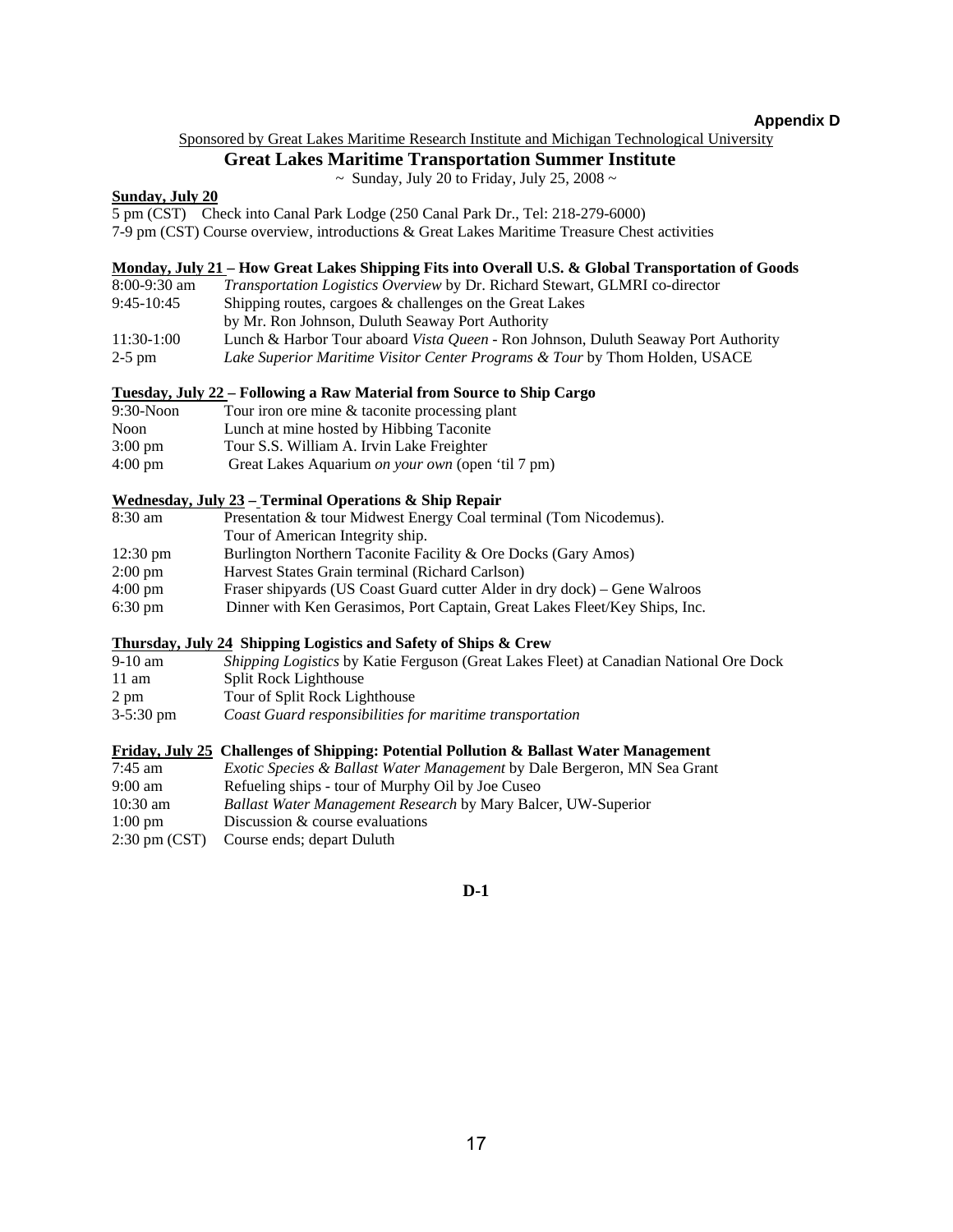# **Great Lakes Maritime Transportation Teacher Institute**

# **~ July 20-25, 2008 ~**

# **EVALUATION SUMMARY**

Your opinions and suggestions are important to us. Please respond thoughtfully to the following questions so that we can make necessary improvements to next year's teacher institute.

| <b>10 Responses</b>                                                                    | Poor                    | Fair                 | Average      | Good                          | <b>Excellent</b>      | <b>NA</b>                    |
|----------------------------------------------------------------------------------------|-------------------------|----------------------|--------------|-------------------------------|-----------------------|------------------------------|
| Logistics:                                                                             |                         |                      |              |                               |                       |                              |
| 1. How well did the registration process keep<br>you informed?                         |                         |                      |              | $\overline{2}$                | 8                     |                              |
| 2 How did you find the accommodations at<br>Canal Park Lodge?                          |                         |                      | 1            |                               | 5                     | 4                            |
| 3. How was the food throughout the week?                                               |                         |                      |              |                               | 10                    |                              |
| <b>Educational Usefulness:</b>                                                         |                         |                      |              |                               |                       |                              |
| 4. How useful are the educational materials that<br>you received?                      |                         |                      |              | 1                             | 10                    |                              |
| 5. Overall, how well did the variety of activities<br>meet your curriculum needs?      |                         |                      |              |                               | 10                    |                              |
| 6. How well did the course meet your personal<br>learning objectives?                  |                         |                      |              |                               | 10                    |                              |
| 7. Would you recommend attending this same<br>institute to your peers? Please explain: | <b>YES</b><br>8         | <b>NO</b>            | <b>MAYBE</b> |                               |                       |                              |
| 8. How did you hear about the Institute?                                               | Flyer at<br>school<br>3 | <b>News</b><br>paper | Friend<br>1  | Email<br>List<br>Source:<br>1 | Website<br>List:<br>1 | Other (be<br>specific):<br>6 |

## **Other:**

- LSMAA
- Joan at SOCP Conference (2)
- Co-worker
- Wendy Lutzke at Wisconsin Maritime Museum (2)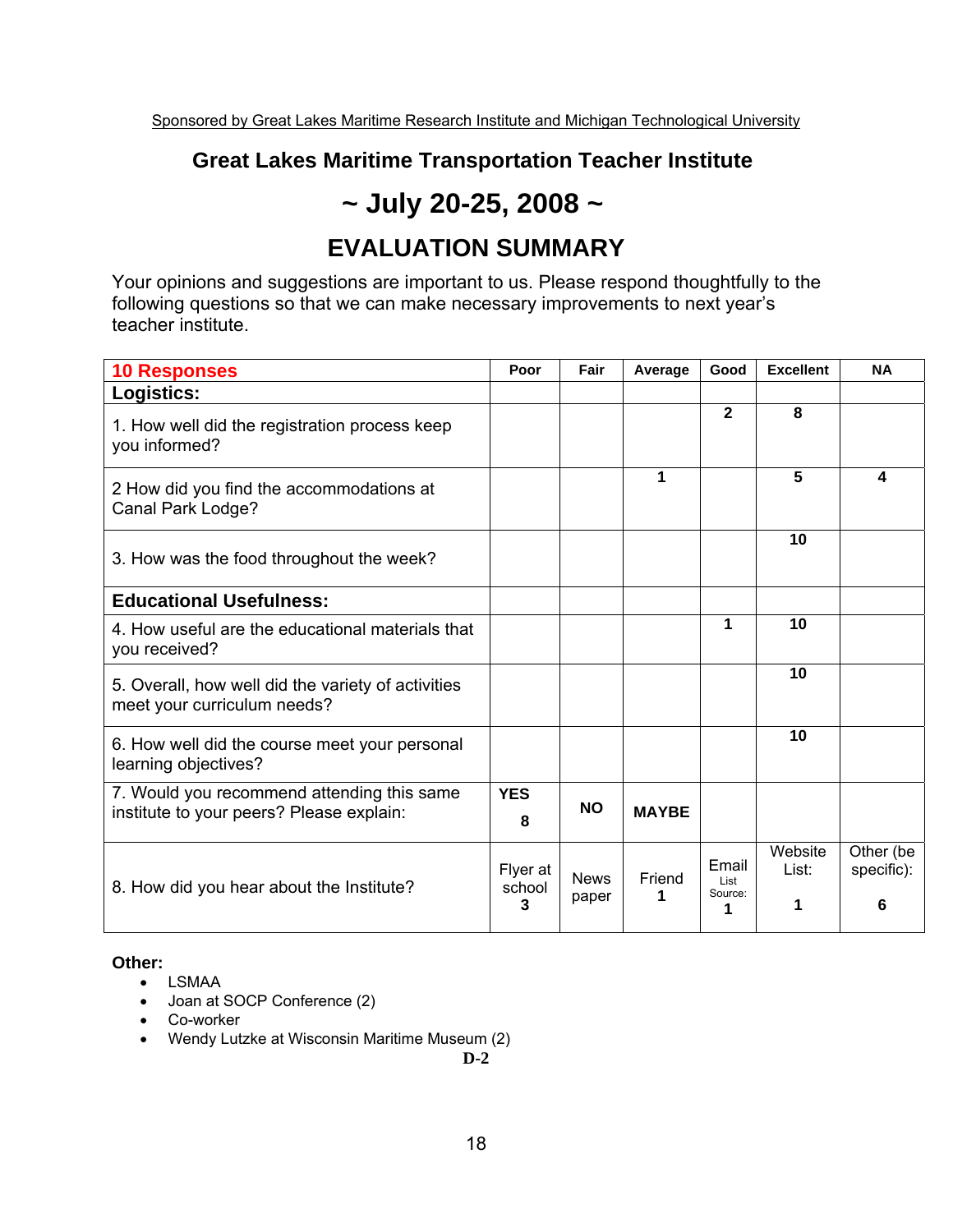### **9. Suggest ways to recruit more teachers in your state for next summer's institute. Providing names of specific people or organizations would be greatly appreciated.**

- Make sure the school districts are aware of the institute through email and newsletters
- Use Wisconsin Science Teachers (WSST) organization, maybe someone to present at, share some activities we did from the chest and lighthouse workshop.
- More SOCP conference to get the word out
- Send materials directly to curriculum directors or department heads in school districts
- We present "the box" at L.S.M.M.A this is a contact for teachers in the area. As a resource person I can go out and intro to teachers in Duluth.
- Send emails/flyers to all school districts near the Great Lakes. Send to local libraries and universities.
- I suggest using teachers that previously attended the institute as contact persons for his/her school. They could promote it in his/her buildings.
- I would like to purchase a learning trunk for my school district (Clintonville Public Schools, WI). I could share those materials and video clips, along with my personal testimony advertising for other educators to sign up for the course.
- Providing names of specific people or organizations would be greatly appreciated. I feel that if more specifics of the course were included in the class description more people would be interested in the class. It was the best class I have ever taken and I would recommend it to anyone!

### **10. How useful were the pre-course readings and websites to enhance your content knowledge and prepare you for the course?**

- The articles were more very helpful and not too many.
- They were helpful, but the hands on experience would be just as good without the readings
- It was really great to have the pre-course readings. It really set me up with some knowledge that prepared me for the class.
- Gave me background information about maritime transportation to help me build knowledge on new experiences I was having. I love the interactive website that I will use some parts of with my students.
- Good—not too overwhelming but enough to get started.
- Very useful. I plan on accessing them again
- They fit in very well. Some did not interfere with my computer
- Good intro to make me familiar with some of the topics.
- Yes they were. I especially appreciate the websites and will continue to use them.
- They were helpful. I could have spent more time previewing the materials then I did.

### **11. Which parts of the Great Lakes Maritime Transportation Teacher Institute will you be able to use in your curriculum or work?**

• I will be able to use all parts of the institute to write articles. I know "The Beacon"(Great Lakes Lighthouse Keeper Association newsletter) and "Lighthouse Digest" (yes, there really is such a publication) will publish stories and photos about your project. I will also share this information with teachers in my district.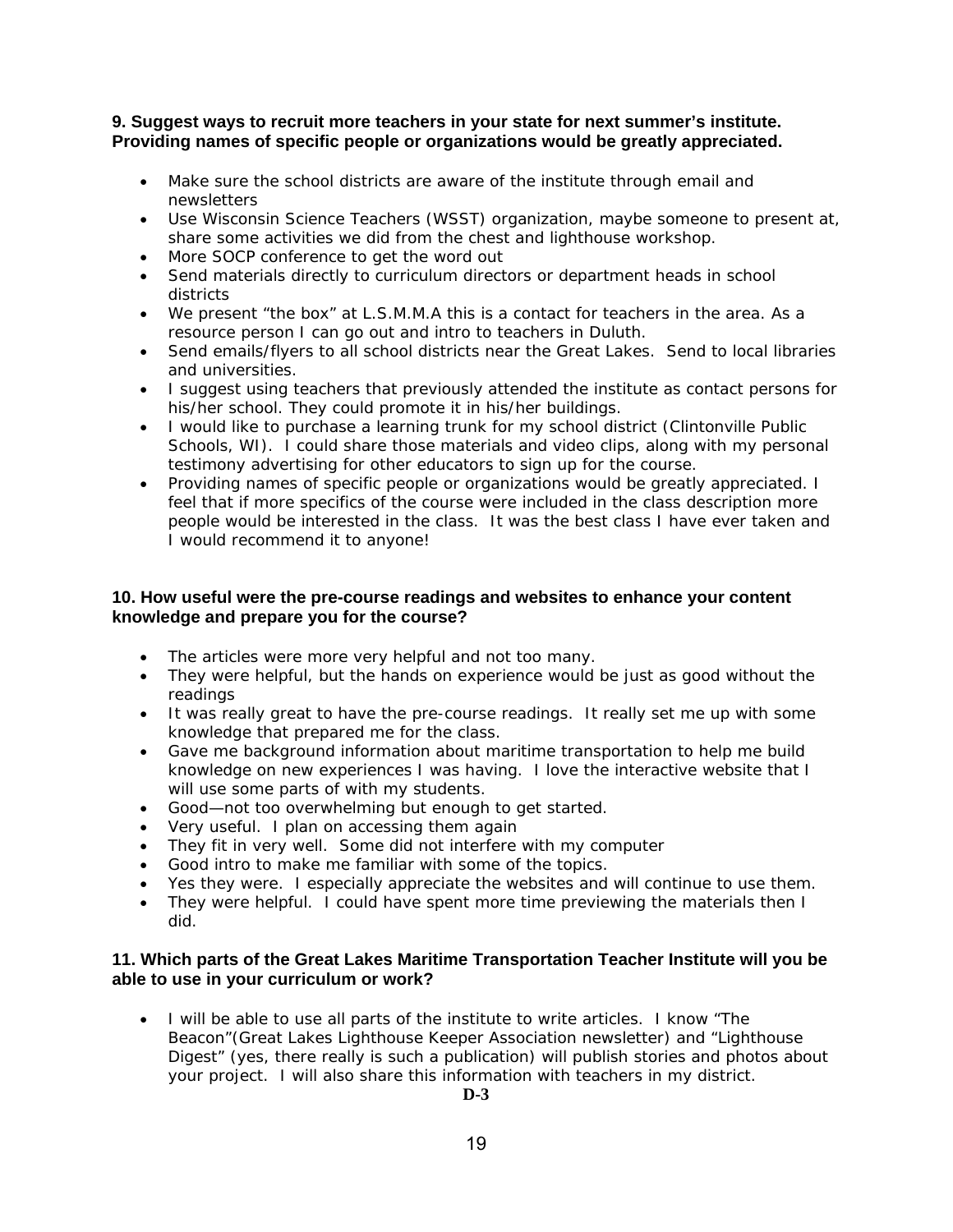- I will be able to makes use of the taconite mine, Midwest energies, grain and or docks, and Murphy's Oil as part of the supple chain
- The aspects of how raw materials are processed. The different legislation/regulations each industry has linked to the environment. The various careers.
- Touring in Duluth. Alder, MET maybe others
- Almost anything could be used in some way!
- Great to understand how other areas/systems work. Will provide context for compare/contrast to Seattle
- Pictures taken of taconite process, storage, and movement. Pictures taken of American Integrity loading. My own updated information about logistics and movement of ships on the Great Lakes
- Jobs in the maritime industry career
- Almost every part of the week will help in my econ lesson planning
- Shipping logistics and overall transportation logistics
- I will be able to teach my students about the split rock lighthouse, the 1,000 footers, the processing of iron ore at the Hibbing mine, invasive species, Great Lakes shipping, and the sinking of the Edmund Fitzgerald.

### **12. What did you like** *BEST* **about the Great Lakes Maritime Transportation Teacher Institute?**

- Loading of the coal on the ship
- Fraser shipyard trip
- Vista Queen tour
- Transportation logistics with Dr. Stewart (2)
- The up close and personal tours
- The participants
- Going on American Integrity
- Being able to tour sites—the mine, terminals, and facilities. Seeing things from the water
- The fact that we, as a group, to get so in-depth, inside views of such amazing facilities and vessels. It was truly a once in a lifetime experience! It make many other tours I've been on seem so tame in comparison
- The ability to see first hand how the products move with the good, bad and ugly things happening and in the past.
- Getting aboard different vessels—very hands on!
- I appreciated the passion the presenters had for their work. The connection between academia and the private sector was quite clear. Touring an active freighter was an unexpected thrill.
- Boarding the American Integrity was the best part for me
- I liked that we had so many field experiences. It really helped me to learn by doing.

### **13. What did you like** *LEAST* **about the Great Lakes Maritime Transportation Teacher Institute?**

- **There was not one single thing that I didn't like about the Maritime Transportation Teacher Institute.**
- The grain dock tour presenter seemed less than enthusiastic about our group
- The grain elevator—not interactive; it would have been neat to see a train unloaded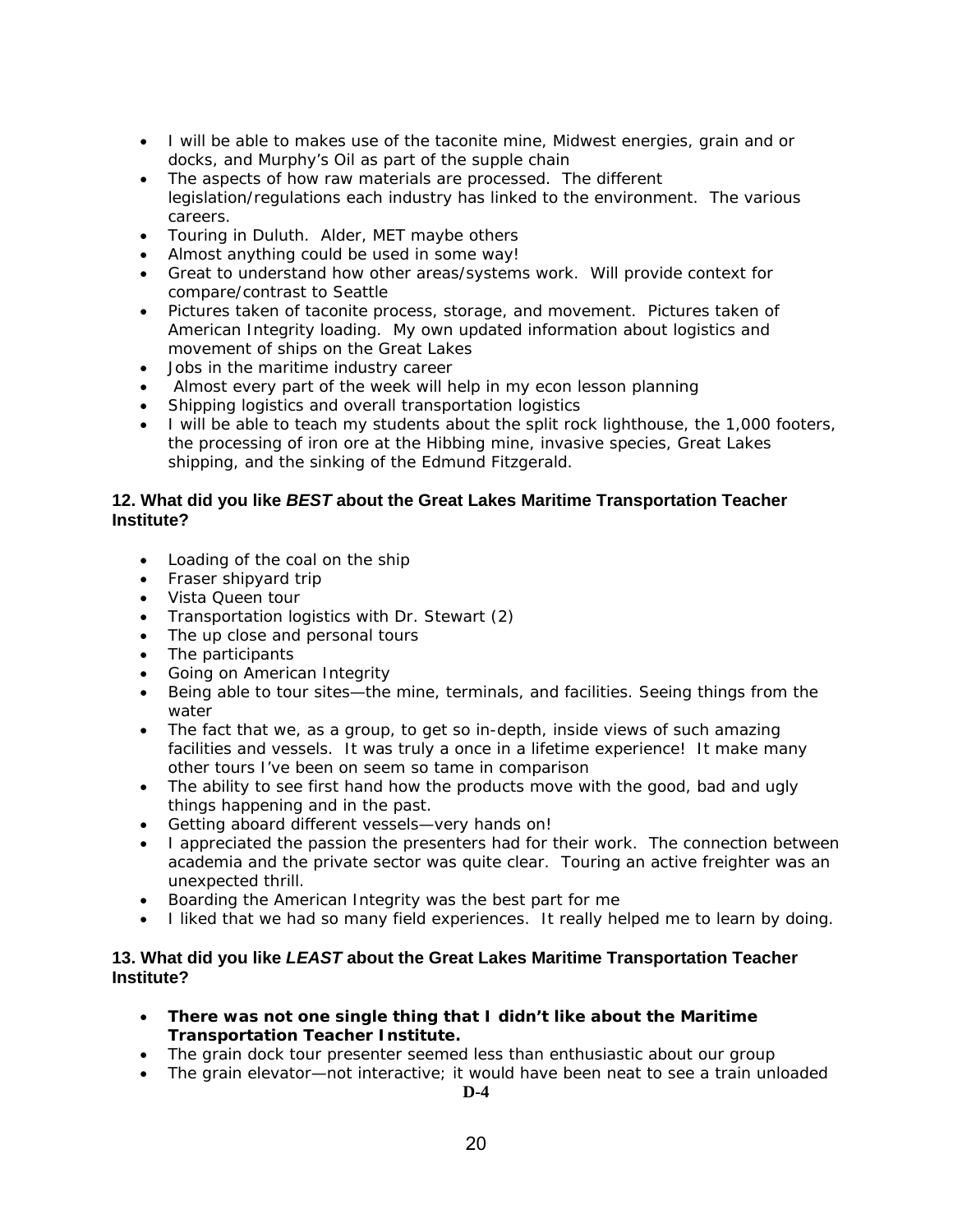- The tour of the grain elevators
- Stairs
- Getting off to such a late start Sunday night, made being ready for Monday difficult. Otherwise it is hard to say what I liked the least… each experience was related, authentic and interrelated. One experience reinforced the others.
- The grain terminal was the least interesting to me.
- It was all good. Would have liked a little decompress time to digest info
- **Nothing… lack of time…so much to do…wonderful**
- **Nothing, I had a great time and enjoyed all aspects of the institute!**
- The Coast Guard boat tour

### **14. Suggest ways to improve the content or schedule of the Great Lakes Maritime Transportation Teacher Institute for next year.**

- I thought the first night (Sunday) was too long. I enjoyed the introductions and an overview of the week, but thought the activities could have waited until the next day
- I thought every part of the institute was great!
- Ending by 1:00 for those making plane connections or driving long distances. Box lunch to go…ends it all.
- Continue time to meet with captains/presenters in hospitality room before sitting at table for dinner
- Continue with same experiences (felt all were valuable)
- More hands on demonstrations of how to use these in lesson plans. Similar to Maritime Museum presentations
- Content was very accurate and well aligned with what we actually did. My expectations, based on the context of the schedule were certainly satisfied by what we actually experienced!
- More time to digest information and finish assignments. Less late schedules
- Provide better ways of hearing presenters. Hearing at mine or at the restaurants allowed other things to interfere with attention and rudeness to presenters. And missing the information, therefore it couldn't be used.
- More time to process
- Maybe shorter institute or choose a different port along the Great Lakes
- Perhaps one block of free time during the week (afternoon or evening) for some down time.
- We had a pretty tight schedule. However, it was incredibly awesome to be able to experience all that we experienced in one week. Totally awesome.
- The quality of the presenters makes a big difference
- All in all, this was an amazing amount of information and real life learning experiences all of which was well linked and integrated. The depth of the information shared and the amount of time-days resulting in an absolutely fantastic immersion experience that could never be duplicated by simply reading books or watching movies.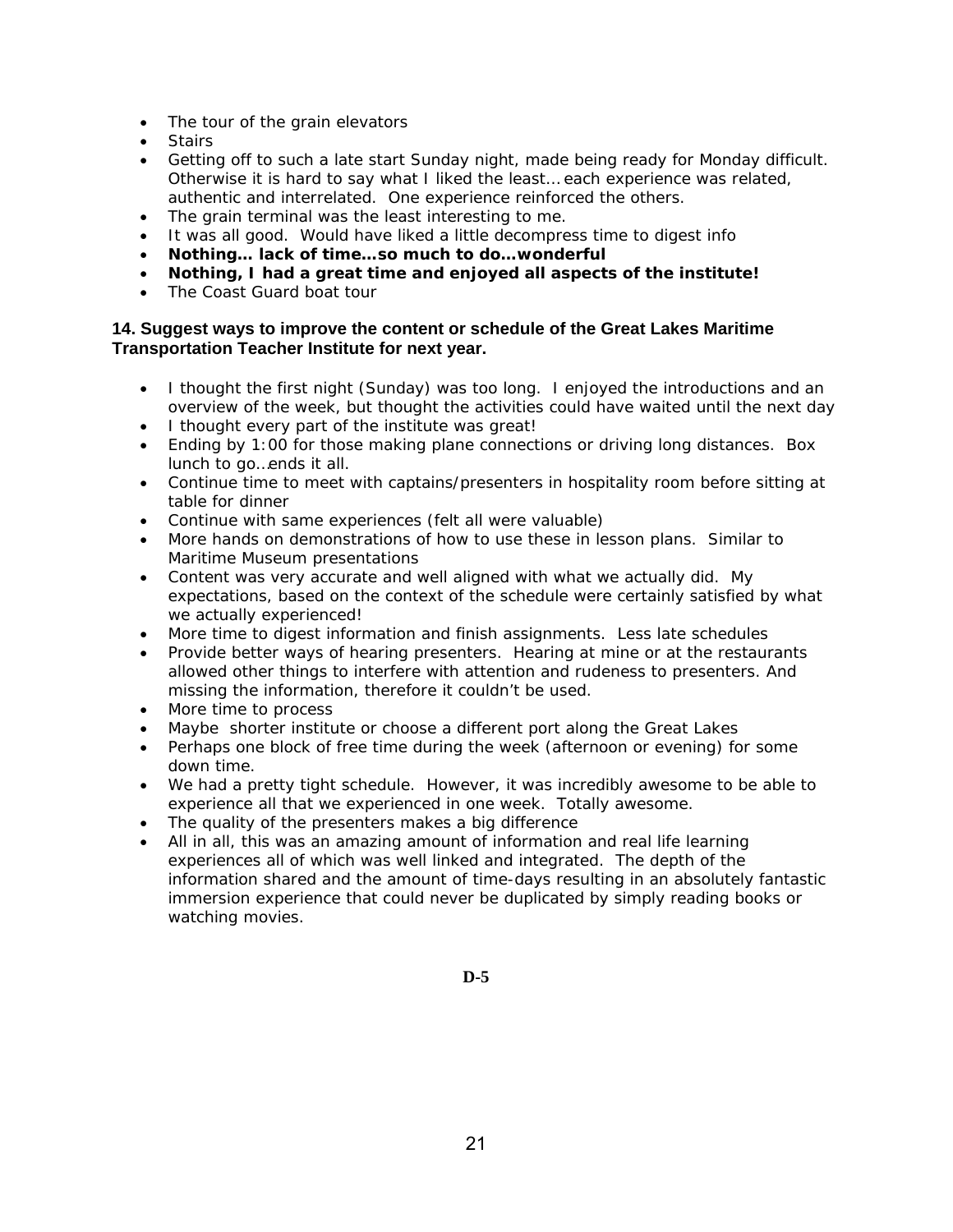## **Appendix D**

# **Great Lakes Maritime Transportation Teacher Institute ~ July 20‐25, 2008 PARTICIPANT RESPONSES**

**List the TOP FIVE EDUCATIONAL activities which most enhanced your understanding of Great Lakes Maritime Transportation:** 

- **1. Dr. Stewart's overview presentation on Transportation: the Hidden Empire (6)**
- **2. Midwest Energy loading facility (5)**
- **3. Ron Johnson's presentation & Harbor Tour (4)**
- **4. Iron Ore mine & mill tour (4)**
- **5. Fraser Shipyard & Alder in dry dock (4)**
- 6. BNSF Taconite loading facility (3)
- 7. Katie Ferguson Great Lakes Fleet (2)
- 8. Mary Balcer research lab (2)
- 9. Dale Bergeron & Doug Jensen's presentations on Invasive Species & ballast water (2)
- 10. Murphy Oil (1)
- 11. Irvin Tour (1)
- 12. Dinner with Captains (1)
- 13. Split Rock Lighthouse (1)
- 14. Maritime Museum Tour & activities (1)

**List the TOP FIVE activities which you MOST ENJOYED as part of the Great Lakes Maritime Transportation Teacher Institute** (feel free to repeat items listed above):

- **1. Guided Harbor Tour aboard Vista Queen (6)**
- **2. Iron Ore mine & mill tour (5)**
- **3. Tour of American Integrity 1000-footer (4)**
- **4. Tour aboard Coast Guard rescue boat (4)**
- **5. The participants! (3)**
- 6. Dinner with Captains (2)
- 7. Great dinners! (2)
- 8. BNSF Taconite loading facility (2)
- 9. Irvin Tour (1)
- 10. Fraser Shipyard (1)
- 11. Maritime Museum Tour & activities (1)
- 12. Dr. Stewart's & Ron Johnson's presentations (1)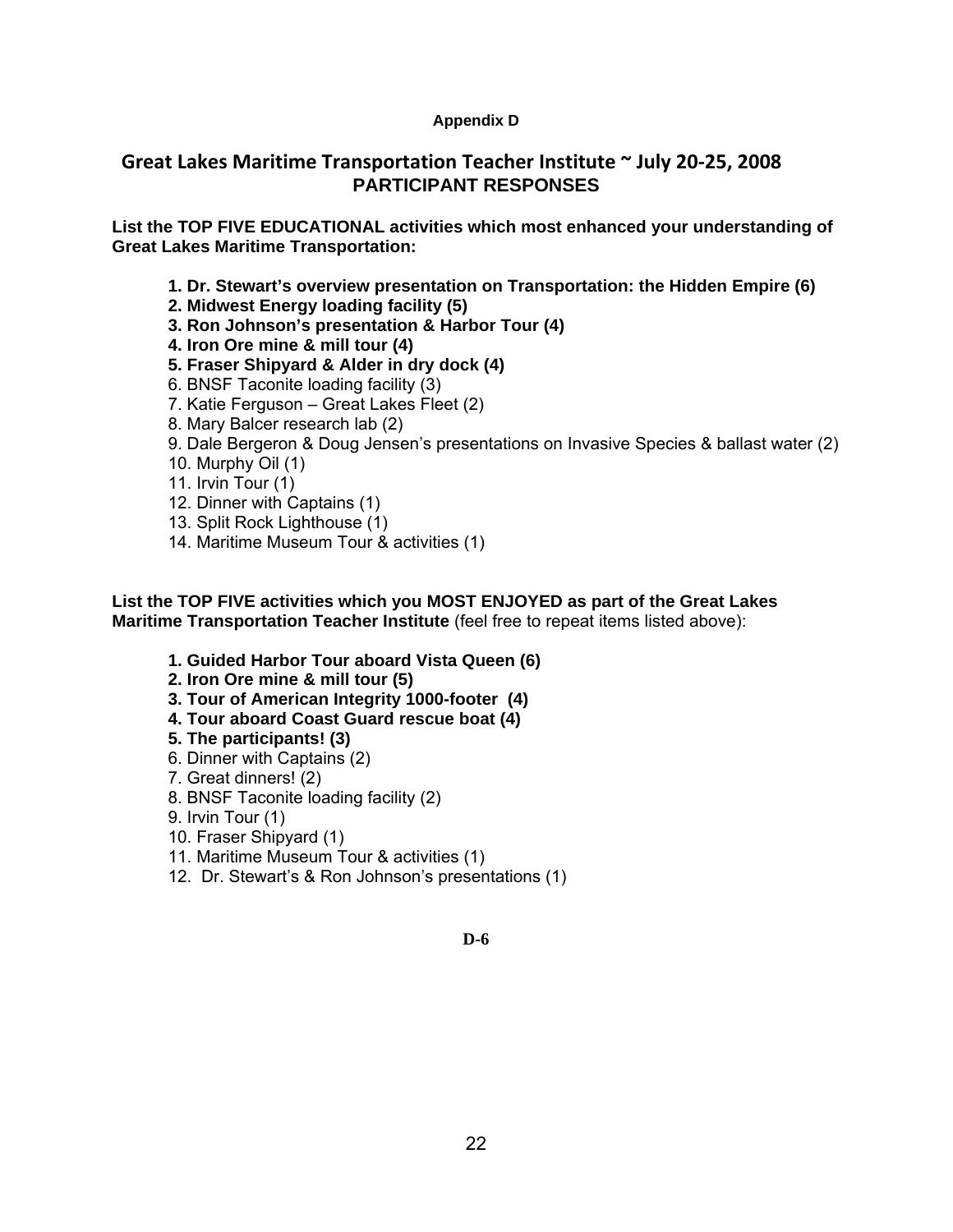# **Great Lakes Maritime Transportation Teacher Institute ~ July 20-25, 2008 ~ EVALUATION SUMMARY**

Your opinions and suggestions are important to us. Please respond thoughtfully to the following questions so that we can make necessary improvements to next year's teacher institute.

Please provide feedback on the individual sessions. How could each session be improved?

### **MONDAY**

| Comments:<br>Ron provided a good overview<br>$\bullet$<br>Very good info/overview<br>$\bullet$<br>Much background<br>$\bullet$<br>The timing and placement of Ron's presentation was perfect. He did a great job of sharing information that<br>$\bullet$<br>very quickly made us more alert to the many great things we were exposed to throughout the week<br>Great background discussion to prepare for so many first hand experiences later in the day—understanding<br>$\bullet$<br>of transportation is in flux, explanation or new terms (intermodal, multimodal).<br>Very informative<br>٠<br>Felt a little rushed—would have enjoyed to hear more about the port.<br>$\bullet$<br>Very nice to get an overview of the week<br>$\bullet$<br>Topic: Transportation Logistics & Great Lakes Shipping<br><b>Excellent</b><br>Good<br>Fair<br>Poor<br>Average<br>Presenter: Dr. Richard Stewart<br>8<br>2<br>Comments:<br>Wonderful beginning to the week<br>$\bullet$<br>Dr. Stewart was very knowledgeable in the field of maritime transportation. He also gave me wonderful<br>$\bullet$<br>advice and ideas that should help me in creating lesson plans<br>2 thoughts to remember<br>1. freight like water follows the path of least resistance<br>$\circ$<br>2. transportation is in flux<br>$\circ$<br>I gained so much information about transportation of goods and raw materials<br>The timing and placement of Dr. Stewart's presentation was perfect. He did a great job of sharing<br>$\bullet$<br>information that very quickly made us more alert to the many great things we were exposed to throughout<br>the week<br>This set the stage to show the interrelationships of economics<br>٠<br>Great overview; good intro to rest of events<br>$\bullet$<br>Great information<br>$\bullet$<br>An excellent person to start the week. Provided a useful knowledge base.<br>$\bullet$<br>Richard's presentation to the economics and interrelations of transportation systems gave me a good base<br>$\bullet$<br>of knowledge to set the stage for the week. | Topic: Overview of Shipping presentation<br>Presenter: Ron Johnson, Duluth Seaway Port Authority | Poor | Good<br>Fair<br>Average<br>4 | <b>Excellent</b><br>6 |  |  |  |  |
|---------------------------------------------------------------------------------------------------------------------------------------------------------------------------------------------------------------------------------------------------------------------------------------------------------------------------------------------------------------------------------------------------------------------------------------------------------------------------------------------------------------------------------------------------------------------------------------------------------------------------------------------------------------------------------------------------------------------------------------------------------------------------------------------------------------------------------------------------------------------------------------------------------------------------------------------------------------------------------------------------------------------------------------------------------------------------------------------------------------------------------------------------------------------------------------------------------------------------------------------------------------------------------------------------------------------------------------------------------------------------------------------------------------------------------------------------------------------------------------------------------------------------------------------------------------------------------------------------------------------------------------------------------------------------------------------------------------------------------------------------------------------------------------------------------------------------------------------------------------------------------------------------------------------------------------------------------------------------------------------------------------------------------------------------------------------------------|--------------------------------------------------------------------------------------------------|------|------------------------------|-----------------------|--|--|--|--|
|                                                                                                                                                                                                                                                                                                                                                                                                                                                                                                                                                                                                                                                                                                                                                                                                                                                                                                                                                                                                                                                                                                                                                                                                                                                                                                                                                                                                                                                                                                                                                                                                                                                                                                                                                                                                                                                                                                                                                                                                                                                                                 |                                                                                                  |      |                              |                       |  |  |  |  |
|                                                                                                                                                                                                                                                                                                                                                                                                                                                                                                                                                                                                                                                                                                                                                                                                                                                                                                                                                                                                                                                                                                                                                                                                                                                                                                                                                                                                                                                                                                                                                                                                                                                                                                                                                                                                                                                                                                                                                                                                                                                                                 |                                                                                                  |      |                              |                       |  |  |  |  |
|                                                                                                                                                                                                                                                                                                                                                                                                                                                                                                                                                                                                                                                                                                                                                                                                                                                                                                                                                                                                                                                                                                                                                                                                                                                                                                                                                                                                                                                                                                                                                                                                                                                                                                                                                                                                                                                                                                                                                                                                                                                                                 |                                                                                                  |      |                              |                       |  |  |  |  |
|                                                                                                                                                                                                                                                                                                                                                                                                                                                                                                                                                                                                                                                                                                                                                                                                                                                                                                                                                                                                                                                                                                                                                                                                                                                                                                                                                                                                                                                                                                                                                                                                                                                                                                                                                                                                                                                                                                                                                                                                                                                                                 |                                                                                                  |      |                              |                       |  |  |  |  |

| <b>Topic:</b> Duluth-Superior Harbor Tour                   |              |         |  | G000 | Excellent |
|-------------------------------------------------------------|--------------|---------|--|------|-----------|
| <b>Presenter:</b> Ron Johnson, Duluth Seaway Port Authority | Fair<br>Poor | Average |  |      |           |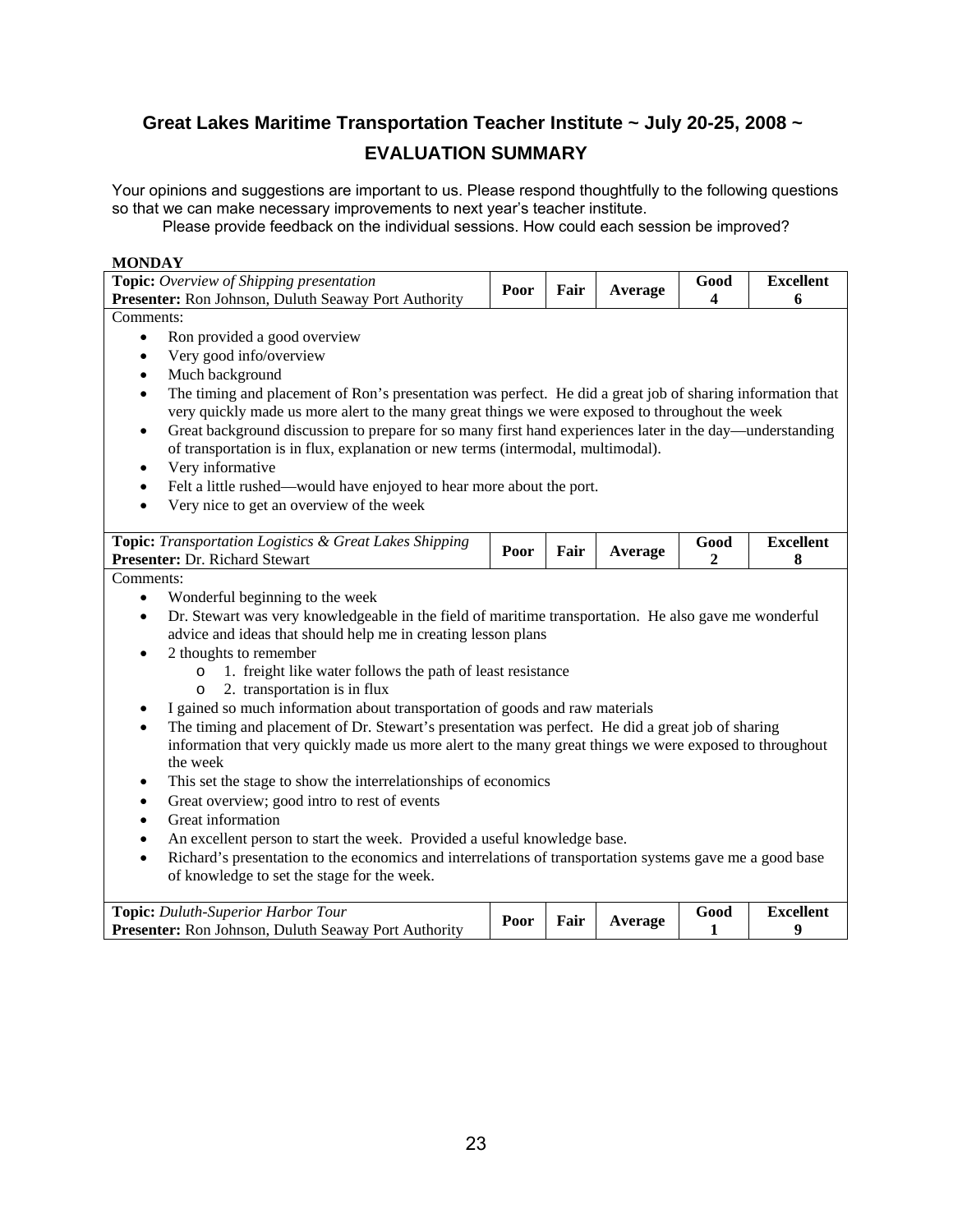#### Comments:

- Both Ron and Dr. Stewart were a great team of narrators
- A handout that outlines the tour would be helpful
- I loved the explanations of what I was seeing. The information as well as digital pictures will become part of a new "snap book" to discuss a working port for my students before visiting the Wisconsin Maritime Museum.
- Great way to see the port
- Repeat?
- Very good info; good food
- I enjoyed the boat tour with narration by Ron. He was very knowledgeable and did a good job of sharing.

| <b>Topic:</b> Lake Superior Maritime Visitor Center<br><b>Presenter:</b> Thom Holden $\&$ staff | $P_{00r}$ | Fair | Average | 500d | Excellent |
|-------------------------------------------------------------------------------------------------|-----------|------|---------|------|-----------|
| -                                                                                               |           |      |         |      |           |

Comments:

- A little long about the Edmund Fitzgerald. Perhaps a video would serve better here. Very good educational ideas for my students
- The Edmund Fitzgerald talk went too long, but the  $1<sup>st</sup>$  demo was great
- The actual activity of being a lock is a hands on activity to help promote understanding
- The student based lesson approach was an excellent way to share information with educators. You gave me immediate, terrific lessons that were engaging—to share with elementary students
- Good job showing how they teach lessons
- The experiences to understand how locks work as well as displacement activity were great ways to discuss topics and to form better understanding for students—loved the active learning and quick tour around the facility that are able to go back and explore independently.
- I enjoyed the interactive techniques used to explain the different topics covered
- Really enjoyed the hands on activities especially how a boat floats. Didn't have time to tour the facility though.
- Excellent enthusiasm. Great to hear and see the story of the Fitzgerald. Excellent demonstration of a ship sinking.

### **TUESDAY**

| <b>Topic:</b> Tour of Hibbing Taconite Iron Ore Mine                                                                                                                                                                        | Poor | Fair | Average                   | Good                           | <b>Excellent</b><br>8 |  |  |  |
|-----------------------------------------------------------------------------------------------------------------------------------------------------------------------------------------------------------------------------|------|------|---------------------------|--------------------------------|-----------------------|--|--|--|
| Comments:                                                                                                                                                                                                                   |      |      |                           |                                |                       |  |  |  |
| Very educational                                                                                                                                                                                                            |      |      |                           |                                |                       |  |  |  |
| Great little baggy; good hosts                                                                                                                                                                                              |      |      |                           |                                |                       |  |  |  |
| Would be cool to see it on a day they blast<br>$\bullet$                                                                                                                                                                    |      |      |                           |                                |                       |  |  |  |
| Excellent tour. Great at answering questions. The tour really expanded my knowledge of the complex<br>٠<br>process of iron ore pelletization.                                                                               |      |      |                           |                                |                       |  |  |  |
| These guys were very good and personable presenters<br>٠                                                                                                                                                                    |      |      |                           |                                |                       |  |  |  |
| Get a guide in each vehicle. Great to see size and seeing sequence of product movement. It shows the<br>$\bullet$<br>need for reclamation of the original non-mine set. Note: See what the lignite miners do in the Dakotas |      |      |                           |                                |                       |  |  |  |
| These guys were so enthusiastic<br>٠                                                                                                                                                                                        |      |      |                           |                                |                       |  |  |  |
| Great tour                                                                                                                                                                                                                  |      |      |                           |                                |                       |  |  |  |
| Some of my misconceptions of mining have been dispelled.<br>٠                                                                                                                                                               |      |      |                           |                                |                       |  |  |  |
| Excellent chance to see all the workings of the mine and to have questions answered. Great lunch<br>$\bullet$                                                                                                               |      |      |                           |                                |                       |  |  |  |
| Appreciated the video of mining and samples!!                                                                                                                                                                               |      |      |                           |                                |                       |  |  |  |
| This was one of my favorite tours of the week<br>$\bullet$                                                                                                                                                                  |      |      |                           |                                |                       |  |  |  |
| Great tour—it was nice to have tour guides in both vehicles, unlike the tour at the Taconite facility<br>٠                                                                                                                  |      |      |                           |                                |                       |  |  |  |
|                                                                                                                                                                                                                             |      |      |                           |                                |                       |  |  |  |
| <b>Topic:</b> Tour of S.S. William A. Irvin                                                                                                                                                                                 | Poor | Fair | Average<br>$\blacksquare$ | Good<br>$\boldsymbol{\Lambda}$ | <b>Excellent</b>      |  |  |  |

**1** 

**4** 

**5**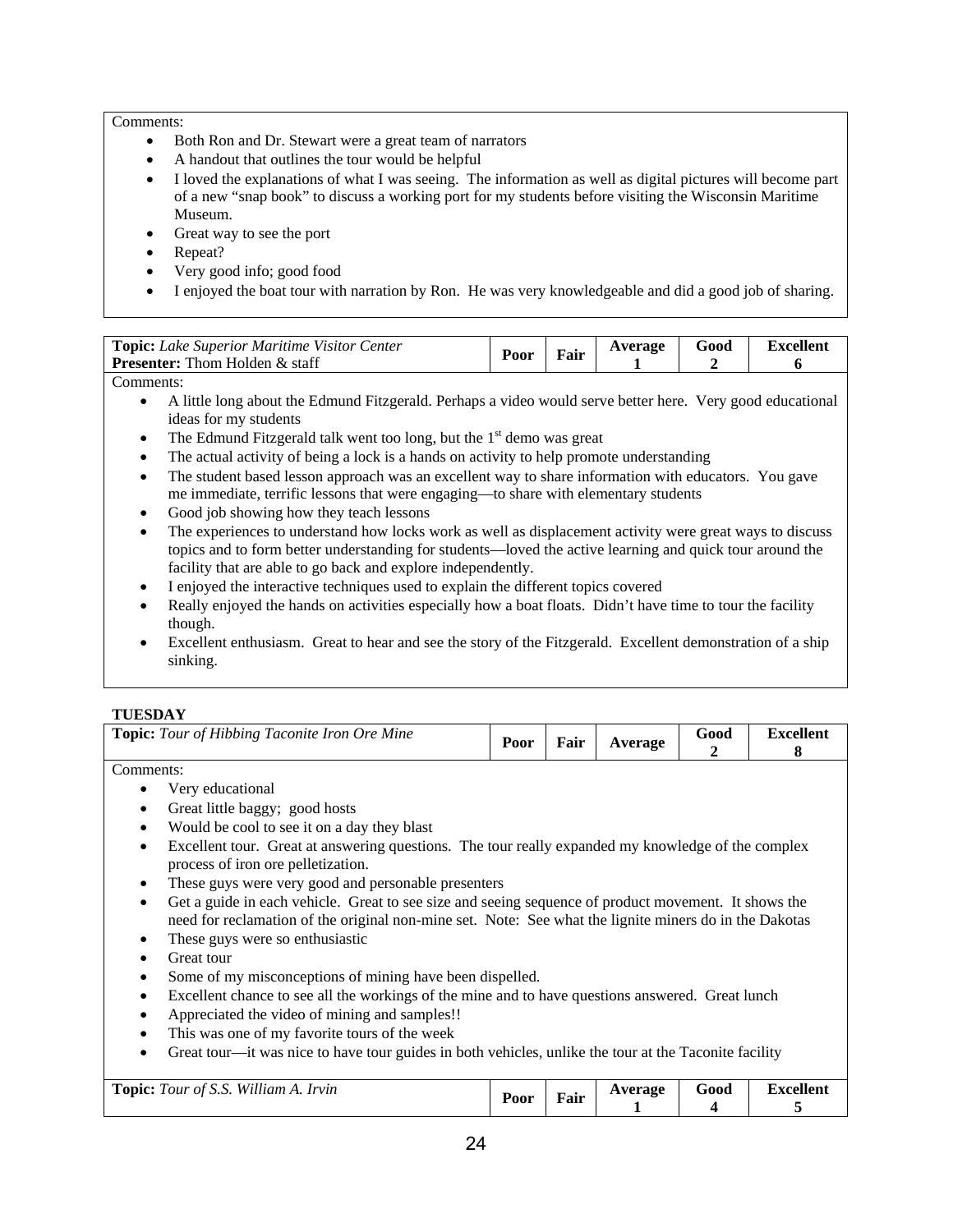#### Comments:

- This tour provided a great opportunity to see the inside of a ship
- Great opportunities to take pictures of the dock—I have a much better understanding of hatches, tunnels, and ballast
- Life on ship would be nice to compare to current day life on a ship (quarters, hatches, guests)
- I was able to take several pictures that will allow my students time to discuss how used on ship—tube to call captain, swing, and stove with braces to keep pots on stove.
- Fantastic! I collect books with photos of interiors of fancy passenger ships and ferries from years past. This is the first time I've actually toured one. I really didn't even know there were any restored or preserved ships with passenger quarters to view. It was a rare treat!
- This tour gave good information of life about a freighter in an earlier era.
- Good info. Good connection to shipbuilding/history
- Very historical perspective but doesn't fit with topics/issues of the day.
- Really interesting and very informative. What an incredible tour.

| <b>Topic:</b><br>: Great Lakes Aquarum | $\blacksquare$<br>Poor | Fair | Average | $-$<br>Good | Excellent |
|----------------------------------------|------------------------|------|---------|-------------|-----------|
|                                        |                        |      |         |             |           |

Comments:

- $\bullet$  N/A (5)
- Some good exhibits
- I liked the attention given to the historic social change and influence in relations to the local geography. The contributions of the local arrowhead hobbyist/geologist was very interesting
- A very nice aquarium! The aquarium should be the first stop on Wednesday morning. This activity would be great to start a day. Specifically the interactive Great Lakes model.
- Really interesting. What a nice addition to the class! Very cool to see the large fish that live in our Great Lakes.
- Great to have the director interact with us at various times.
- Great displays—especially review of lock system

### **WEDNESDAY-THURSDAY**

| Topic: Shipping Logistics (in Two Harbors)<br>Presenter: Katie Ferguson                                                                         | Poor                                                     | Fair | Average | Good | <b>Excellent</b><br>7 |  |  |  |
|-------------------------------------------------------------------------------------------------------------------------------------------------|----------------------------------------------------------|------|---------|------|-----------------------|--|--|--|
| Comments:                                                                                                                                       |                                                          |      |         |      |                       |  |  |  |
| Excellent, but too short                                                                                                                        |                                                          |      |         |      |                       |  |  |  |
| Katie provided energy to a topic that would have been dry without her enthusiasm<br>٠                                                           |                                                          |      |         |      |                       |  |  |  |
| Katie did a wonderful presentation and the handouts are so useful<br>٠                                                                          |                                                          |      |         |      |                       |  |  |  |
| Great to watch the cars unloading and to learn the ways ships are loaded from the two docks<br>$\bullet$                                        |                                                          |      |         |      |                       |  |  |  |
| This is one awesome, tough, intelligent lady! More young students need to see someone like her in action!<br>$\bullet$                          |                                                          |      |         |      |                       |  |  |  |
| They will soon shed the image that a career in shipping is only for men or that women lack the tenacity to<br>work in this kind of environment. |                                                          |      |         |      |                       |  |  |  |
| She was very vivacious and fun to be around. Some of her info was repetitive<br>٠                                                               |                                                          |      |         |      |                       |  |  |  |
| Katie was a very enthusiastic presenter with good information about the Great Lakes fleet<br>٠                                                  |                                                          |      |         |      |                       |  |  |  |
| What a presenter! She kept me interested!<br>$\bullet$                                                                                          |                                                          |      |         |      |                       |  |  |  |
| Highly knowledgeable and enthusiastic speaker<br>$\bullet$                                                                                      |                                                          |      |         |      |                       |  |  |  |
| Very spirited individual. Great presentation. Great at answering questions.<br>$\bullet$                                                        |                                                          |      |         |      |                       |  |  |  |
|                                                                                                                                                 |                                                          |      |         |      |                       |  |  |  |
| <b>Topic:</b> Tour of Split Rock Lighthouse                                                                                                     | <b>Excellent</b><br>Good<br>Fair<br>Poor<br>Average<br>9 |      |         |      |                       |  |  |  |

Comments:

- Excellent historical perspective
- The film was very creative. The guide was also helpful and it was just a beautiful place
- Jenny was an excellent tour guide who added lots of interesting personal comments. I could tell she really loved the lighthouses. So did I. What a beautiful spot!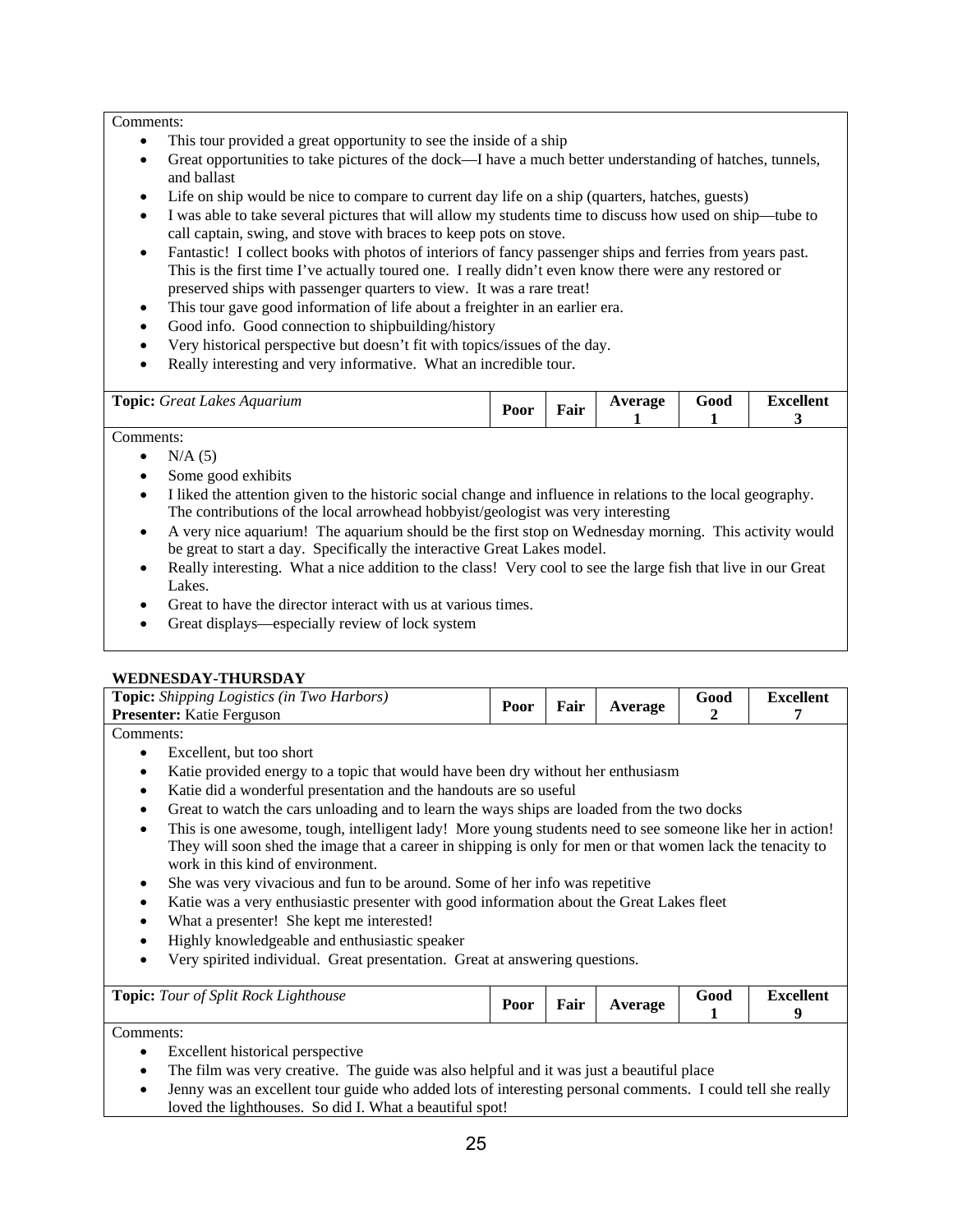- This is a place people could go to independently but it tells such an important port. The presenter was very enthusiastic with lots of on hand information.
- An excellent example of historic preservation. What a beautiful place!
- Tour guides very helpful. Really great to learn the history behind the light house. Gorgeous view.
- Maybe more about other aids to navigation—why, what they represent
- Impressed that jenny was busy but arranged her schedule so that she could accompany us on part of the tour.
- The film was so helpful in learning the history
- Spot was so scenic and took some wonderful pictures
- I liked the more historic focus of the Split Rock tour. It was a good change of pace from the rest
- Excellent tour guide, nice diversion

| Fair<br>$P_{00r}$<br>Average<br>Responsibilities related to Shipping | <b>Topic:</b> Coast Guard boat tour of harbor & |  |  | G000 | Excellent |
|----------------------------------------------------------------------|-------------------------------------------------|--|--|------|-----------|
|----------------------------------------------------------------------|-------------------------------------------------|--|--|------|-----------|

Comments:

- Could be skipped—the Vista Queen with Dr. Stewart gave us info
- Young men offered good information about their responsibilities in Duluth
- The officers were very helpful. The trip out was exciting
- The boat was great, however, a more structured presentation would be more informative
- A great experience to be on a Coast Guard vessel
- Patient in answering so many questions
- Awesome to learn more about the coast guard and the different ranks and their duties. Excellent to actually get to go for a cruise on the boat.

#### **FRIDAY**

| <b>Topic:</b> Invasive Species & Ballast Water<br><b>Presenters:</b> Dale Bergeron & Doug Jensen | Poor | Fair | Average | Good | <b>Excellent</b> |
|--------------------------------------------------------------------------------------------------|------|------|---------|------|------------------|
| Comments:                                                                                        |      |      |         |      |                  |

- Looking forward to getting the information from Dale and Doug which were presentations that extended my knowledge base. I am appreciative of the information on experimental projects.
- Dale was a wonderful asset to the program. His presence brought the institution to a new level.
- Good host
- Other than the technical difficulties, Dale has a wealth of knowledge. Between Doug and Dale is a lot to digest in a limited amount of time.
- Excellent speaker, knows his stuff
- Dale's info had to be too rushed and it was hot and dark making it hard to attend. That's hard on him. He led info all week.
- Good combination
- Too short
- Very interesting. They were both very helpful and great presenters

| <b>Topic:</b> Murphy Oil<br><b>Presenter:</b><br>: Joe Cuseo | Poor | Fair | verage | 500d | Excellent |
|--------------------------------------------------------------|------|------|--------|------|-----------|
|                                                              |      |      |        |      |           |

Comments:

- Very interesting tour
- Very personable doing an excellent job for the lakes preventing spills for future generation. I like that you are so vigilant.
- Mr. Cuseo's presentation was thorough and well explained
- This was fascinating to learn that there is only one fueling station for ships on the entire lake. 80,000 gallons of fuel at \$4.50/gal is mind boggling.
- Very personable and knowledgeable
- I enjoyed the tour a lot
- It was another opportunity to see technology at work. It was so interesting to learn about how the fueling of a vessel really work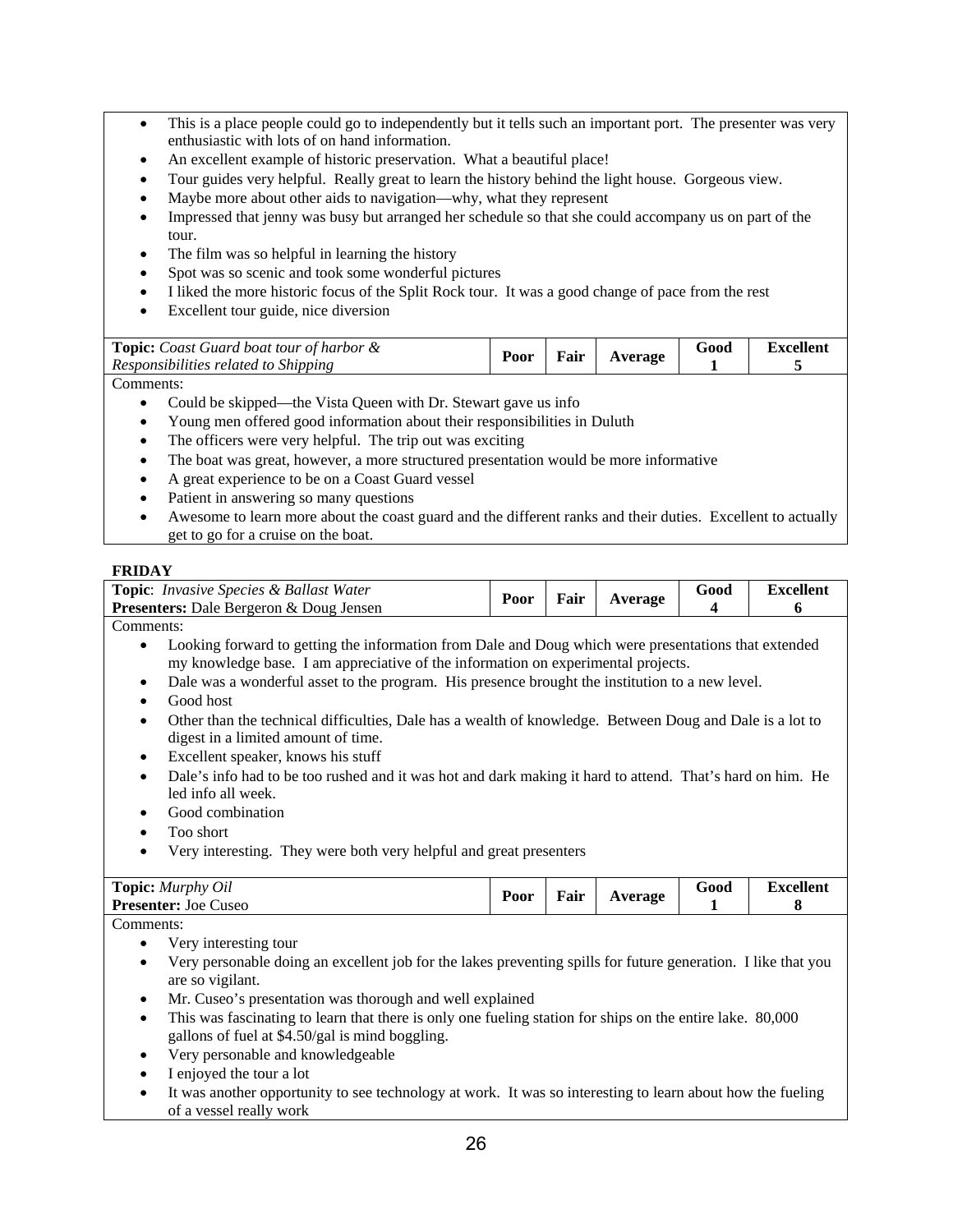• Really great facility. Interesting to learn about such a huge fueling station for the ships. What a well organized and clean station. Joe was very kind and answered questions well.

| <b>Topic:</b> Exotics & Ballast Water<br><b>Presenter: Dr.</b> Mary Balcer, UW-S | $\boldsymbol{p}_{\boldsymbol{\theta}\boldsymbol{\theta}}$ | 'air | Average | 5000 | Excellent |
|----------------------------------------------------------------------------------|-----------------------------------------------------------|------|---------|------|-----------|
| __                                                                               |                                                           |      |         |      |           |

Comments:

- Really good to see the hard "science" aspects
- It was a special opportunity to get inside your labs
- I enjoyed listening to the scientists explain the problem vendors are trying to solve and the data collection process that is going on at UWS and out at the tank site. Good to know about all the project sponsors.
- Dr. Balcer's energy for her work was obvious. Her passion for an important issue is inspiring
- Great to see their labs
- Great PowerPoint presentation
- Helps show how academia and industry work together to share information and develops solutions for problems based on the research not knee jerk NIMBY comments
- Very genuine and enthusiastic. Very interesting.

### **Other comments**

- Amazing overnight accommodations! Wow!
- Joan and Dale and the rest of the group put together an excellent week of activities. Your skill at grant writing and planning are wonderful examples for students (like us) to see. I was very impressed with how will coordinated and informative the entire week was for all of us. Thank you!! -- Tim Sweet
- Overall experience was excellent! Wonderful program planning and logistics
- More time with the presenters would have been appreciated. The sequence of product to market makes very interesting hands-on experiences to pass onto young minds. I would go again in an instant. I have plans to share many of the projects with Mary George at the Lake Superior Maritime Museum and present the materials to teachers. I also plan to be active at the museums as a tour guide!
- This is by far the best continuing education activity I've ever been involved with. Fred Kramer, Gr. 4 teacher, Luxembourg-Casco Intermediate School, Luxembourg, WI.
- Thanks again for a thoroughly amazing experience. I have already shared it with a number of educators in our district. t would be a thrill to know that some of them sign on for next summer! Thanks also for the great feedback you have shared from participants, such as Ken Gerassimo. It really was a special treat sharing social time with the two captains. This was truly one of the most well rounded educational experiences an educator could hope for! Angela Janda, Gr. 2 teacher, Manitowoc, WI

### **Midwest Energy Coal Terminal**

- I'll look differently at the large pile of coal at the beginning of our port—know more about process to get there.
- Loved going on the vessel  $(2)$

### **Taconite Facility**

- o Excellent
- o Great chance to see movement of taconite to port (2)
- o Fun watching the great machines at work!

### **Harvest States Grain**

- o It would have been helpful to see a train unload or a ship loaded.
- Good
- Learned about curve in chute in self loaders of grain
- Interesting to see quality control in operation

### **Fraser Shipyards**

- o Loved walking in and experiencing the dry dock
- o Excellent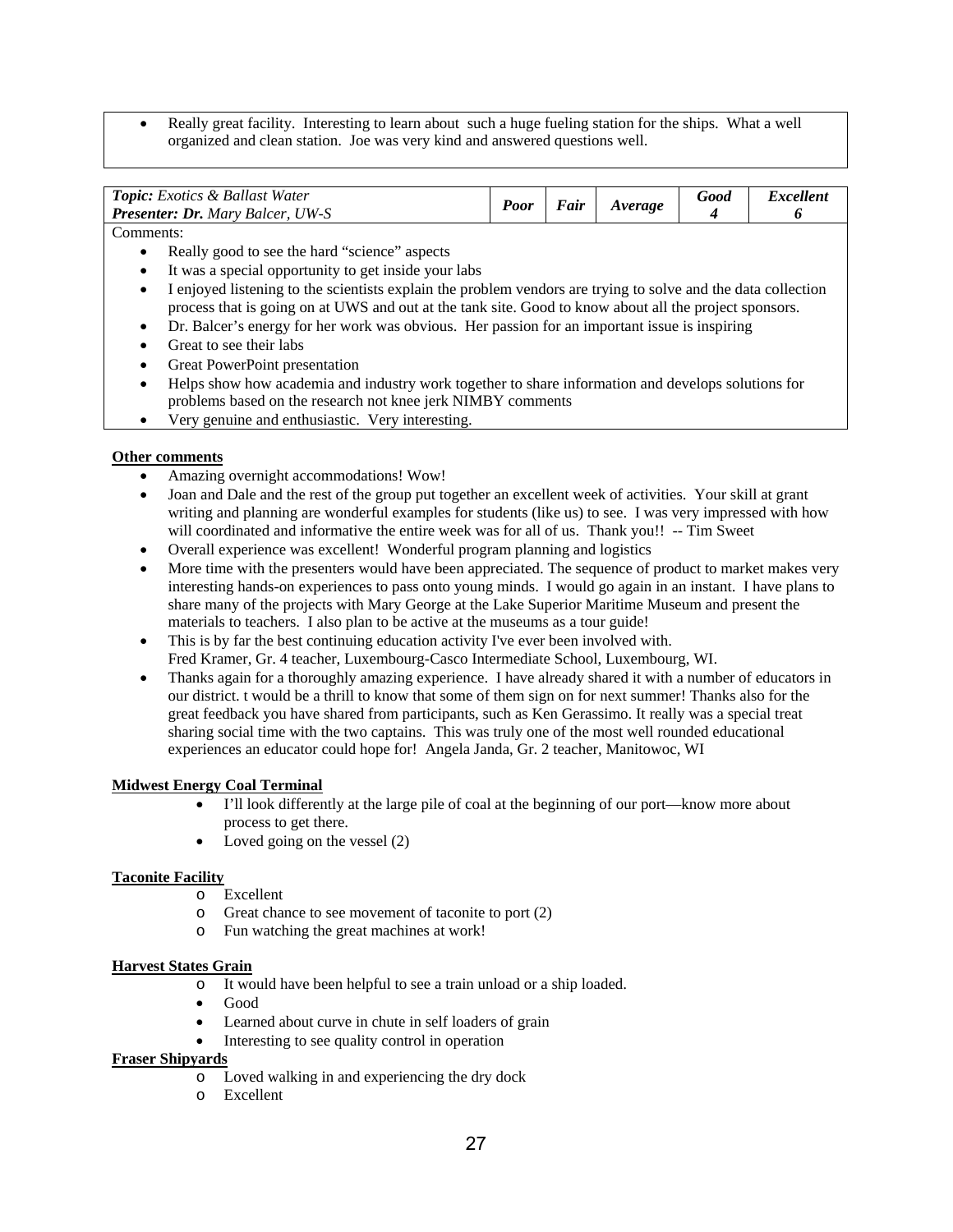# **Shipping on the Great Lakes Teacher Workshop**

# **6‐9 pm, Thursday, Oct. 2 and 8:30 am – 4:00 pm, Friday, Oct. 3, 2008**

### **Great Lakes Maritime Heritage Center & Thunder Bay National Marine Sanctuary in Alpena, MI**

**For:**  Grades 1‐8 Social Studies. Language Arts, Math and Science teachers

**Location:** Thunder Bay National Marine Sanctuary, 500 West Fletcher St. in Alpena

**Credit:** 1.0 SB‐CEUs (Free) or one MTU graduate credit (scholarship) or 1 NMU ED 989 credit (additional cost) To Register:Contact Joan Chadde, Western U.P. Math/Science Center (Tel: 906‐487‐3341 or jchadde@mtu.edu) Information: Cathy Green, Thunder Bay Marine Sanctuary (Cathy.Green@noaa.gov or Tel: 989-356-8805)

## **Thursday, October 2, 2008**

6:00 Sign‐in & Dinner

6:30 pm Introductions, workshop overview, pre‐test

7:00 pm *Overview of Great Lakes Maritime Transportation* & *Shipping Logistics* by Katie Ferguson, Sales, Marketing & Traffic Analyst, Great Lakes Fleet and Alpena HS grad (2001)! 8:15‐9 pm *Tour of new Great Lakes Maritime Heritage Museum* by Cathy Green

## **Friday, October 3, 2008**

# **8:30 am Great Lakes Maritime Transportation "Treasure Chest" Activities** ‐ *Great Lakes Shipping & Receiving Ports* using the Great Lakes floor map ‐ *Great Lakes Ship Cargoes & Products* ‐ *Plot the Path: find safe passage into the harbor* ‐ *What Floats Your Boat: Why 1000‐footers don't sink* ‐ *Great Lakes Shipping Education Resources in the "Treasure Chest"* 10:30 am BREAK **10:40 am** *Tragedies in the Mist* **film about Thunder Bay 11:00 Life Aboard Ship & Careers in Shipping** ‐ Ship Captain Gordie Burke 11:30 am LUNCH **12:30 Tour LaFarge quarry, cement plant & port terminal in Alpena ‐** Craig Ryan **2:00 History of Alpena Harbor** by Pat Labadie, Great Lakes Maritime Heritage Center 3:45 pm Wrap up & evaluations **Co‐Sponsors include:** ♦ Great Lakes Maritime Research Institute at University of WI‐Superior and University of MN Duluth ♦ Western Upper Peninsula Center for Science, Mathematics and Environmental Education ♦ Michigan Technological University ♦ Thunder Bay Marine Sanctuary ♦ Alpena Regional Educational Services Agency ♦ Great Lakes Fleet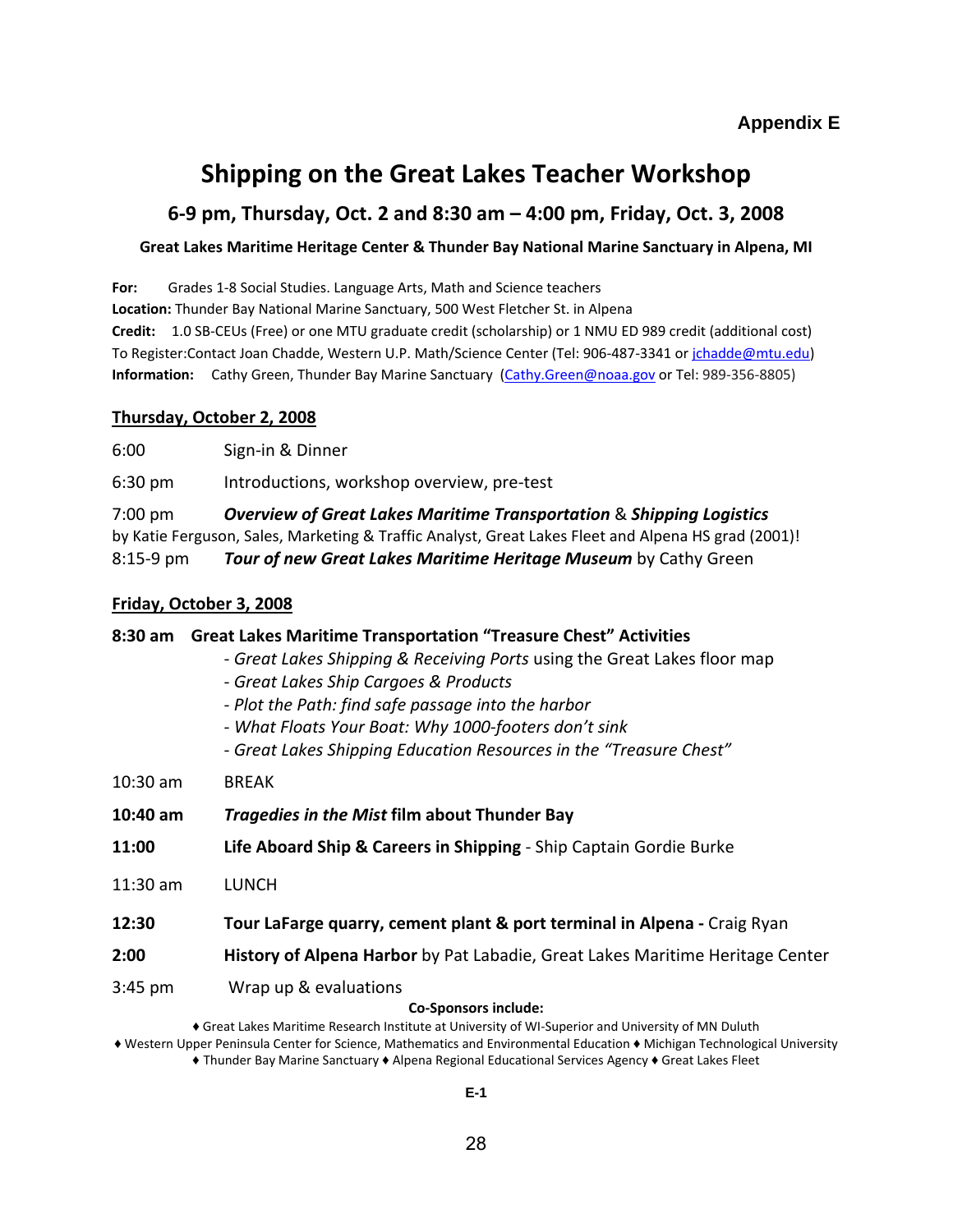## **Appendix F**

# **Whitefish Point Lighthouse & Great Lakes Shipwreck Museum**

# **K-8 Lessons & Activities**

- **1. Timeline of Shipwrecks**  Jill Schaeffer Grade 2, Math and Social Studies
- **2. Life in a Great Lakes Lighthouse**  Vernon Schutter Grade 2, English Language Arts, Science and Social Studies
- **3. Plot the Path**  Mary Anne Otten Grade 2, Math, Science and Social Studies (can be adapted for older grades)
- **4. For Whom the Bell Tolls**  Janet Larson Grade 4, English Language Arts and Social Studies
- **5. Great Lakes Great Graphing**  Cristi Cryderman Smith and Rebekah Meyers Grade 4, Math and Social Studies
- **6. Surfmen of Shipwreck Coast**  Melinda Green Grade 4, English Language Arts and Social Studies
- **7. Following the Light: Lighthouses Along the Great Lakes**  Marci Paulsen Grade 4, English Language Arts and Social Studies
- **8. Passport to Paradise**  Sandi Longhini Grade 4, English Language Arts and Social Studies
- **9. Where Are They Now?**  Carlton Bishop Grade 5, English Language Arts, Science and Social Studies
- **10. Nose It All: The Whitefish Point Riddle Game of Fun and Mystery**  Craig Goff Grades 5-8, English Language Arts and Social Studies
- **11. Great Lakes! Great Lives!**  Jean Dunstan Grade 7, English Language Arts and Social Studies **F-1**

29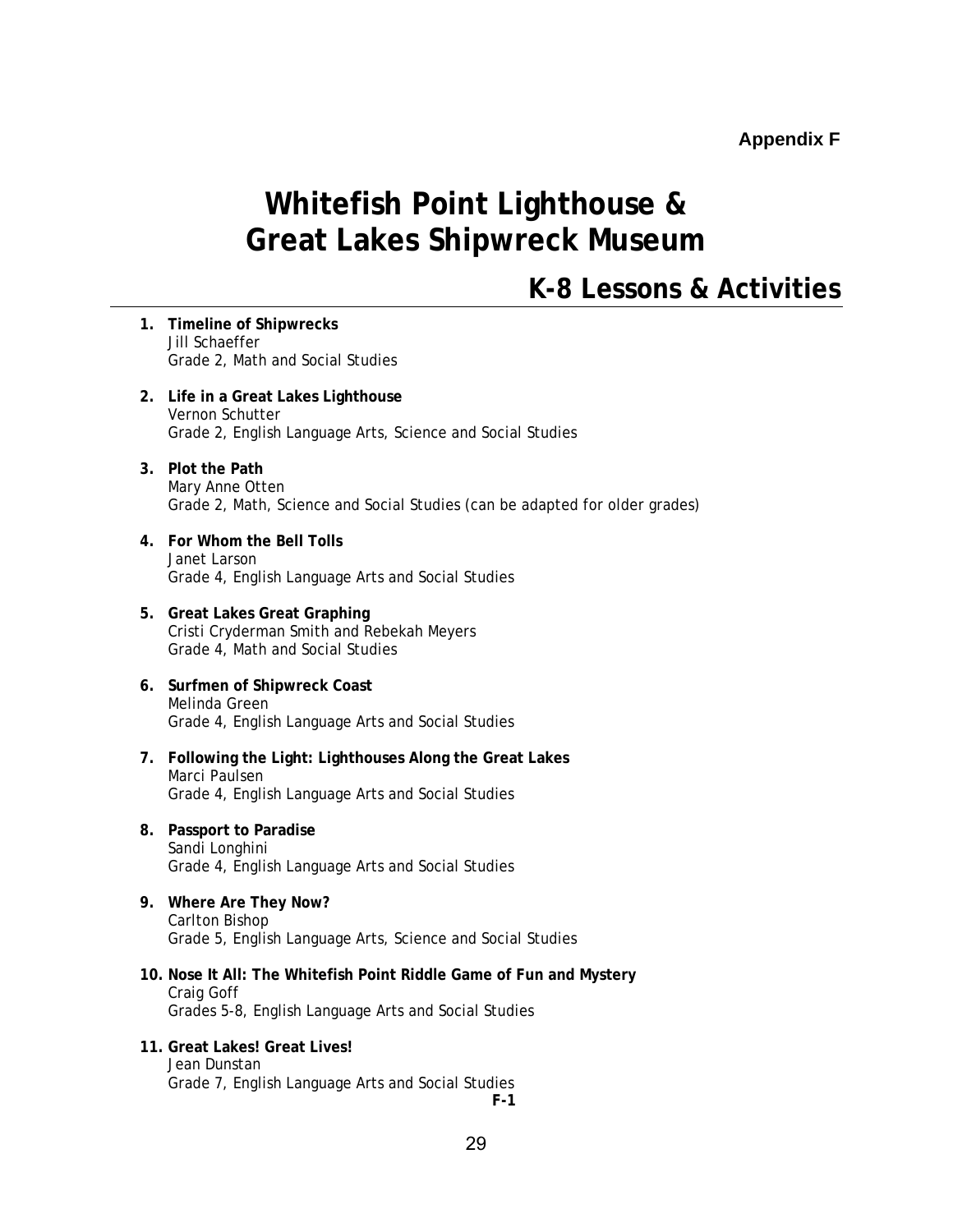**12. Wrecks & Rescues**  Carrie Miller Grades 6-8, Math and Social Studies

**Appendix** Glossary of Nautical Terms

## **Project coordinator and editor:**

Joan Chadde, Education Program Coordinator Western U.P. Center for Science, Mathematics & Environmental Education 105 Dillman Hall - Michigan Technological University 1400 Townsend Dr., Houghton, MI 49931 Tel: 906-487-3341 Email: jchadde@mtu.edu Web: www.wupcenter.mtu.edu

**Graphic design by:** 

Susan Sanders susan\_sanders@nps.gov

**Developed with funding from the Great Lakes Maritime Research Institute** www.glmri.org with support from the Great Lakes Shipwreck Historical Society http://www.shipwreckmuseum.com/

**To order a notebook of 12 lessons** (\$15 includes shipping/handling), contact Sue Jones at Tel: 1-800-635-1742 or sue@shipwreckmuseum.com

**Lesson posted online for download at:** http://wupcenter.mtu.edu/education/great\_lakes\_maritime/index.htm

**F-2**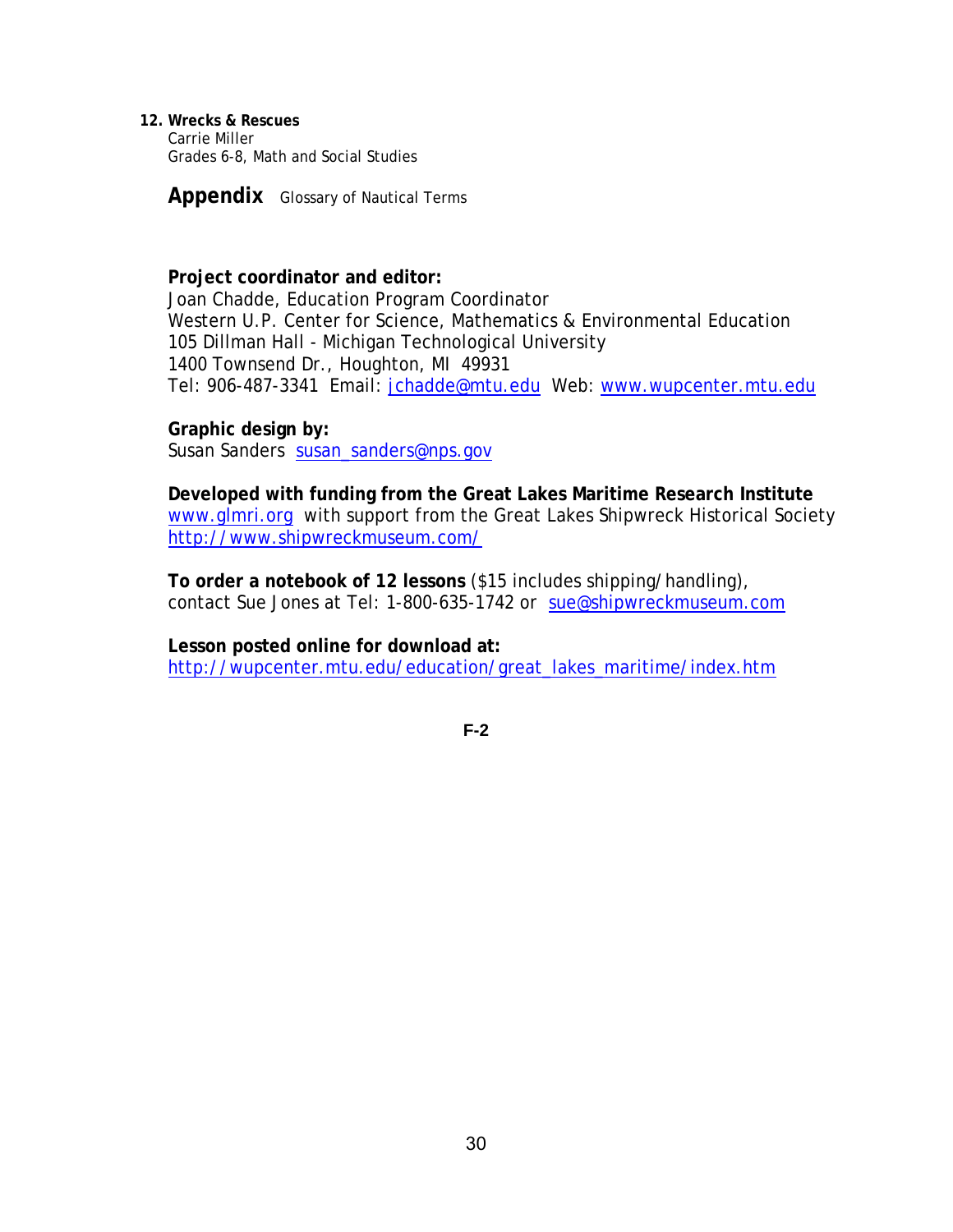# **Appendix G**

# **Great Lakes Maritime Transportation K-8 Lesson & Activity Guide**

| <b>BACKGROUND</b>                                                       |
|-------------------------------------------------------------------------|
| What Students Need to Know about Great Lakes Maritime Transportation  2 |
| Michigan Science & Social Studies Content Standards Addressed  3        |
|                                                                         |
| <b>LESSONS</b>                                                          |
|                                                                         |
| (Tools & Clothing Needed by the Captain to Do His/Her Job Aboard Ship)  |
|                                                                         |
|                                                                         |
|                                                                         |
|                                                                         |
|                                                                         |
| Great Lakes Maritime Transportation Teaching Resources  46              |
| List of Great Lakes Maritime Transportation Lessons (online)  50        |
| List of Great Lakes Maritime Transportation Websites  51                |
|                                                                         |
|                                                                         |

**Great Lakes Maritime Transportation Web Module** 

http://techalive.mtu.edu/glmri/index.htm )

Developed by Joan Chadde, K-12 Education & Outreach Coordinator *jchadde@mtu.edu* Lessons developed by the Western U.P. Center for Science, Mathematics and Environmental Education (www.wupcenter.mtu.edu) at Michigan Technological University and teachers attending the 2006 Great Lakes MaritimeTransportation Institute. Funded by the Great Lakes Maritime Research Institute. www.glmri.org

**G-1**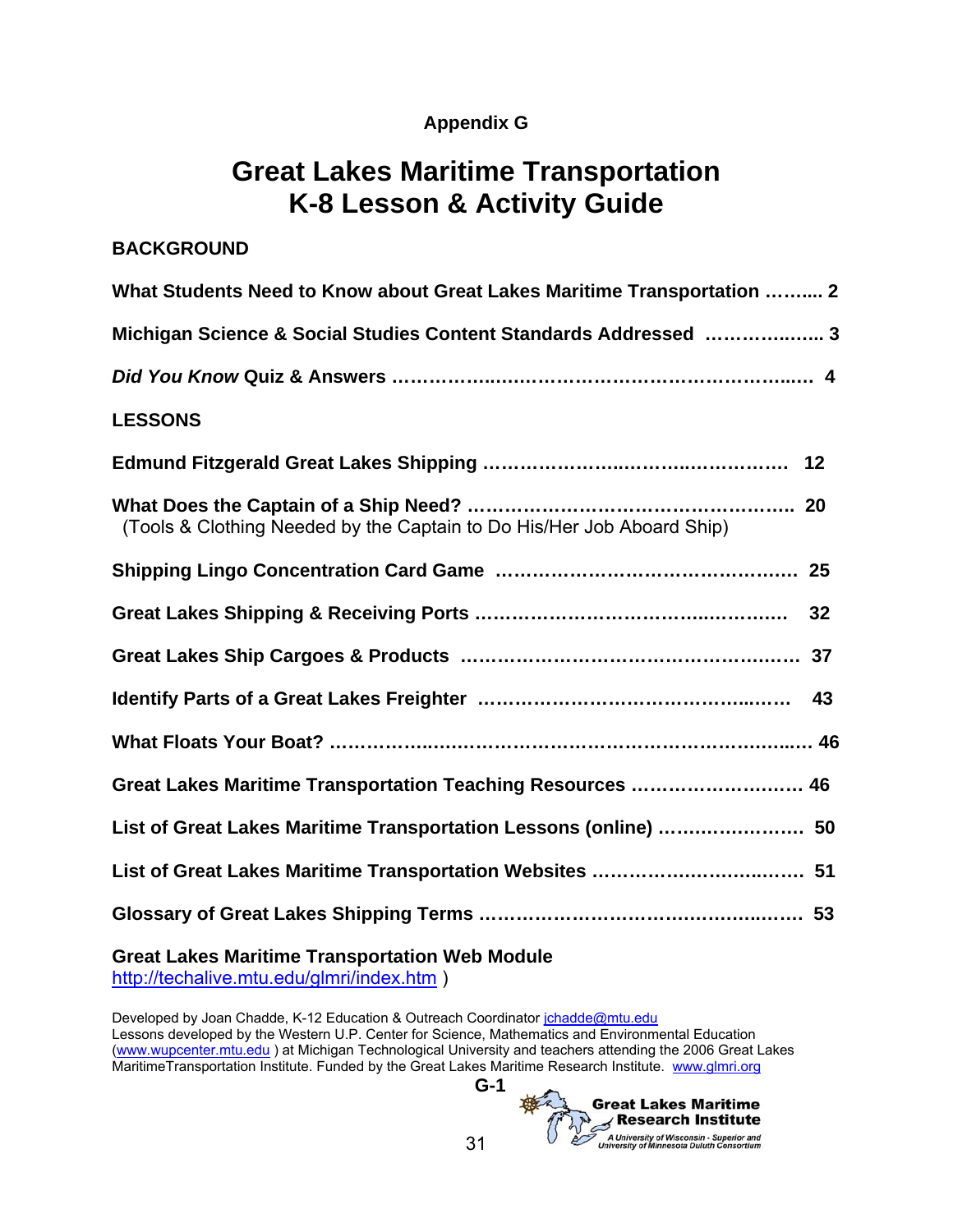# **Appendix H**

# **Great Lakes Maritime Transportation Education Chest ~ Recipients** (as of 9/24/08)

|                | <b>Contact Person</b>                                                                                            | <b>Email / Phone</b>                                                                            | <b>Site</b>                                                                                                                     | <b>Great Lake</b>                   |
|----------------|------------------------------------------------------------------------------------------------------------------|-------------------------------------------------------------------------------------------------|---------------------------------------------------------------------------------------------------------------------------------|-------------------------------------|
| 1              | <b>Beth Landers</b>                                                                                              | blanders@lakecountyhoio.gov<br>440-3502730                                                      | Lake County Soil & Water<br><b>Conservation District</b><br>125 E. Erie St.<br>Painesville, OH 44077                            | Lake Erie                           |
| $\overline{2}$ | Wendy Lutzke<br>Educator                                                                                         | wlutzke@wisconsinmaritime.org<br>866-724-2356 Ext.115                                           | <b>Wisconsin Maritime Museum</b><br>75 Maritime Dr.<br>Manitowoc, WI 54220                                                      | Lake Michigan                       |
| 3              | Kelly Gaideski<br>Social Studies Consultant                                                                      | kgaidesk@remc11.k12.mi.us<br>269-471-7725 Ext.304                                               | Berrien Co. Intermediate School<br><b>District</b><br>711 St. Joseph Ave.<br>Berrien Springs, MI 49103                          | Lake Michigan                       |
| 4              | Cathy Green<br><b>Education Coordinator</b>                                                                      | Cathy.green@noaa.gov<br>989-356-8805 Ext. 10                                                    | Thunder Bay National Marine<br>Sanctuary<br>500 W. Fletcher St.<br>Alpena, MI 49707                                             | Lake Huron                          |
| 5              | Sue Jones<br>Museum outreach<br>coordinator                                                                      | Sue@shipwreckmuseum.com<br>906-492-3747                                                         | <b>Great Lakes Shipwreck Historical</b><br>Society<br>18335 N. Whitefish Pt. Rd.<br>Paradise, MI 49768                          | Lake Superior                       |
| 6              | Kim Swift<br>Educator                                                                                            | Kimberly swift@nps.gov<br>219-926-7561 Ext.245                                                  | Indiana Dunes National Lakeshore<br>1100 N. Mineral Springs Rd.<br>Porter, IN 46304                                             | Lake Michigan                       |
| 7              | Walter Rathkamp<br><b>Director</b>                                                                               | rathkamp@svsu.edu<br>989-964-4117                                                               | <b>Saginaw Valley State University</b><br>Regional Math/Science Center<br>7400 Bay Rd.<br>University Center, MI 48710           | Lake Huron                          |
| 8              | Thom Holden<br>Mary George                                                                                       | Thomas.R.Holden@Ire02.usace.army.mil<br>Mary.T.George@usace.army.mil<br>218-720-5260 ext. 35272 | Lake Superior Maritime Visitor Center<br>600 Lake Ave. South<br>Duluth, MN 55802                                                | Lake Superior                       |
| 9              | Carla Strome/Loret Roberts<br>Social Studies Consultant                                                          | loret@copperisd.org<br>906-482-0331                                                             | Western UP Center for Science,<br>Mathematics & Environmental<br>Education<br>PO Box 270, Hancock, MI 49930                     | Lake Superior                       |
| 10             | Carolyn Rock<br>Park Interpreter                                                                                 | carolyn.rock@wisconsin.gov<br>920-823-2400                                                      | <b>Whitefish Dunes State Park</b><br>3275 Clark Lake Rd.<br>Sturgeon Bay, WI 54235                                              | Lake Michigan                       |
| 11             | <b>Carrie Fries</b>                                                                                              | mgtmaritimemusum@yahoo.com<br>906-226-2006                                                      | Marquette Maritime Museum<br>300 Lakeshore Blvd.<br>Marquette, MI 49855                                                         | Lake Superior                       |
| 12             | Louise Palermo<br><b>Education Coordinator</b>                                                                   | palermol@glsc.org<br>216-696-2760                                                               | <b>Great Lakes Science Center</b><br>601 Erieside Ave.<br>Cleveland, OH 44114                                                   | Lake Erie                           |
| 13             | Art Sulzer<br>Maritime Academy Charter<br>School<br>Ship Operations Cooperative<br>Program (SOCP)<br>www.socp.us | Sulzmarine@aol.com<br>202-366-2625                                                              | Maritime Academy Charter School<br>Ship Operations Cooperative<br>Program (SOCP)<br>2 Peter Gamble Lane<br>Glen Mills, Pa 19342 | Lake Ontario                        |
| 14             | Phil Kwiatkowski<br>Director                                                                                     | Kwiatkowskip@michigan.gov<br>517-373-0523                                                       | Michigan Historical Museum<br>702 W. Kalamazoo,<br>Lansing, MI 48909-8240                                                       | Lake Huron<br>Lake Michigan         |
| 15<br>16       | Meaghan Black<br>Social Studies Consultant                                                                       | blackm@amaesd.k12.mi.us<br>989-354-3101                                                         | Alpena-Montmorency Area<br><b>Educational Services Dist.</b><br>2118 US-23<br>Alpena, MI 49707                                  | Lake Huron                          |
| 17             | David Hales<br>Social Studies Consultant                                                                         | halesd@resa.net<br>734-334-1311                                                                 | Wayne Co. Regional Educational<br>Service Agency<br>33500 Van Born Road, Box 807                                                | Lake Erie & Detroit<br><b>River</b> |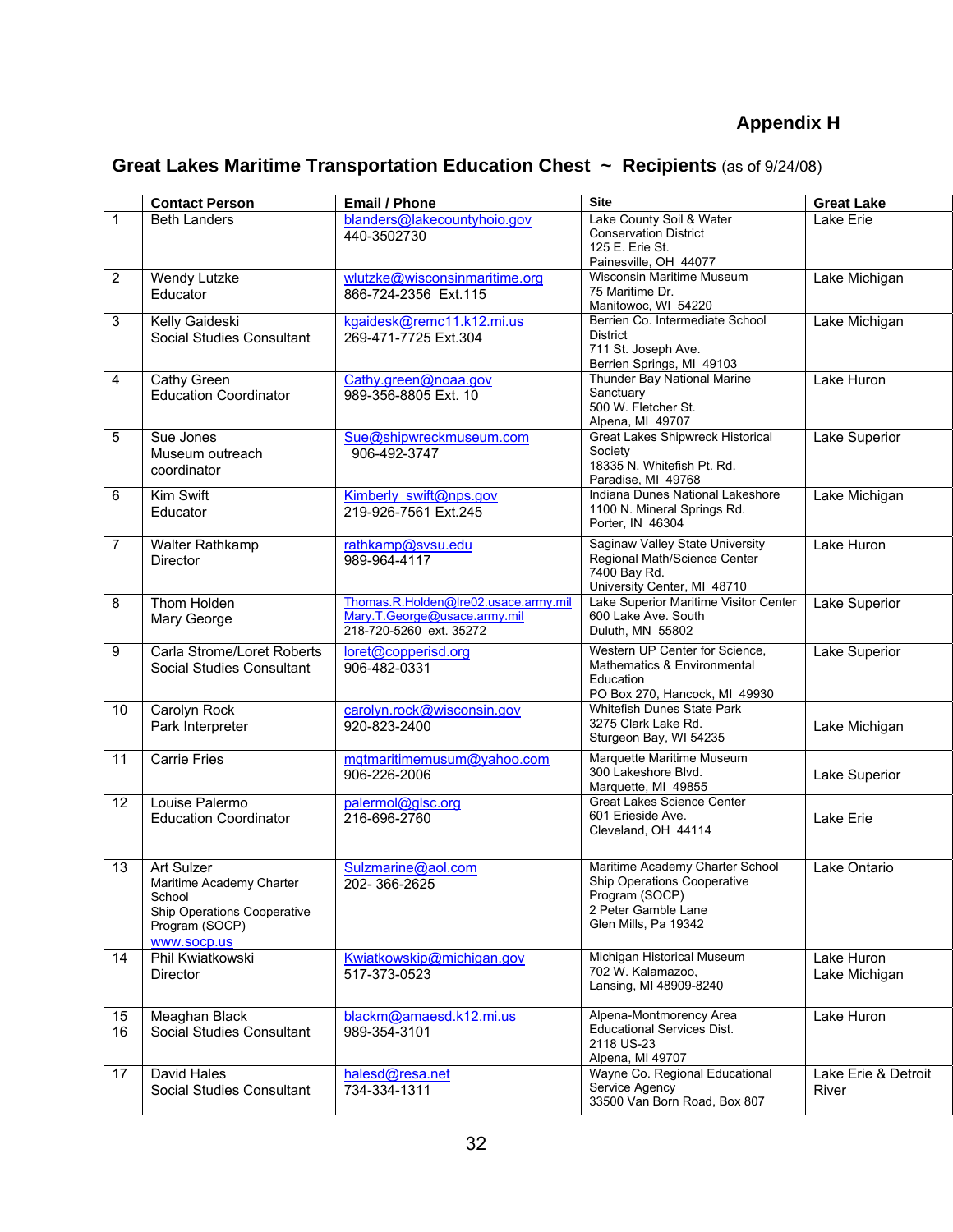|    |                                                                                                  |                                                               | Wayne, MI 48184-2497                                                                                             |                                                           |
|----|--------------------------------------------------------------------------------------------------|---------------------------------------------------------------|------------------------------------------------------------------------------------------------------------------|-----------------------------------------------------------|
| 18 | Patti Eaton, teacher<br>Rene Marrazon, director                                                  | pmaritime@sbcglobal.net<br>419-244-9999                       | Maritime Academy of Toledo<br>1000 Monroe St<br>Toledo, OH 43604                                                 | Lake Erie                                                 |
| 19 | Kimberly Meade<br>Social Studies Consultant<br>(Carol Kubert, admin support<br>ckubert@misd.net) | kmeade@misd.net<br>585-228-3465                               | 44001 Garfield Rd.<br>Clinton Township, MI 48038                                                                 | Lakes Erie<br>Lake Huron                                  |
| 20 | <b>Tim Sweet</b><br>Pre-K Library Media<br><b>Specialist</b>                                     | tsweet@clintonville.k12.wi.us<br>715-823-7215 ext.3233        | Clintonville Public School District<br>105 S. Clinton Ave.<br>Clintonville, WI 54929                             | Lake Michigan                                             |
| 21 | Heather Thompson                                                                                 | hthompson@castlemuseum.org<br>989-752-2861 Ext. 311           | Castle Museum of Saginaw Co.<br>500 Federal Ave.<br>Saginaw, MI 48607                                            | Lake Huron                                                |
| 22 | David Boughton<br>Maritime Educ. Specialist<br>(Martii Martz)                                    | dbboughton@zoominternet.net<br>814-217-9015                   | Pennsylvania Sea Grant<br>c/o Tom Ridge Environmental Ctr<br>301 Peninsula Drive, Suite 3<br>Erie. PA 16505      | Lake Ontario                                              |
| 23 | Rachel Maki<br><b>NLCS Science Advisor</b>                                                       | rachelmariehawley@hotmail.com<br>218-492-4400 ext. 19         | Northern Lights Community<br>School (NLCS)                                                                       | Lake Superior                                             |
| 24 | Lee Radzak,<br>Historic Site Manager                                                             | Lee.Radzak@MNHS.ORG<br>218-226-6372<br>www.mnhs.org/splitrock | Split Rock Lighthouse<br>Minnesota Historical Society<br>3713 Split Rock Lighthouse Rd.<br>Two Harbors, MN 55616 | Lake Superior                                             |
|    | <b>TOTAL</b>                                                                                     |                                                               |                                                                                                                  | 6-Superior<br>6-Michigan<br>6-Huron<br>5- Erie: 2-Ontario |

H-2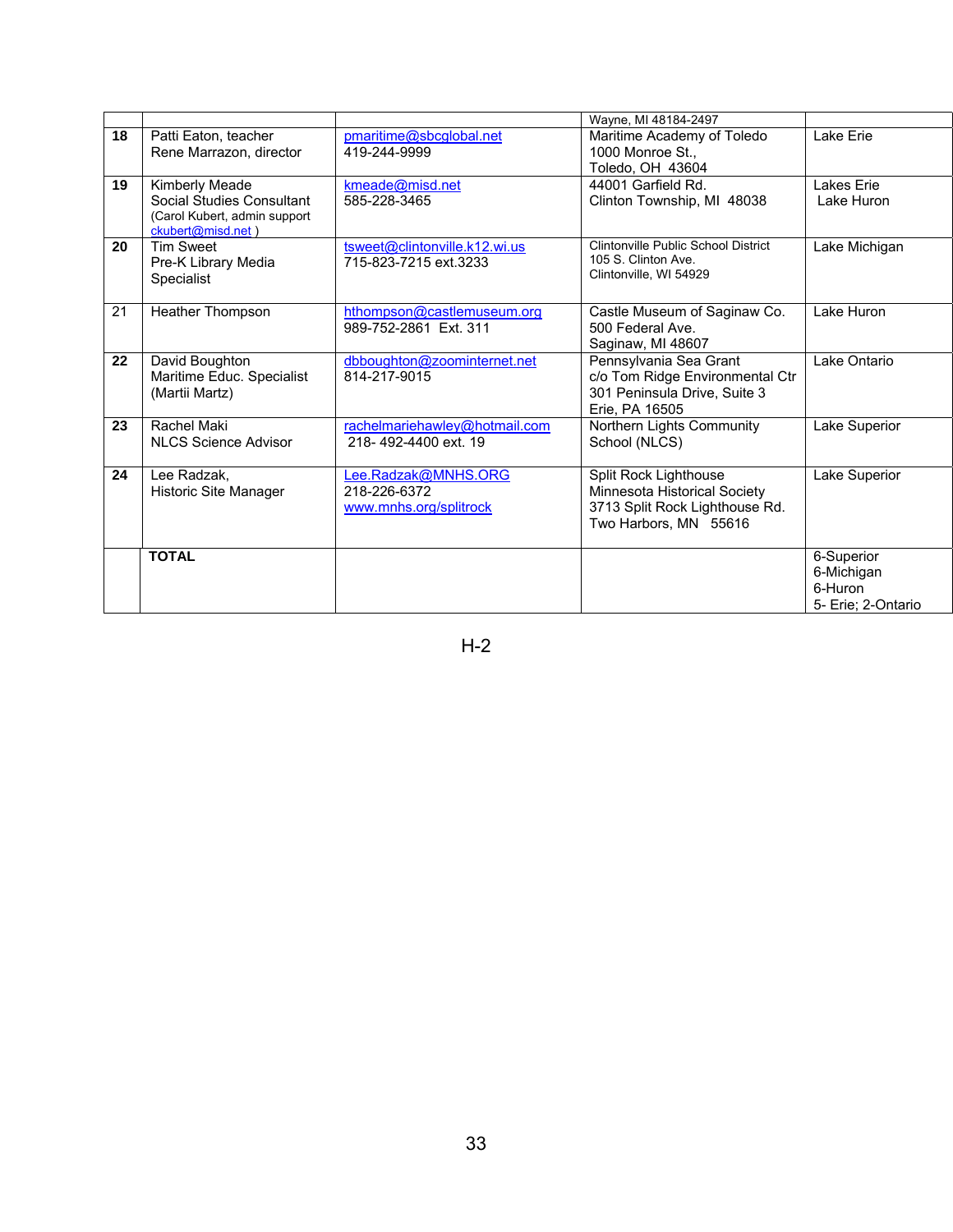# **Appendix I F is for Freighter: An Introduction to Great Lakes Shipping**

# **By Bob VandeVusse**

Edited by Dale Bergeron and Sharon Moen, MN Sea Grant, and Joan Chadde, MTU. Produced by Joan Chadde Photos provided by Harry Bircher, GLSHS (1) Graphic design by Susan Sanders

# A is for anchor

[Photo of an anchor]

Anchors are a metal hook attached to a ship by a chain, and designed to grip the bottom under the body of water, and prevent or slow the drift of a ship. Sailors are assigned **'anchor watch'** to make sure that the anchor is holding and the vessel is not drifting. Important during rough weather and at night, most marine GPS units have an Anchor Watch alarm capability.

# B is for Badger

Badger]

The SS. Badger is the largest car ferry ever to sail Lake Michigan, carrying passengers and cars between Ludington, Michigan and Manitowoc, Wisconsin since 1953. The 410‐foot S.S. Badger is the only coal‐fired steamship in operation in North America and has been designated a national mechanical engineering landmark.

# C is for coal

[Midwest Energy coal terminal in Superior, WI]

Coal from the western states is shipped through Superior, Wisconsin. Coal from eastern states is shipped through Toledo, Ohio. Coal is used to generate electricity at power plants throughout the Great Lakes to run steel mills and factories, light and heat homes and businesses, and even power electric cars! Coal is the #3 cargo shipped on the Great Lakes.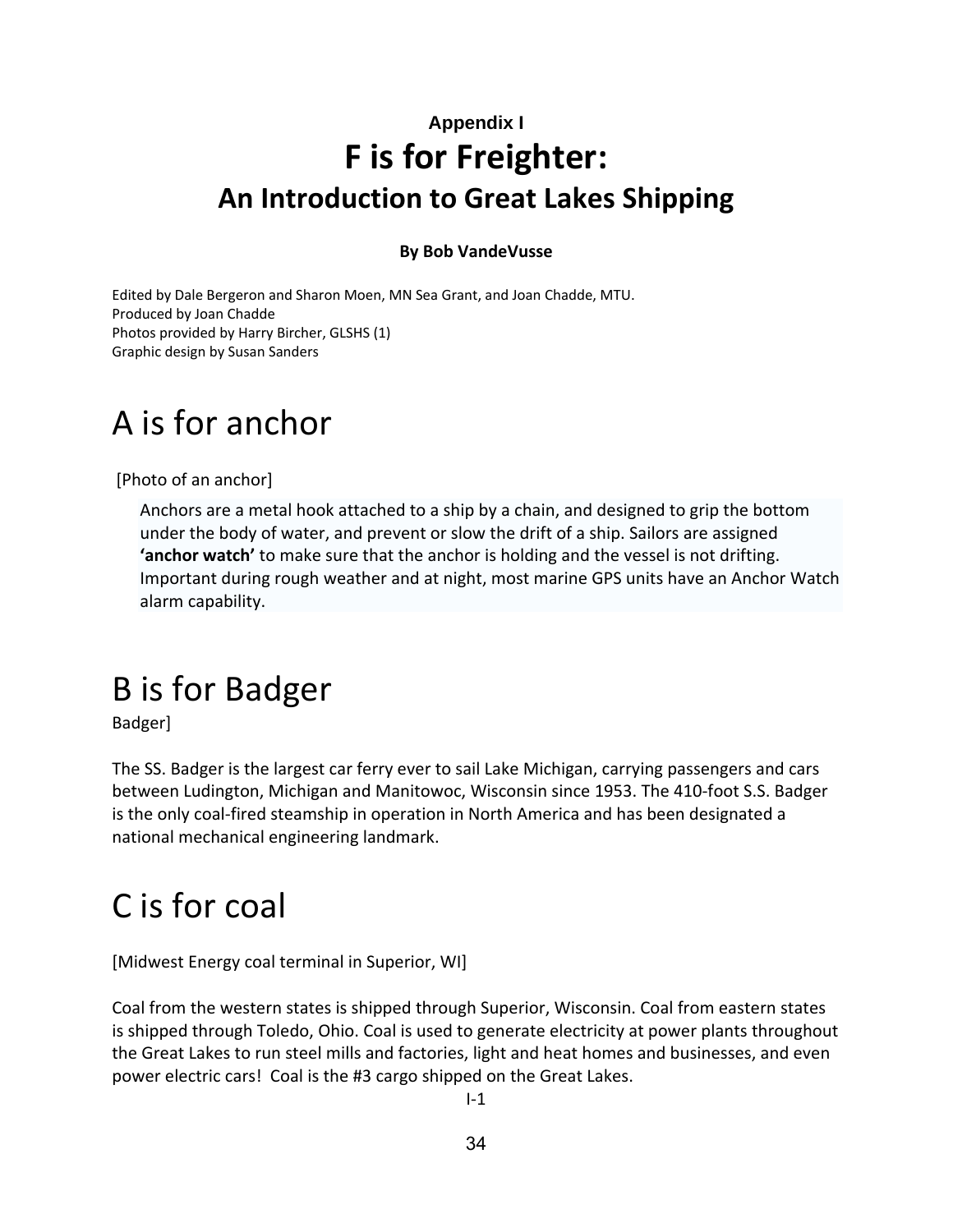# D is for Duluth

[Duluth Aerial Lift Bridge here]

Duluth, Minnesota, is located at the "head" of the Great Lakes on Lake Superior. Duluth‐ Superior is the busiest port on the Great Lakes. Ships enter the Duluth harbor by passing under the Aerial Lift Bridge, which has been there for more than a hundred years. Ships can also enter the harbor from Superior, Wisconsin.

# E is for Edmund Fitzgerald

[Edmund Fitzgerald]

The Edmund Fitzgerald was the last freighter to sink on the Great Lakes. It went down in a huge snowstorm with 40‐foot waves on Lake Superior on the night of November 10, 1975. All twenty‐nine crew members lost their lives.

# F is for freighter

[Paul Tregurtha]

Freighters are very large ships used to carry bulk cargo and products from across the ocean and throughout the Great Lakes. Freighters that stay in the Great Lakes are called "lakers." Freighters that come in from the oceans are called "salties."

At 1013 feet, the Paul R. Tregurtha is the longest ship on the Great Lakes! The Paul R. Tregurtha stretches the length of three soccer fields!

 $I - 2$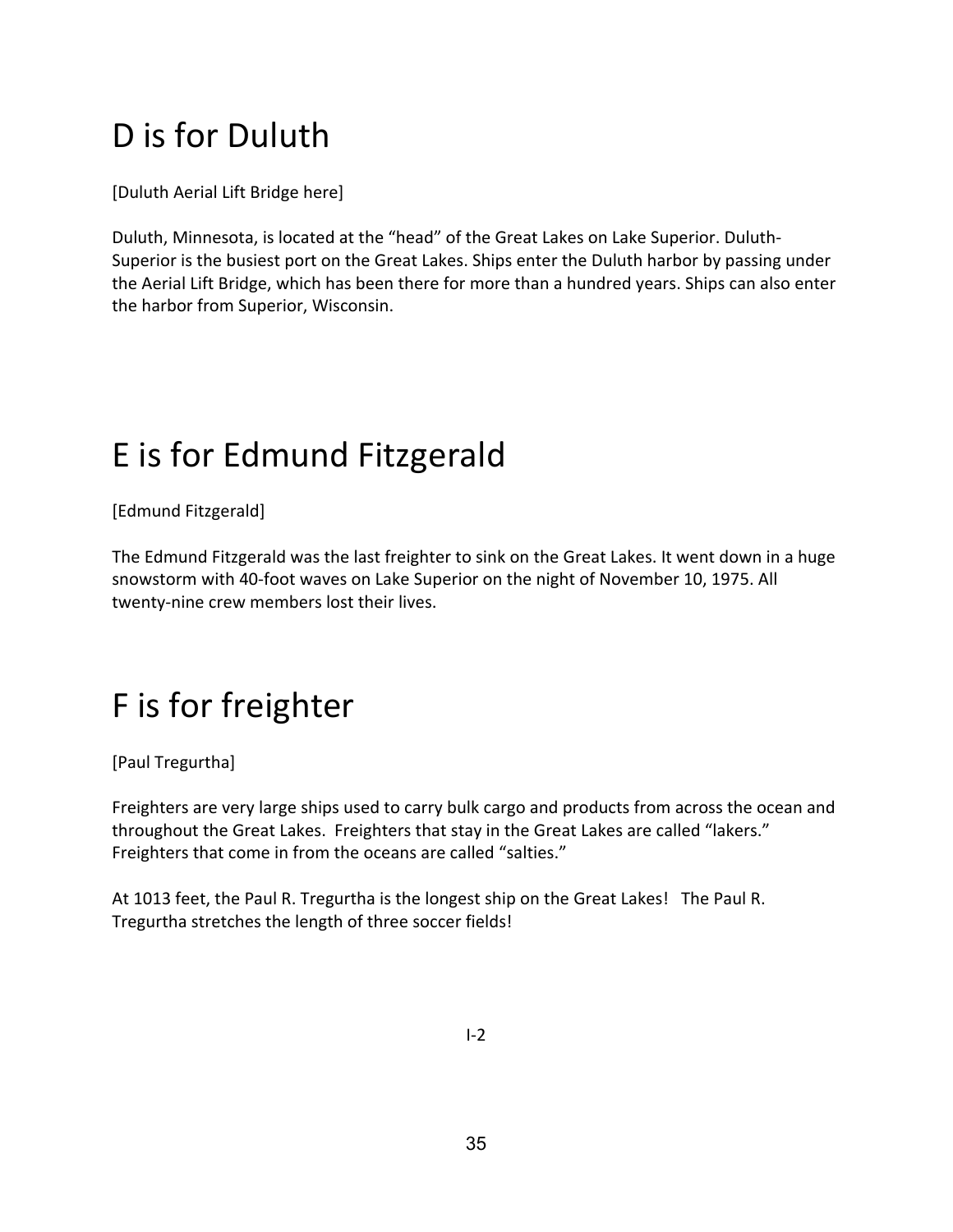# G is for grain

[Grain elevator or port terminal]

Each fall, millions of tons of grain from Midwestern states and provinces are loaded onto ships in Thunder Bay, Ontario and Duluth, Minnesota, to be shipped to factories that make cereal, bread, rolls, and other products.

# H is for harbor

[Harbor]

Harbors are places where ships load and unload cargo. Harbors provide shelter to ships during storms.

# I is for iron ore

[Taconite]

Iron ore, in the form of taconite pellets about the size of marbles, is the #1 cargo transported on Great Lakes freighters.

# J is for J.W. Westcott

[Westcott]

The J.W. Wescott delivers mail to freighters at Detroit, Michigan. A freighter will pull alongside the Westcott and lower a bucket. The Westcott will place the mail into the bucket and the sailors will pull up the bucket onto the ship. The Westcott is on call 24 hours a day during the shipping season. To send mail to a freighter, people use the special zip code "48222" and address their letters like this:

> S.S. Whats‐It Marine RO Detroit, MI 48222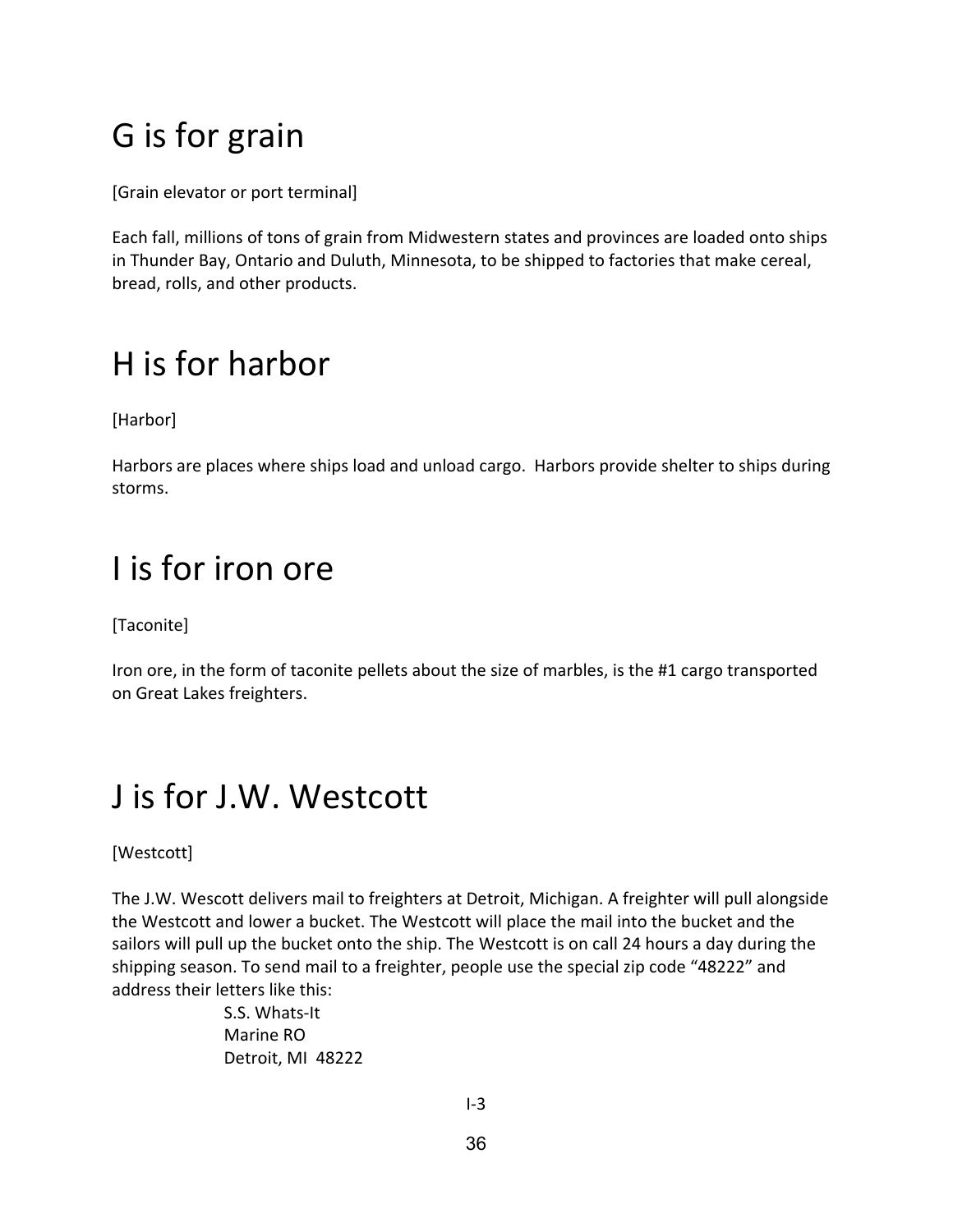# K is for knot

[Knot]

'Knot' can mean several different things on a ship.

A **knot** is used to measure a ship's speed, or the number of nautical miles traveled in an hour. A knot is equal to 6,020 feet, while a mile is only 5,280 feet.

Knowing how to tie a secure **knot** is important in order to attach a boat to its anchor, or a boat to a pier.

# L is for lighthouse

[Lighthouse]

Lighthouses help ships stay safe. They mark the entrances to harbors, and warn ship captains of shallow water or dangerous obstructions that could tear holes in a ship's hull. The Whitefish Point lighthouse that would have guided the Edmund Fitzgerald to the shelter of Whitefish Bay went out the night the Edmund Fitzgerald sank.

# M is for maritime shipping

[Show map of Great Lakes with shipping lanes for coal, iron, grain, limestone from American Steamship Company]

Maritime shipping is the movement of cargo on the Great Lakes and oceans.

# N is for navigation

[Navigational chart]

Modern-day ships have many tools, such as charts, GPS, radar, buoys, and more, to help them safely follow their course through the Great Lakes, and to hopefully avoid mishaps. Charts are maps showing water depth and obstructions. Buoys are used to mark the channel.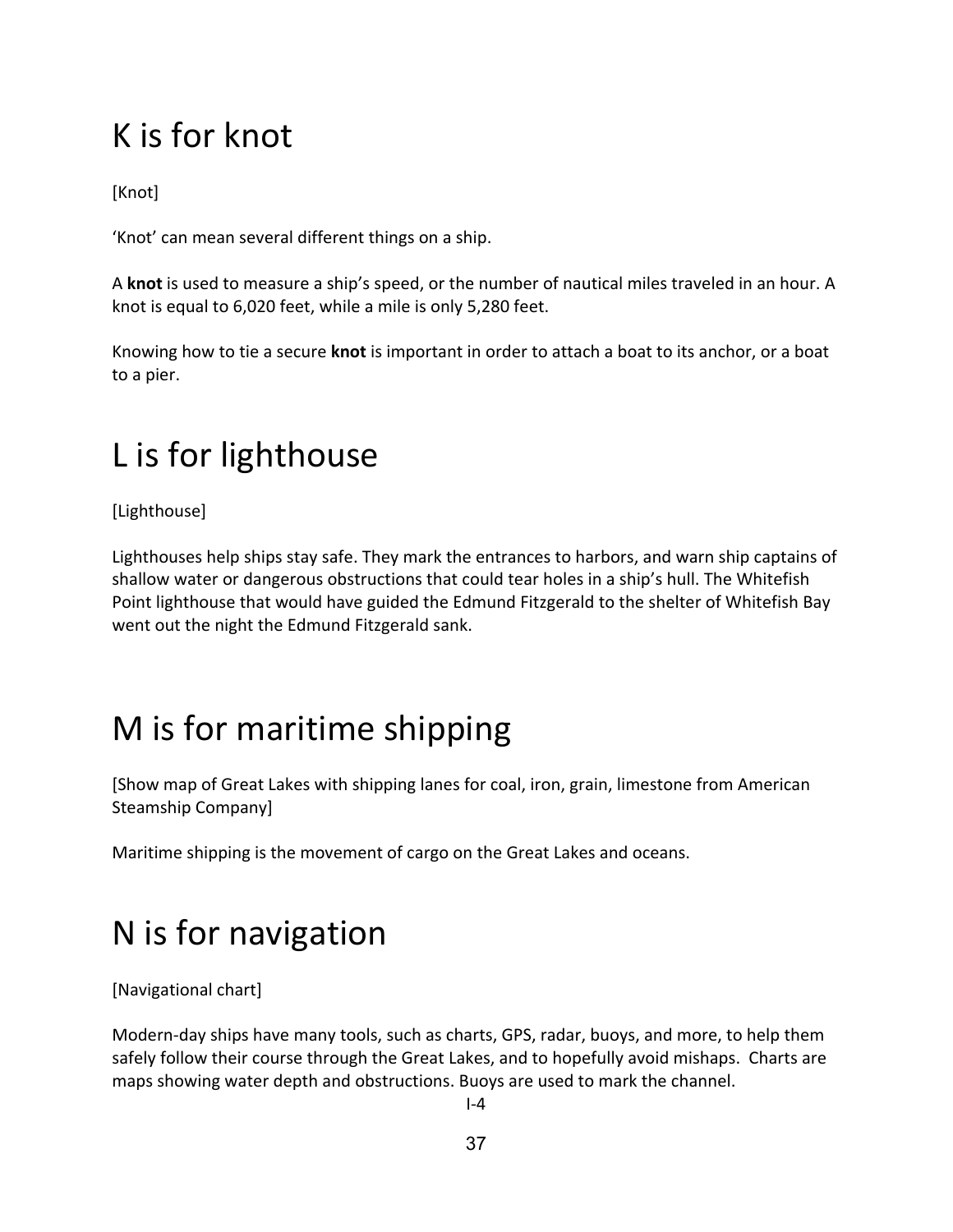# O is for overboard

[Lifeboat]

You don't want to end up overboard! But if you do, hope that you are wearing a life vest and a sailor throws a life ring to you. Sailors are careful to avoid accidents. It is very rare for a sailor to go overboard.

# P is for pilothouse

[show pilot house ]

The pilothouse is an enclosed structure on the deck of a ship from which the captain navigates the ship.

# Q is for quarry

[Quarry art here]

Limestone used in construction and for making steel is mined from quarries and loaded into Great Lakes ships.

# R is for radar

[Radar art here]

Radar helps ships find their way in the dark or in the fog. Radar saves many lives. The Edmund Fitzgerald lost its radar the night it sank in Lake Superior.

 $I-5$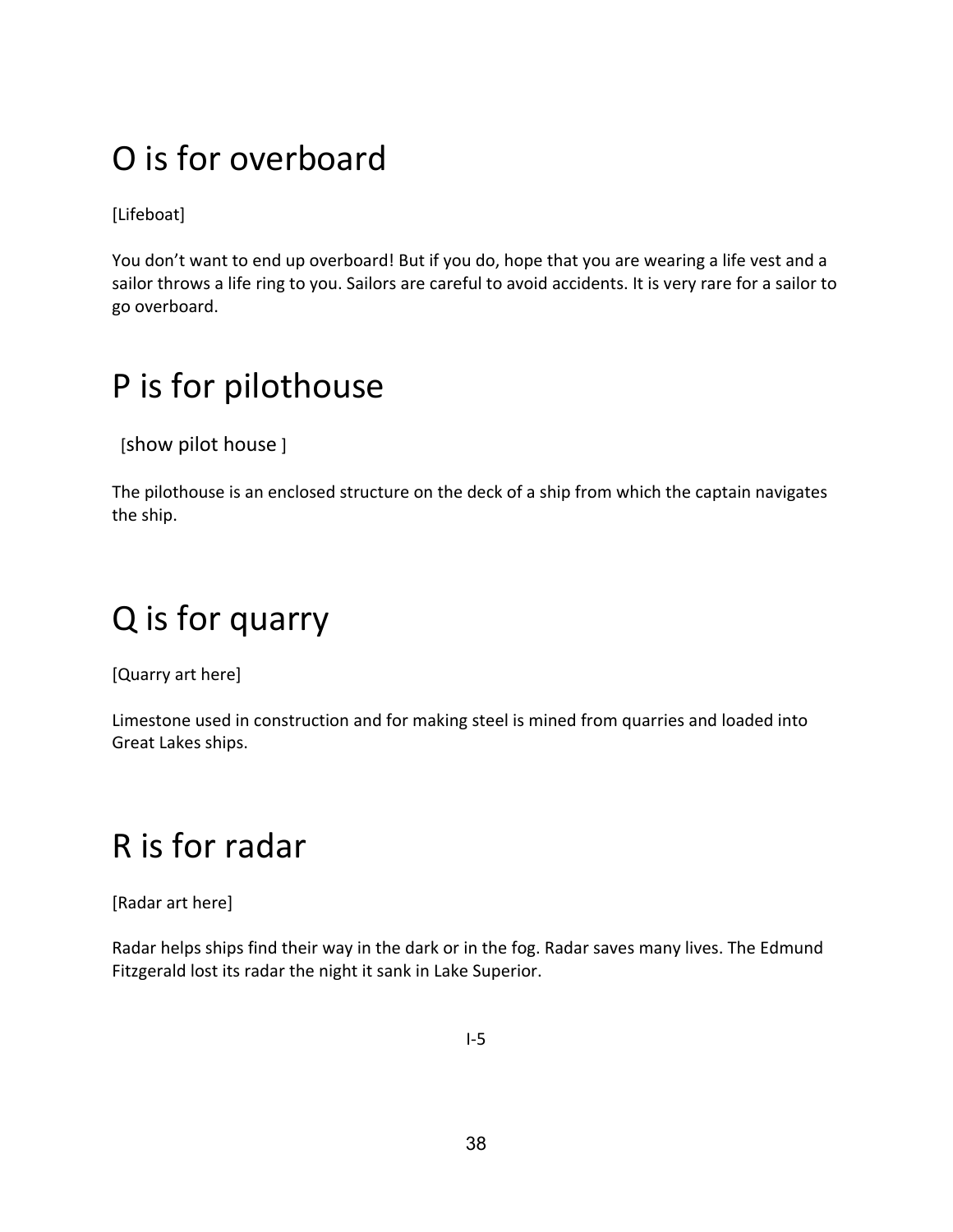# S is for Soo Locks

[Soo Locks aerial]

The Soo Locks allow ships to pass by the 21 foot rapids of the St. Mary's River. The Soo Locks allow ships from the lower Great Lakes to reach Lake Superior and the Port of Duluth‐Superior. Before the Soo Locks, ships would have to unload all of their cargo on one side of the falls, and then reload it on the other side of the fall onto a different ship. Only ONE lock is large enough to allow the big freighters to pass through at the Soo.

# T is for tugboat

[Tug boats – Duluth harbor]

Tugboats help ships move around the harbor and up rivers.

# U is for United States Coast Guard

[Coast Guard art here]

The U.S. Coast Guard protects the Great Lakes. They prevent environmental impacts, provide security, and rescue ships and recreational boaters in distress.

# V is for voyageur

[Voyageur]

The French explorers and fur traders, known as **voyageurs,** were the first Europeans to explore the Great Lakes, and use the Great Lakes for trade. "Voyageur" means "traveler" in French. As the fur trade became profitable in the 1700s, Native Americans, Frenchmen, and others became licensed voyageurs, trapping beaver and paddling the furs to Montreal. From Montreal, the fur pelts were loaded onto ships and taken to England and France where they were made into the stylish top hat. Smelly, unshaven voyageurs ate berries and bear fat for dinner.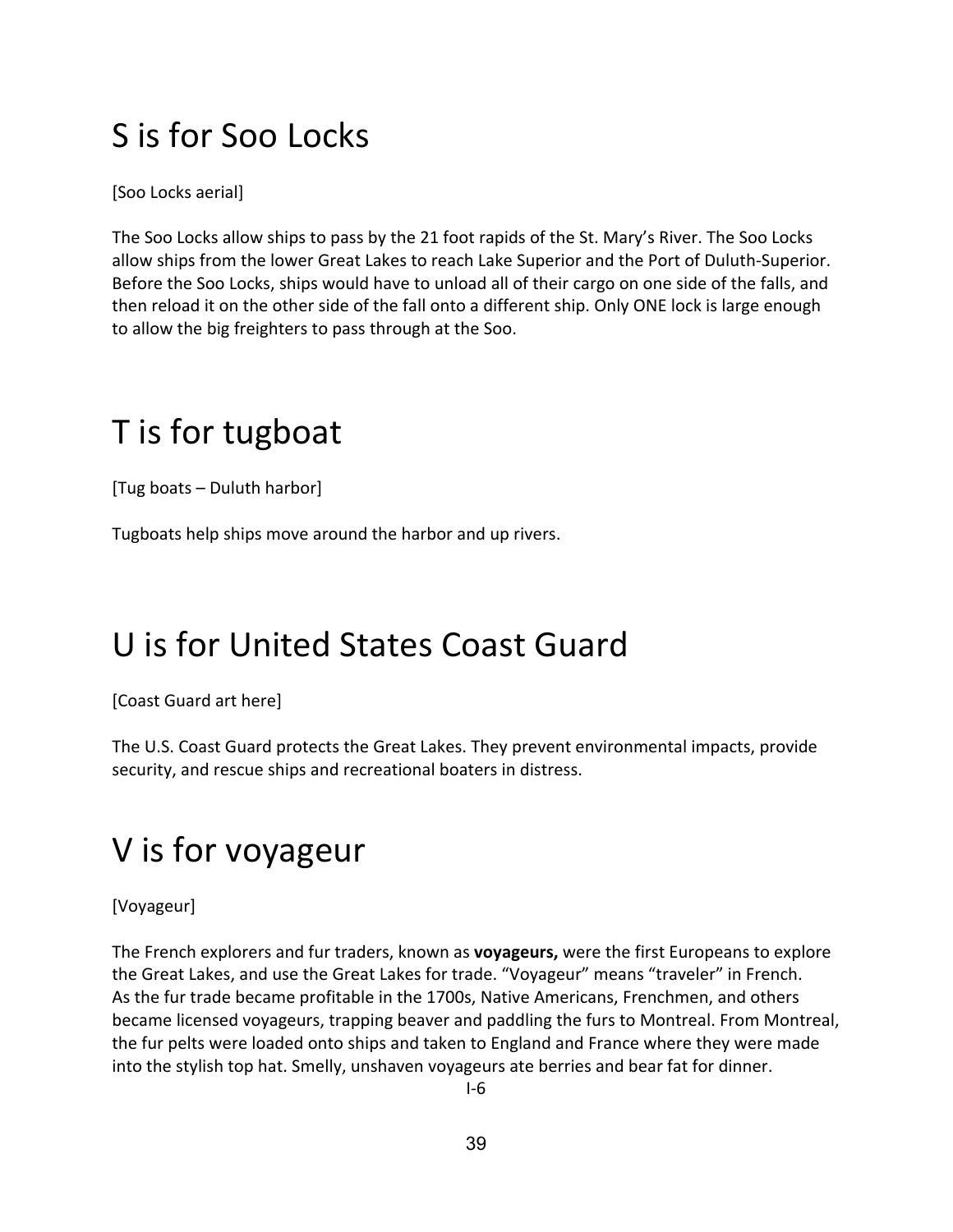# W is for Welland Canal

[Welland Canal]

The Welland Canal connects Lake Ontario to Lake Erie. Built in 1957, the Welland Canal finally allowed ships coming from the Atlantic Ocean to bypass Niagara Falls and reach the upper four Great Lakes. Over a length of 27 miles, ships pass through a series of 12 locks which lift or lower ships a total of 327 feet!

# X is for the extreme weather of November

[Ship in storm]

November is the month known for having the most storms and the severest storms. Waves can reach 40 feet in height. Howling winds can blow 40‐60 miles per hour. Pelting sleet coats ships in ice. The most shipwrecks on the Great Lakes have occurred during November. Lake Erie, followed by Lakes Michigan and Huron are the Great Lakes with the most shipwrecks, followed by Lake Superior.

# Y is for yard

[Ship yard]

A ship yard is where ships are constructed and repaired.

# Z is for zebra mussel

[Invasive species photos]

Zebra mussels and other exotic species such as lamprey eel, ale wives, spiny water flea, and round-nosed goby have invaded the Great Lakes causing tremendous impacts to fish populations. shorelines, intake pipes, and shipping on the Great Lakes.

One way that exotic species enter the Great Lakes is in the ship's ballast water. Ships that are *not carrying cargo* fill with ballast water to keep the ship balanced and more stable in the water as it travels to a port to load cargo. Ships can carry ballast water and unwelcome exotic plant and animals from distant ports in Asia, Africa, and Europe.

 $I - 7$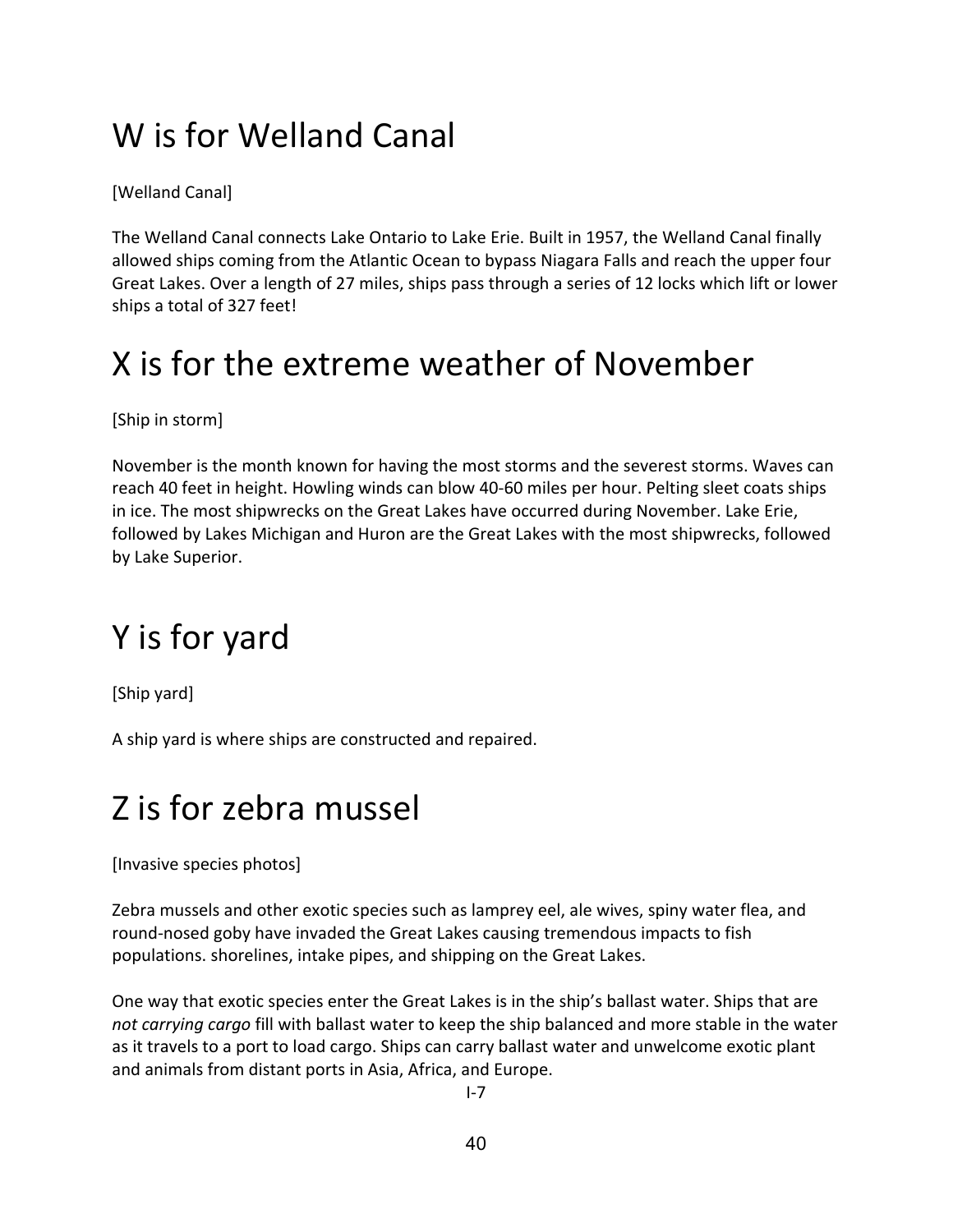### **Appendix J**

# **Great Lakes Maritime Transportation Education/Outreach Program: Summary of Outcomes 2006-08**

### **Whitefish Point Activity Guide**

### **Per Sue Jones 9/14/08 at Great Lakes Shipwreck Historical Society & Whitefish Lighthouse**

Received 40 Whitefish Point K-8 Lesson & Activity Guides:

- 3 given to school groups visiting this summer.
- 17 sold in gift shop for price of \$15.99.
- 14 will be distributed in Fall'08.
- 6 for sale in museum's Gift Shop.

### **Great Lakes Shipping Education Trunk Summary**

### **Mary George, Corps of Engineers, Lake Superior Maritime Visitor Center www.LSMMA.com**

- Conducted workshop for Duluth teachers on April 22, 2008, and had six presenters, including 2 retired teachers.
- Trunk loaned to 5 Duluth teachers from May-August 2008.
- Received 3 requests to purchase a Great Lakes Shipping Education Trunk for their school that I referred to Great Lakes Maritime Research Institute website for information.
- The response has been very positive. We will likely hold another workshop this winter.
- We have augmented the trunk with additional materials and have added an evaluation page for teachers to respond to. We also added a folder for teachers to share their projects and lesson plans with other teachers.
- \*\*You have done a marvelous job in designing this trunk and getting it out to all of us in the field. My congratulations to you, Joan!

### **Wendy Lutzke, Museum Educator, Wisconsin Maritime Museum, Jan-Sept. 2008:**

- We had a teacher workshop in winter of 2008 with four local teachers in attendance. They all were thrilled with the contents of the trunk as well as connections to our local lakeshore history.
- This summer we hosted 40 middle school students from the College of Menominee Nation in Keshena and the Career Awareness Summer Project in Milwaukee. I used the big floor map shipping activity and the cargo packets as activities with both groups. The students interacted well and the teachers really enjoyed the activities. The teacher from Milwaukee particularly commented on how well the activity fit with their summer curriculum.
- This fall I have four teachers already signed up to borrow the trunk, and I know that more will be using it.
- Two of our local teachers attended the Great Lakes Maritime Summer Institute as a direct result of having attended the half-day workshop here during the winter. They came home excited about what they learned and eager to use the trunk!
- Presented the trunk to 10 principals and staff from our local school district in December. It was also very well received there and was promoted to district teachers by our assistant director for student services.
- Carolyn and I presented at a workshop in March for people who teach at nature centers, wildlife centers, etc

## **J-1**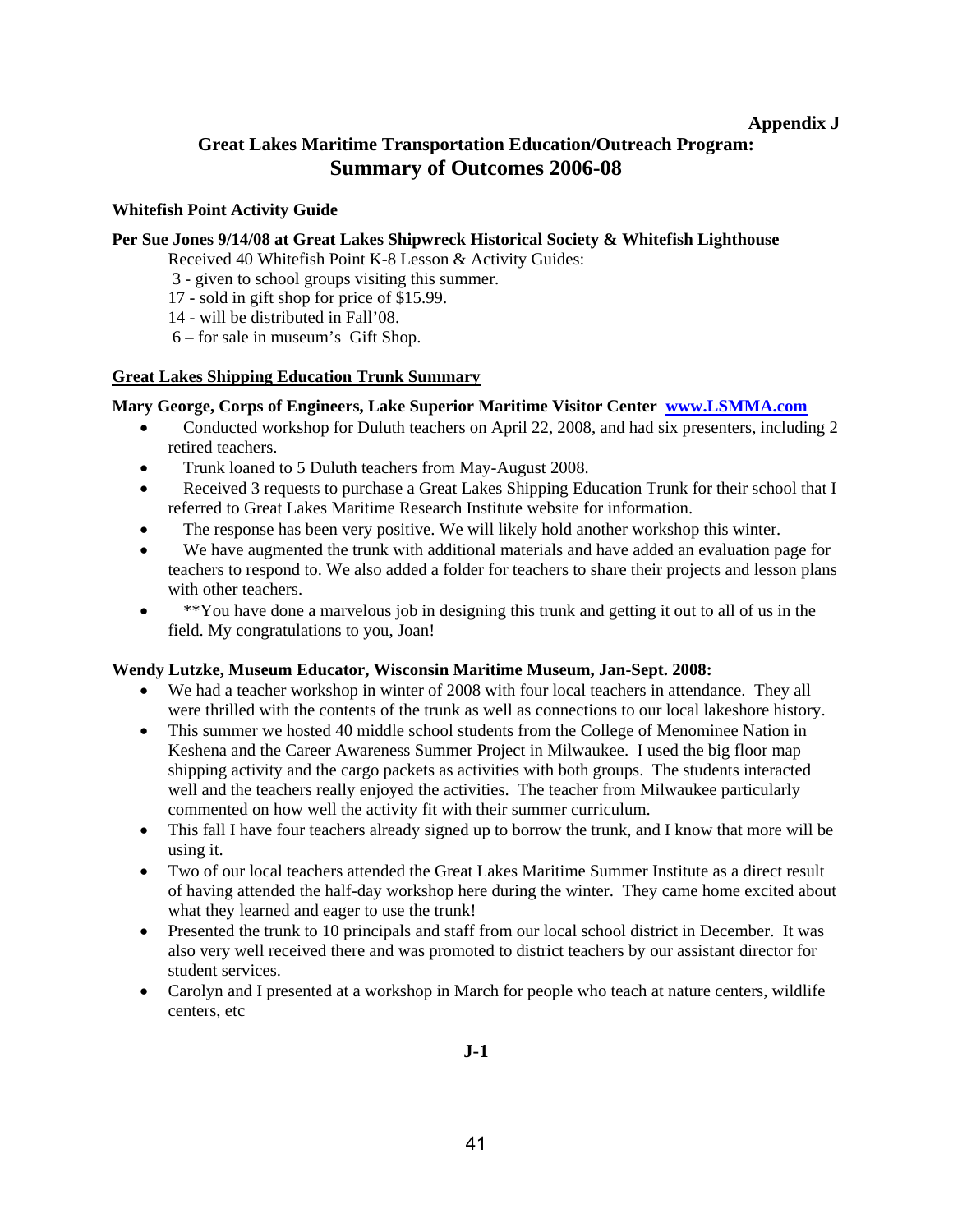### **Art Sulzer, SOCP, April –Sept 2008:**

- Some of the material from this can be used with this course and I will include purchasing the chest on the materials list with this course.
- Of course you demonstrated the chest at April Maritime Conference.
- I am including its use in my doctoral research at Penn, I will have to get with you later this year for some data on its use.
- And I am using it to press other regions to develop a similar educational tool for their region.

### **Kimberly Meade, Social Studies Consultant, Macomb ISD kmeade@misd.net**

• I plan to present some of it Wednesday at a workshop with elementary teachers and then again on Oct 1 with my third grade network. That group meets regularly and my hope it that they create ways to use the trunk that we can then distribute to other teachers.

### **Tami Averill, Curator of Education, Michigan Historical Museum**, Lansing, MI.

### averillt@michigan.gov

- We have been going through it, familiarizing ourselves with it and trying things out with staff and volunteers, so far. We plan to loan it to teachers to use in their classroom.
- We would also like to use it in-house in some of our programming for school groups, scout troops, etc.
- We are also planning to offer a teacher workshop about how to make the best use of the kit in the classroom. I will be getting with you in more detail as when we begin to put that together.

### **Marti Martz, PA Sea Grant**

• I'll work with our Maritime Education Specialist David Boughton to conduct education/outreach, and plan to work with PA Dept. of Conservation and Natural Resources education staff on this.

### **Carolyn Rock, Whitefish Dunes, Sturgeon Bay, WI**

- The lessons and materials I gained from the Great Lakes Maritime Transportation teacher institute has been very useful within my job as a natural resource educator with the Wisconsin State Park System. It has been used to develop new programming at the state parks (Potawatomi, Newport and Rock Island).
- In addition it has changed the way Great Lake shipping and water issues are communicated in exhibits, general information, and educational programs. We have used the information to develop a broader viewpoint of Great Lakes Issues.
- I have trained and educated park staff on many issues and resources that were presented at the institute along with working with local businesses that relate directly to Great Lakes Shipping.
- Living within the county that houses the largest maintenance facility for 1000-footers, the teacher institute allowed the State Parks to connect directly to shipping. These connections includes historical with lighthouses, shipping canal, and ship-building industries, as well as modern concerns and issues such as invasive species, lake levels, shipping infrastructure and lakeshore development.

### **TEACHER WORKSHOP – Whitefish Point Workshop October 27-28, 2007**

### **Melinda Green, Newberry Middle School, MI:**

• I really enjoyed the Whitefish Point Workshop and thought it was an excellent way to learn. I use the materials that we received. I love the books, maps, and videos. I make sure to use them in my class whenever I get the chance. The kids absolutely loved this unit. In addition, fourth grade standards and benchmarks for social studies have changed.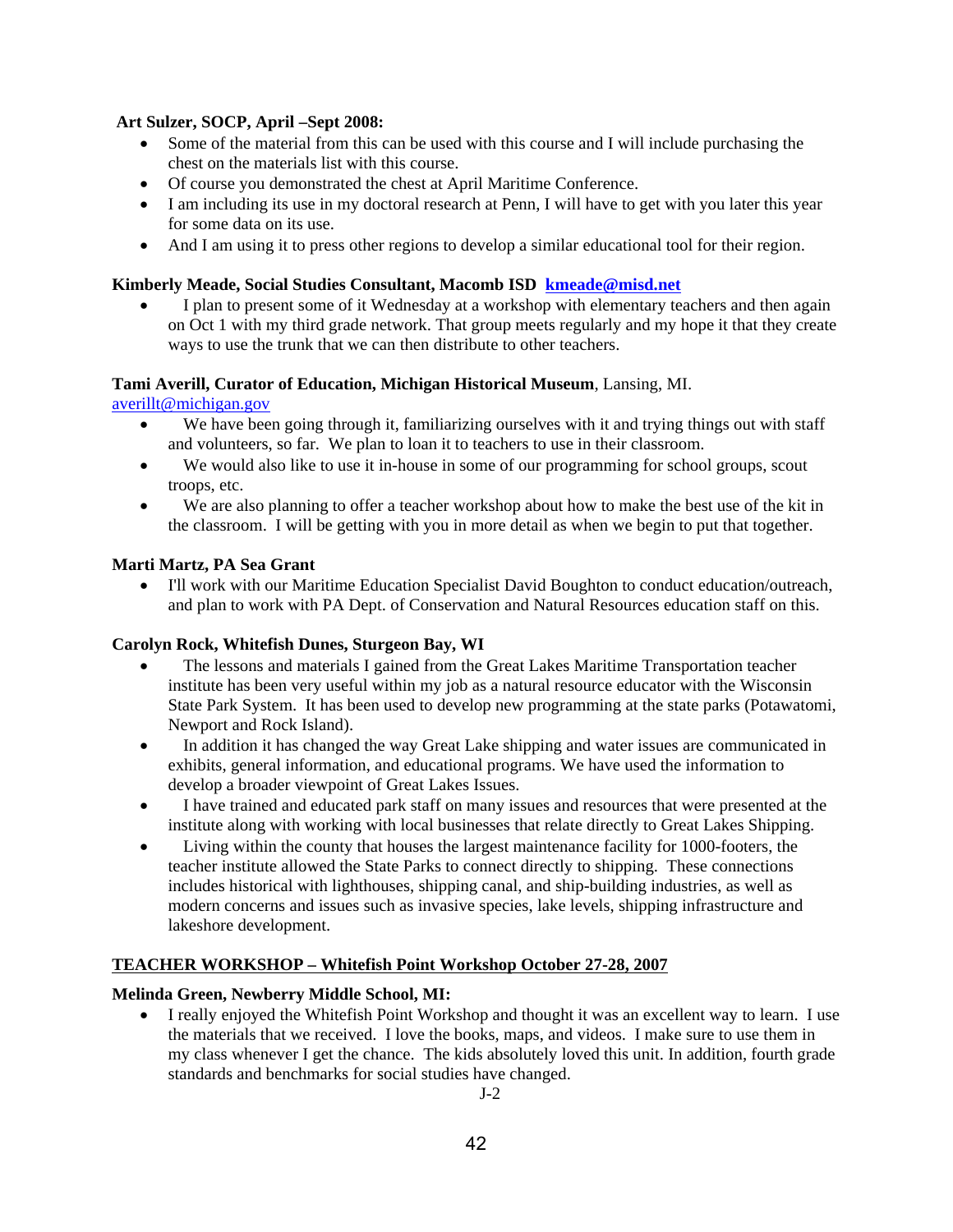- I teach Michigan History. We are very directed in what we are expected to teach. We teach to the MEAP, so all the extra activities have gone out the door. Since the changes I'm just trying to learn the new material about the regions and create my new units. I plan to incorporate this lesson into the Midwest region.
- I feel like I have a lot of new ideas and new tools to add to my teacher toolbox when education becomes a priority to our government and our economy improves.
- Please keep me on your email list regarding any other classes because I think they are so valuable.

### **Sandy Longhini, Gwinn Elementary School, MI**

- Yes, I am using the lessons that were created by the teachers at the Whitefish Point Lighthouse workshop in October 2007. It was a wonderful collaboration of multi-grade teachers. While I haven't been able to share any of the lessons at a workshop, I have made many teachers aware of the existence of these lessons for everyone to use in their classrooms. I was to formally present the lessons (in the binder form...thank you again) at a Social Studies Leadership workshop at MARESA this Thursday, but our district's superintendent won't let any of his staff attend any conferences/ workshops this school year! I have been part of this social studies group for the last four years. However, since the meeting is during school hours, I will not be there. Thus, I have sent along the information to Sharron Richards and Maxine Honkala, who are the workshop leaders. It's the best I can do.
- Meanwhile, I intend to check out the maritime trunk you have put together. Marci and I will be using these materials to supplement our Michigan history studies this school year. It is a fantastic resource to teach the students about our Great Lakes.
- Thank for all of your support and time in sharing information with all of us.

## **SUMMER TEACHER INSTITUTES**

**Lisa Bircher, High School teacher** (attended Institutes Summers 2006 and 2007):

- Developed a lesson plan on the interaction of the Lake Erie watersnake and the round goby as introduced by transoceanic vessels into the Great Lakes.
- Utilized the lesson with Biology classes taught at East Palestine High School.
- Presented the lesson at the Science Education Council of Ohio conference in Feb. 2007. The session was well attended with standing room only!
- Wrote an article to be published in *The Science Teacher* (NSTA's high school science teacher journal), unfortunately the article was not published.
- Developed a lesson plan on the introduction of invasive species to Europe that are endemic to North America (crayfish plague), transported overseas by maritime vessels.
- Utilized the lesson with Biology classes taught at East Palestine High School.
- Presented the lesson at the Science Education Council of Ohio in Feb. 2008.

### **Harry Bircher, Youngstown University** (attended Institutes Summers 2006 and 2007):

- Developed powerpoint presentations to post on website on Ships of the Great Lakes and a photographic tour of the Irwin museum ship.
- Incorporated the institute into his college level environmental studies course. One year, students were assigned to investigate comparisons between truck, rail and ship transportation as options for moving cargo. The second year, students were assigned to investigate options for controlling invasive species entering waterways via Great Lakes shipping.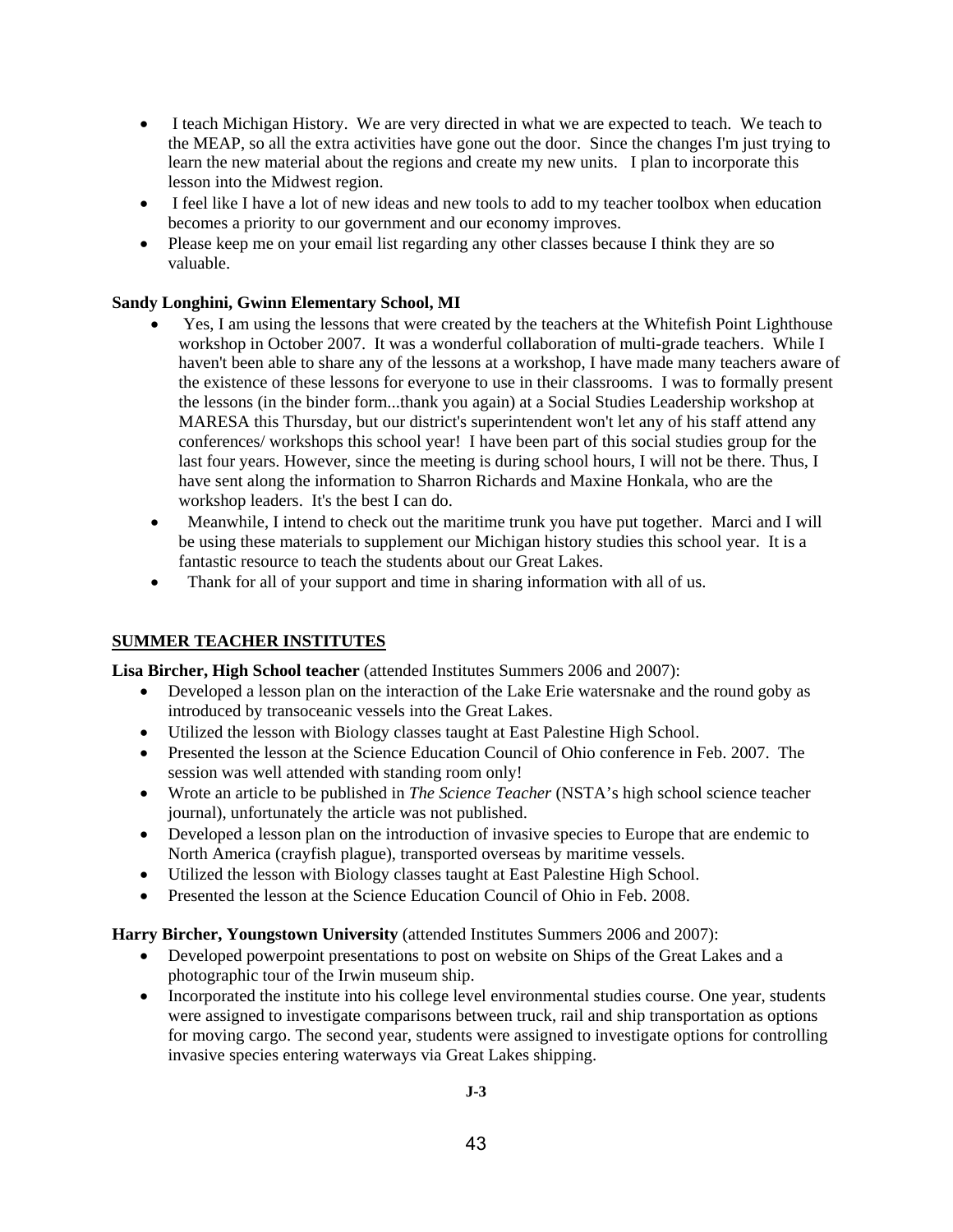### **Cindi Wallendal, Lombardi Middle School** (attended Summer Institute 2007):

- Attending the class has certainly encouraged my interest in the Great Lakes. I had some interest in shipping prior to the class as my husband's aunt has lived on the Sault canal for many years. I enjoyed ships from that aspect from my visits there. But the course has led me to continue my education, my interests and my passion for the Great Lakes. On a personal level I have become very engaged in the conservation of the Great Lakes, which definitely carries over to my classroom. Many times in my classroom, discussions take place about the Great Lakes and this did not use to happen before taking this course.
- Since taking the class I have continued with other course work regarding the Great Lakes, the Watershed class and the COSEE Lake Michigan Exploration workshop and attending Making a Great Lake Superior Conference in Duluth in Fall 2007.
- I now have a Great Lakes Unit in my Environmental Curriculum. Shipping is part of that unit where we discuss the positive and negative aspects of shipping on the lakes and possible improvements. Students do a comprehensive project of their choice on the Great Lakes and Shipping and Maritime Transportation is one of the choices they can make. Topics they need to cover in this are: General Information, Economics, Local and State use of lake shipping, exotic species, dredging.
- One personal story in regards to student interest-- I teach a team taught science class where I team with a Special Education teacher to teach to a class of students with disabilities. A new student last year saw my foam toy ship replica that I received in Duluth during the course on my desk. He immediately became completely interested in ships and maritime topics. He became involved locally, following what ships were coming into port, when and what they were carrying. He follows the times on-line weekly. He now knows names of ships, engine sizes, etc. and is interested in pursuing a career in this area. I have shared information with him on a one to one basis that I received from the class.
- I have organized a container full of Great Lake Shipping information that I received at the institute, as well as other Great Lakes information. This is part of our science resource room where science teachers from our school can use these materials in their classrooms. I have provided teachers information about the Shipping Education Chests in my science department meetings.
- I have also contacted the Einstein Project here in Green Bay to purchase a Maritime Trunk. Einstein is a non-profit organization that distributes and maintains science units for North Eastern Wisconsin schools, (K-8). I am hoping that along with the Maritime Transportation trunk other Great Lake materials will be included that can be used. They are very interested in purchasing and creating curriculum materials and it is being presented to their board at the next meeting. They are presently looking for funding for purchase. I have volunteered to help train teachers using the trunk.

**J-4**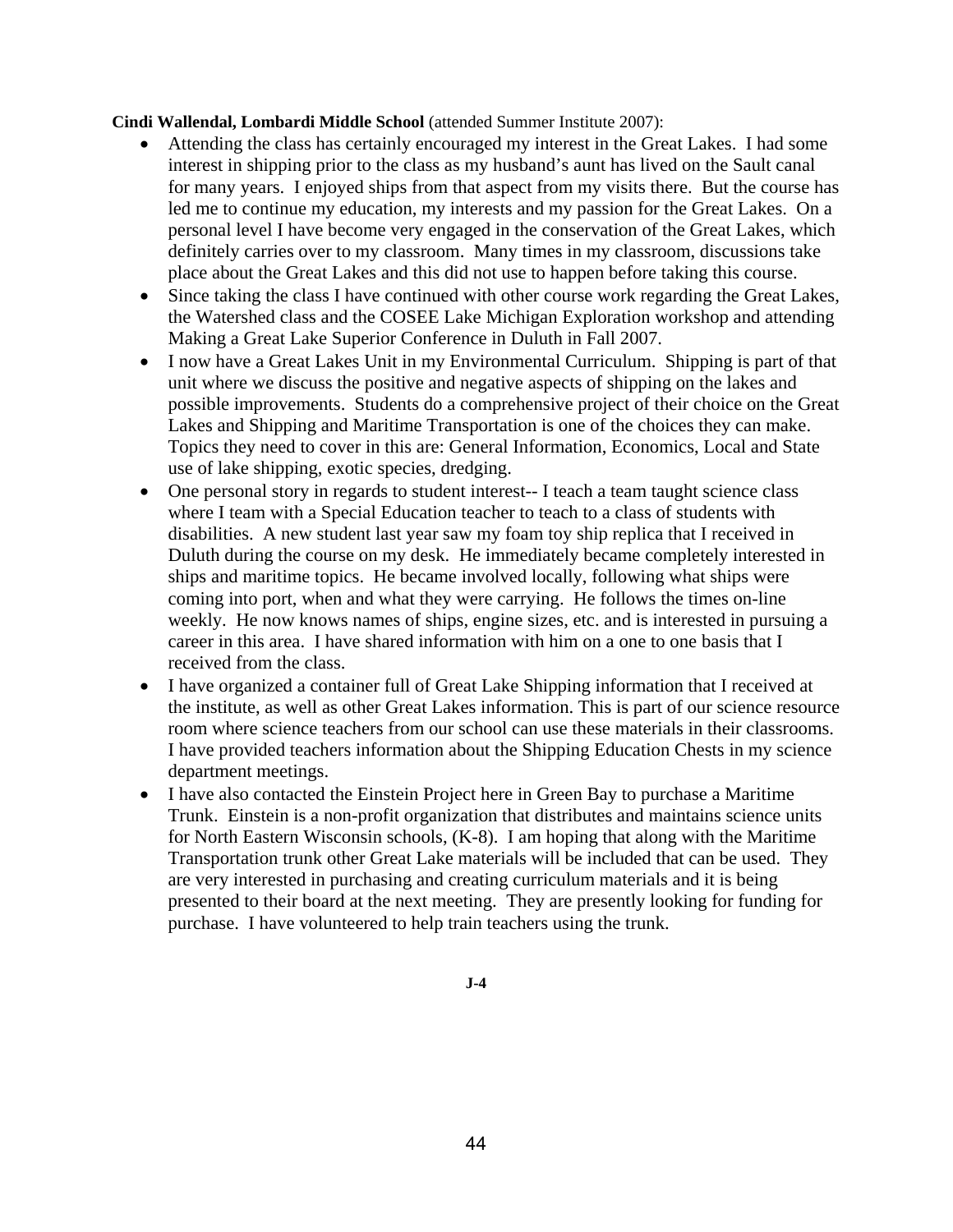### **Deb Zolynsky, middle school teacher, Detroit, MI (2 summer institutes in 2006)**

Incorporated the following topics from the summer institute into the science curriculum:

- The effect of ships vs. trucks on the environment
- The effect of ships vs. trucks on the infrastructure (economics)
- The effect of ships vs. trucks with respect to fossil fuel use and global warming
- The cost effectiveness of ships vs. trucks and manpower
- The momentum gained by a ship and stopping distance
- The sensibility of using ships and ports and therefore, why ports and ships are important modes of transportation
- Comparing and contrasting gentrification vs. ports
- Comparing and contrasting dredging and its effect on the ecosystems and the economy.
- How the Soo Locks work and the impact of not having them
- The use of the pilot house to determine who is on the water and where
- The use of navigation devices maintained by the Coast Guard and the weather and water data collected
- There are so many more instances of drawing upon my knowledge. I use what I learned in the institute regularly in class and in daily life. I spend 1/2 of my time in the UP and have an opportunity to share my knowledge gained in the class with whomever I'm traveling with. I have a deeper understanding and appreciation of the Great Lakes which I pass on. I also consult with COSEE and Michigan SeaGrant and am better able to speak to subjects.
- As for the summer teacher institute numbers not rising significantly, in my opinion, that is not necessarily a bad thing. Smaller groups have a better opportunity to bond and share. I made lifelong friends in this institute that I am still sharing with, and we have attended other classes/workshops since yours. This institute opened windows and doors to other opportunities.
- I know that you advertise wherever you can, such as through MSTA, Building a Presence, and the ISDs, as well as presenting at conferences.
- Perhaps those that attend the summer teacher institute should be required to present to someone, be it school board, peers at school, write and article, or at state conferences, as one condition of being accepted (other institutes do this). That might backfire, and have no one apply, though. However, in my case, it got me started and I've been presenting every year since.

### **Robert Palmer, Gr. 3, Grosse Pte, MI (summer institute in 2006):**

- I am using the lessons for the 3rd year...
- We are going on the Diamond Jack fieldtrip (Oct. 1) along the Detroit River with emphasis on Detroit as a port, and freighter traffic. We will again have the mail boat (J.W. Westcott) meet us in the river and deliver mail for each student with their special postmark on each envelope (see attached). We end the day at the Dossin Great Lakes Museum on Belle Isle.

### **Craig L. Croone, Northfield Middle School (2 summer institutes in 2006):**

• I use the some of the information. We talk of the need for shipping as cost effective movement of goods. We also discuss the problems with low lake levels and locks, antiquated lock systems, etc. We discuss how for foreign shipping has brought in invasive species to the lakes and how they are dealing with the problems so that it does not continue. I have done outreach informally. My students have a new enhanced view of what the great lakes and transportation on those lakes means to us here in the Midwest.